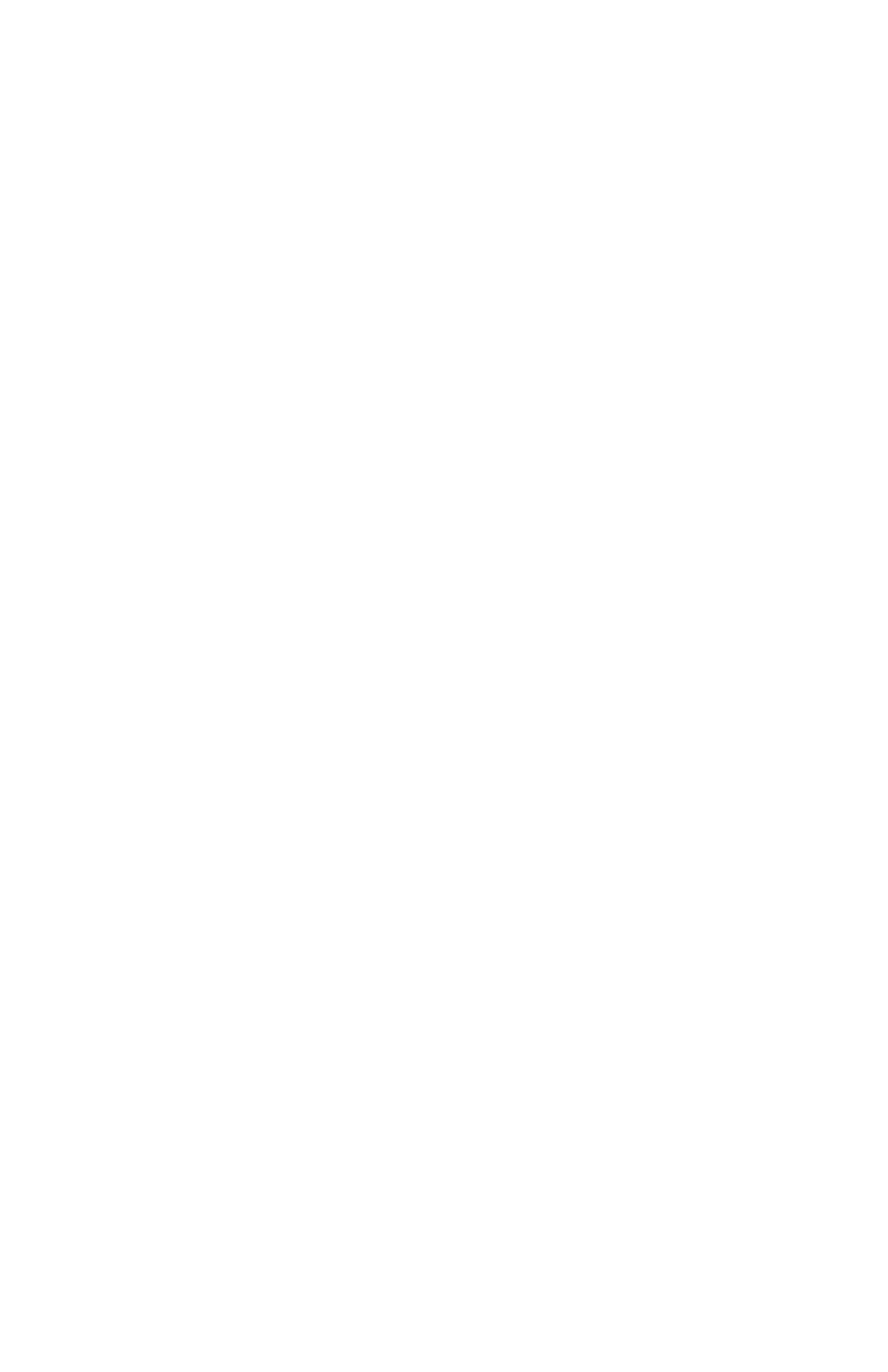### **Contents**

#### Sec.

| $7 - 2.1$  | Enforcement; public health hazards and other violations  1                                                             |  |
|------------|------------------------------------------------------------------------------------------------------------------------|--|
| $7 - 2.2$  |                                                                                                                        |  |
| $7 - 2.3$  |                                                                                                                        |  |
| $7 - 2.4$  |                                                                                                                        |  |
| $7 - 2.5$  |                                                                                                                        |  |
| $7 - 2.6$  |                                                                                                                        |  |
| $7 - 2.7$  |                                                                                                                        |  |
| $7 - 2.8$  |                                                                                                                        |  |
| $7 - 2.9$  |                                                                                                                        |  |
| $7 - 2.10$ |                                                                                                                        |  |
| $7 - 2.11$ |                                                                                                                        |  |
| $7 - 2.12$ |                                                                                                                        |  |
| $7 - 2.13$ |                                                                                                                        |  |
| $7 - 2.14$ |                                                                                                                        |  |
| $7 - 2.15$ |                                                                                                                        |  |
| $7 - 2.16$ |                                                                                                                        |  |
| $7 - 2.17$ |                                                                                                                        |  |
| $7 - 2.18$ |                                                                                                                        |  |
| $7 - 2.19$ |                                                                                                                        |  |
| $7 - 2.20$ |                                                                                                                        |  |
| $7 - 2.21$ |                                                                                                                        |  |
| $7 - 2.22$ |                                                                                                                        |  |
| $7 - 2.23$ |                                                                                                                        |  |
| $7 - 2.24$ |                                                                                                                        |  |
| $7 - 2.25$ | Additional requirements for camps with camper enrollments<br>of 20 percent or more developmentally disabled campers 40 |  |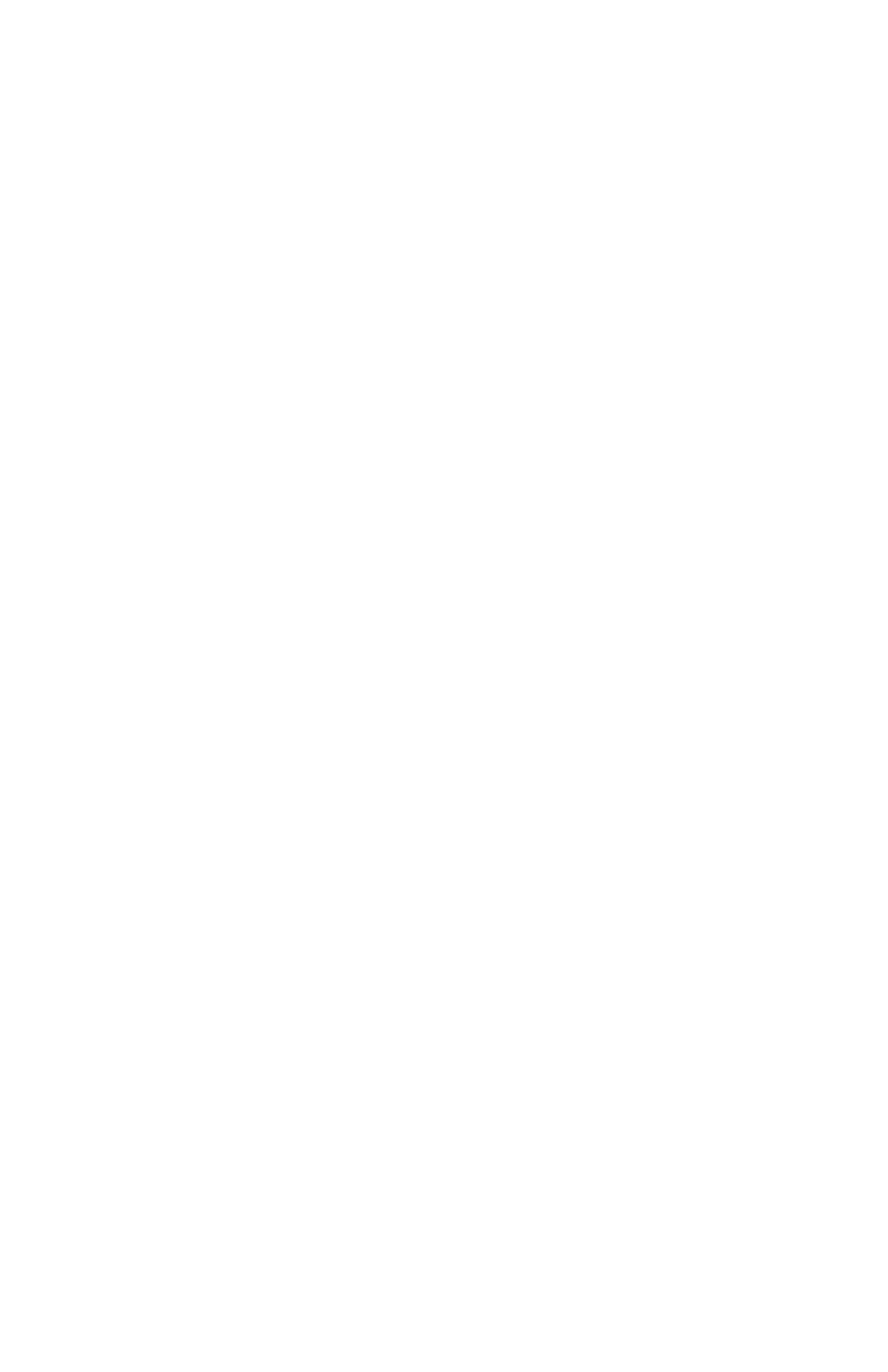#### **7-2.1 Enforcement; public health hazards and other violations.**

(a) Enforcement. The enforcement procedures delineated in sections 12, 12-a, 16, 206, 225, 308, 309, 348, 373, 1308,1393, and 1395 of the Public Health Law shall be followed where the permit-issuing official or his representative determines that closing of a children's camp is necessary to protect the public health or safety of the occupants of the camp. Where a public health hazard is found on the property, the building or portion of the property constituting the hazard shall be placarded against occupancy until the hazard is corrected. The closure provisions of Part 14 of this Title shall be utilized for public health hazards occurring in food service facilities. When a placard is used to protect the occupants from a public health hazard, it shall be conspicuously posted at each entrance or walkway leading to the portion of the property that constitutes the hazard. The placard shall state the authority for its placement and indicate that concealment, mutilation, alteration or removal of it by any person without permission of the permit-issuing official shall constitute a violation of this Chapter and the Public Health Law. The permit-issuing official or his representative shall inspect the premises within three working days of posting the placard to assure compliance with terms of the order, and shall inspect the premises within two working days of notification that the hazard has been eliminated to remove them after verifying the correction.

(b) Public health hazards.

(1) A public health hazard is any condition which could be expected to be responsible for illness, physical injury or death.

(2) Any of the following violations are public health hazards which require the permit-issuing official or his designated representative to order immediate correction or to immediately institute action as provided in the law and in this Subpart:

(i) supervision of children is not in accordance with the supervisory or personnel qualification standards prescribed in sections 7-2.5, 7-2.11 and 7-2.25 of this Subpart resulting in a child not being protected from any unreasonable risk to his or her health or safety;

(ii) on-site potable water system serving the children's camp contains contaminants in excess of the maximum contaminant levels prescribed in Part 5 of this Title or section 7-2.6(e) of this Subpart;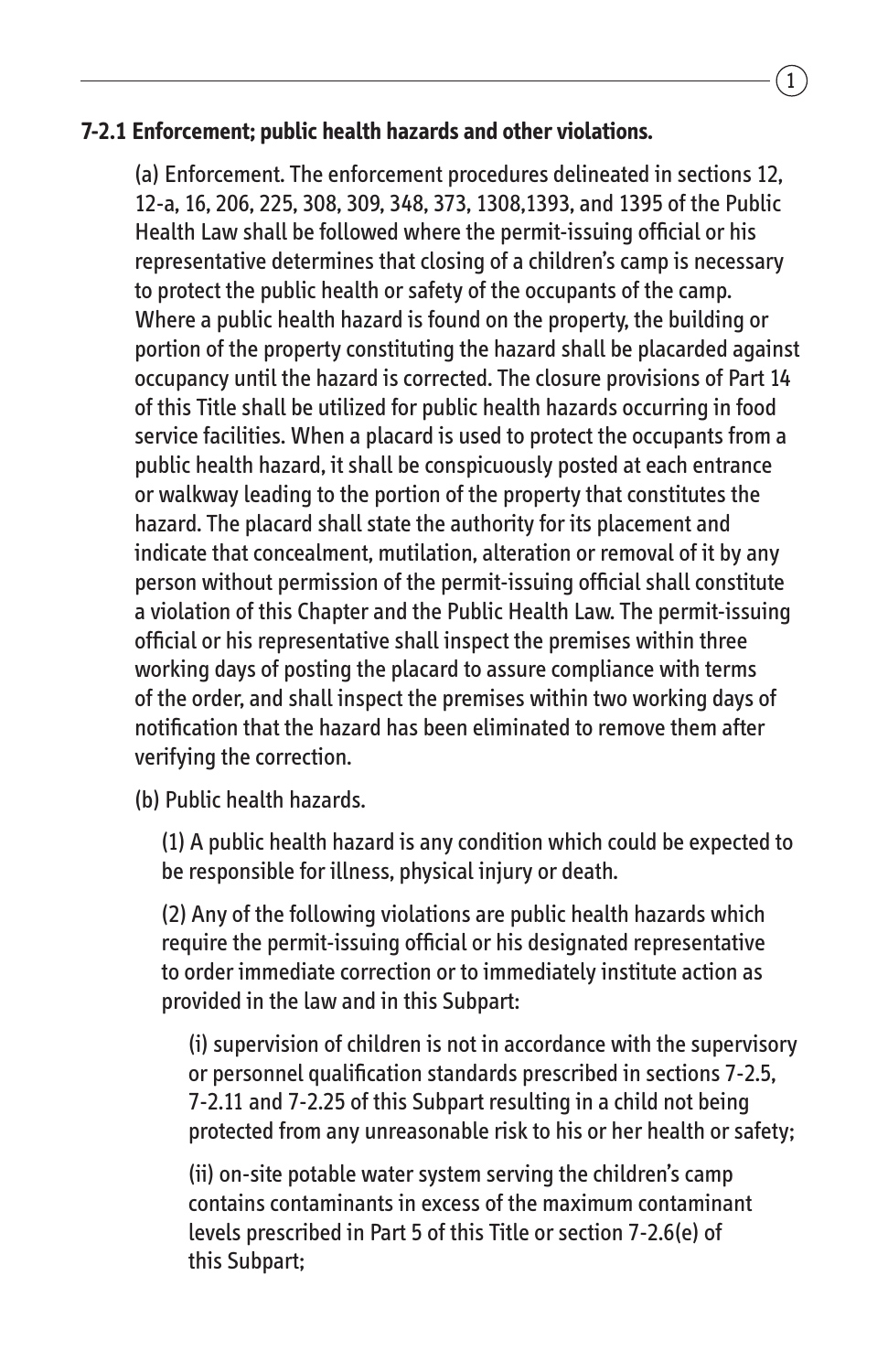(iii) use of an unapproved or contaminated water supply source;

2

(iv) treatment of the water system, required for disinfection or removal of contaminants, is not continuous;

(v) disinfection which is inadequate to destroy harmful microorganisms or to maintain a specified chlorine residual;

(vi) presence of cross connections or other faults in the water distribution or plumbing systems which result, or may result, in the contamination of the potable water supply;

(vii) insufficient quantity of water to meet drinking or sanitary demands;

(viii) sewage on the ground surface in areas accessible to children or which may contaminate food or pollute a source of water supply or a bathing beach;

(ix) implementation of the medical requirements of the camp safety plan not under the supervision of a camp health director; at camps for the developmentally disabled, medication is not under the supervision of licensed or certified personnel;

(x) passengers transported in the bed of a truck or trailer or in any other portion of a vehicle that is not designed for passenger occupancy; children transported without counselor supervision in a vehicle;

(xi) camp swimming pool or bathing beach not under the direct supervision of the camp aquatics director or his assistant;

(xii) allowing swimming or incidental water immersion which is not in accordance with 7-2.11(a)(1), 7-2.11(a)(5)(iii) or 7-2.11(j) of this Subpart;

(xiii) minimum safety equipment in Part 6 of this Title not provided at the waterfront or swimming pool. Depth markings not provided at a swimming pool or a bathing beach as required by Part 6 of this Title;

(xiv) failure to provide fencing or other security during nonuse of a pool;

(xv) failure to use personal flotation equipment during boating or other waterfront activities;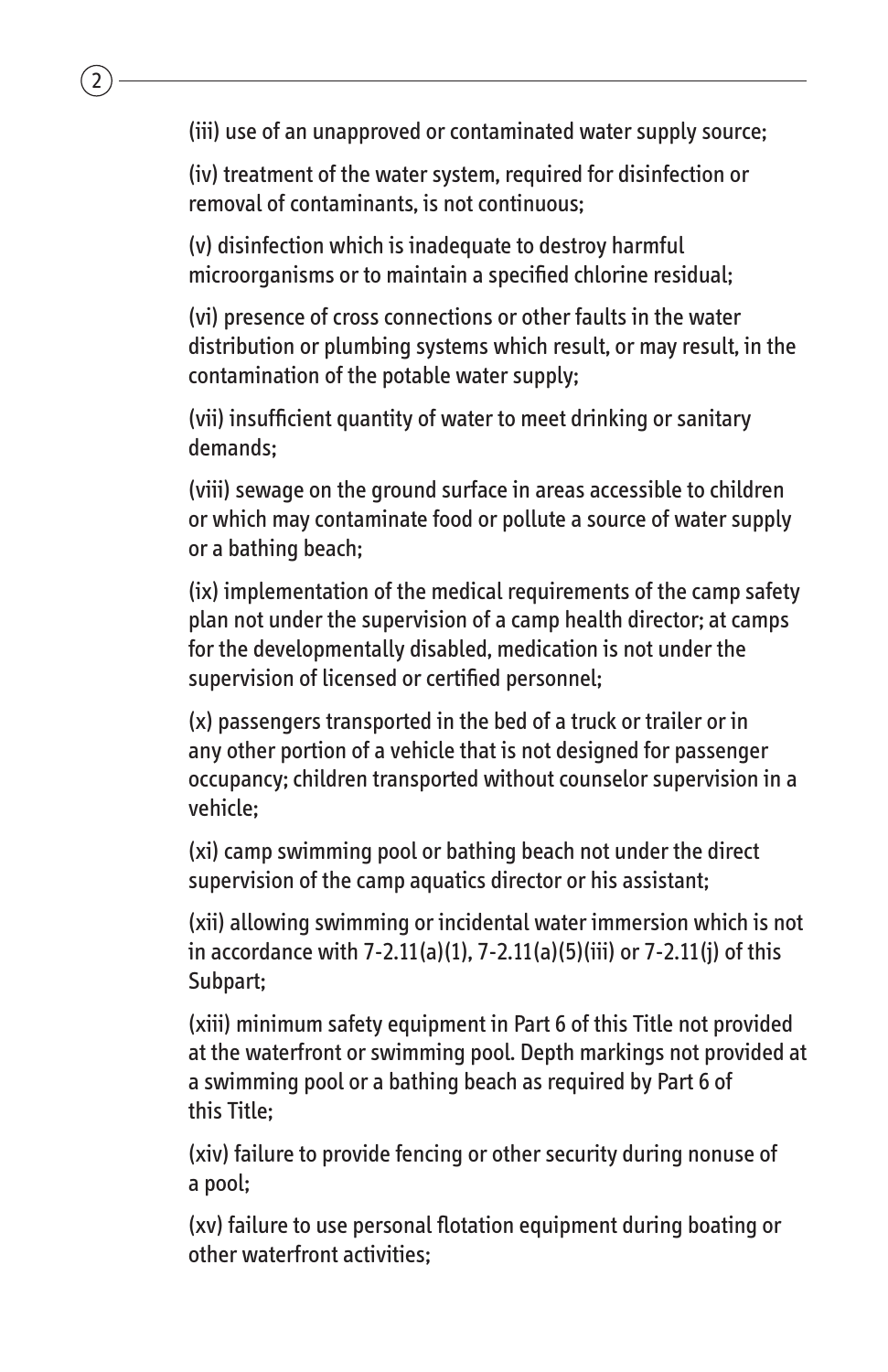(xvi) failure to establish and enforce the Buddy System and Board System or other method generally accepted as providing a similar or equivalent level of bather safety during swim periods;

(xvii) permitting diving in hazardous areas;

(xviii) failure to restrict non-swimmers to water less than chest deep except as allowed under Subdivision 7-2.11(a);

(xix) riflery conducted without adequate supervision or on a range hazardous to campers or the general public;

(xx) archery or horseback riding not under the direction of competent instructors with equipment and facilities installed and maintained to eliminate hazards;

(xxi) overcrowding of sleeping quarters resulting in inadequate spacing of bunks or in blockage of fire exits; failure to supervise children in sleeping quarters;

(xxii) failure to provide two fire exits where required or blockage of a required fire exit by locking or other obstruction;

(xxiii) failure to provide a fire alarm system in multi-story buildings;

(xxiv) installation of stoves or heating equipment constituting a fire hazard or inadequate venting of fumes;

(xxv) failure to properly store flammable liquids and toxic substances;

(xxvi) failure to maintain firefighting equipment in working order;

(xxvii) failure to implement the camp safety plan resulting in a child not being protected from any unreasonable risk to his or her safety; or

(xxviii) any other item deemed to be a public health hazard by the permit-issuing official under this Subpart or Part 5, 6 or 14 of the Sanitary Code.

(c) Other violations. Violations of other sections of this Subpart or of other Parts of this Chapter are also subject to a penalty upon conviction.

#### **7-2.2 Definitions.**

(a) Summer day camp shall mean a property consisting of a tract of land and any tents, vehicles, buildings, or other structures that may be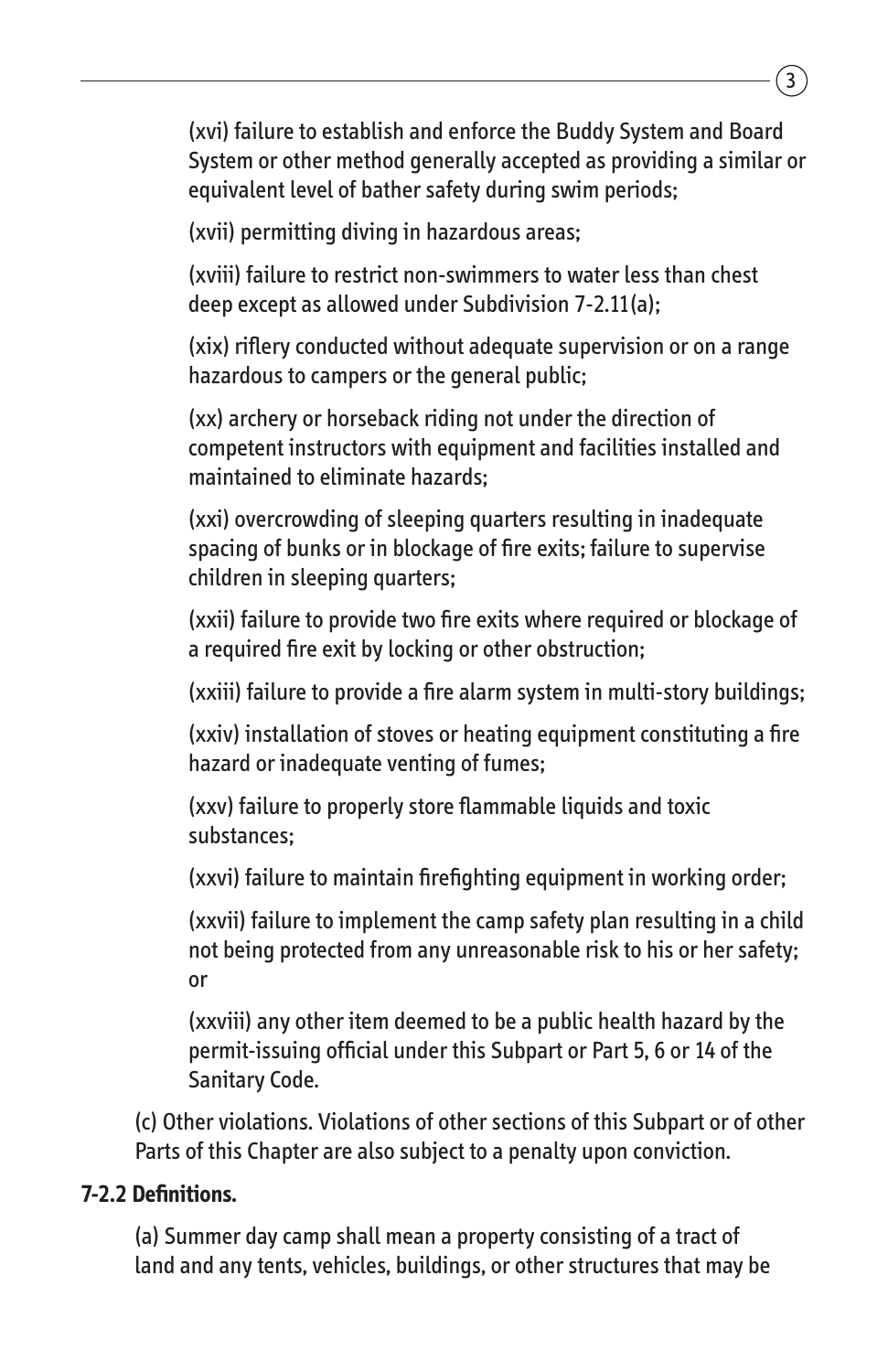pertinent to its use, any part of which may be occupied on a scheduled basis at any time between June 1 and September 15 in any year by children under 16 years of age, under general supervision, for the purpose of indoor or outdoor organized group activities, involving two or more activities of which at least one is a nonpassive recreational activity with significant risk of injury, as defined in subdivision 7-2.2(l) of this Subpart, for a period of less than twenty-four hours on any day the property is so occupied, and/or which no provisions are made for overnight occupancy by such children.

(b) A traveling summer day camp shall mean a summer day camp which regularly operates in a period between May 15 and September 15, and which regularly transports children under 16 years of age on a regular schedule to a facility, site or property, including any tract of land, beach, park, stadium, building, tents or other structures pertinent to its use and primarily for the purpose of organized group activity.

(c) A children's overnight camp shall mean a property consisting of a tract of land and any tents, vehicles, buildings or other structures that may be pertinent to its use, any part of which may be occupied by persons under 18 years of age for the purpose of outdoor or indoor organized activities and on which provisions are made for overnight occupancy of children.

(d) A developmental disability is a severe, chronic disability of a person which is attributable to mental retardation, cerebral palsy, epilepsy, autism or neurological impairment, or is attributable to any other condition of a person similar to mental retardation, cerebral palsy, epilepsy, autism or neurological impairment because such condition results in similar impairment of general intellectual functioning and/or adaptive behavior and requires treatment and services similar to those required for such persons; originates before 18; is likely to continue indefinitely.

(e) "Uniform Code" shall mean the 19 NYCRR Chapter XXXIII, Subchapter A- State Uniform Fire Prevention and Building Code.

(f) Potable water shall mean water used for human consumption, food preparation, handwashing, culinary, bathing or laundry purposes.

(g) A camp trip shall mean times when campers and staff are off camp property, except camp trips shall not include travel off camp property for medical or dental appointments, or travel to a store to purchase personal items, by a group of 5 or fewer campers accompanied by staff.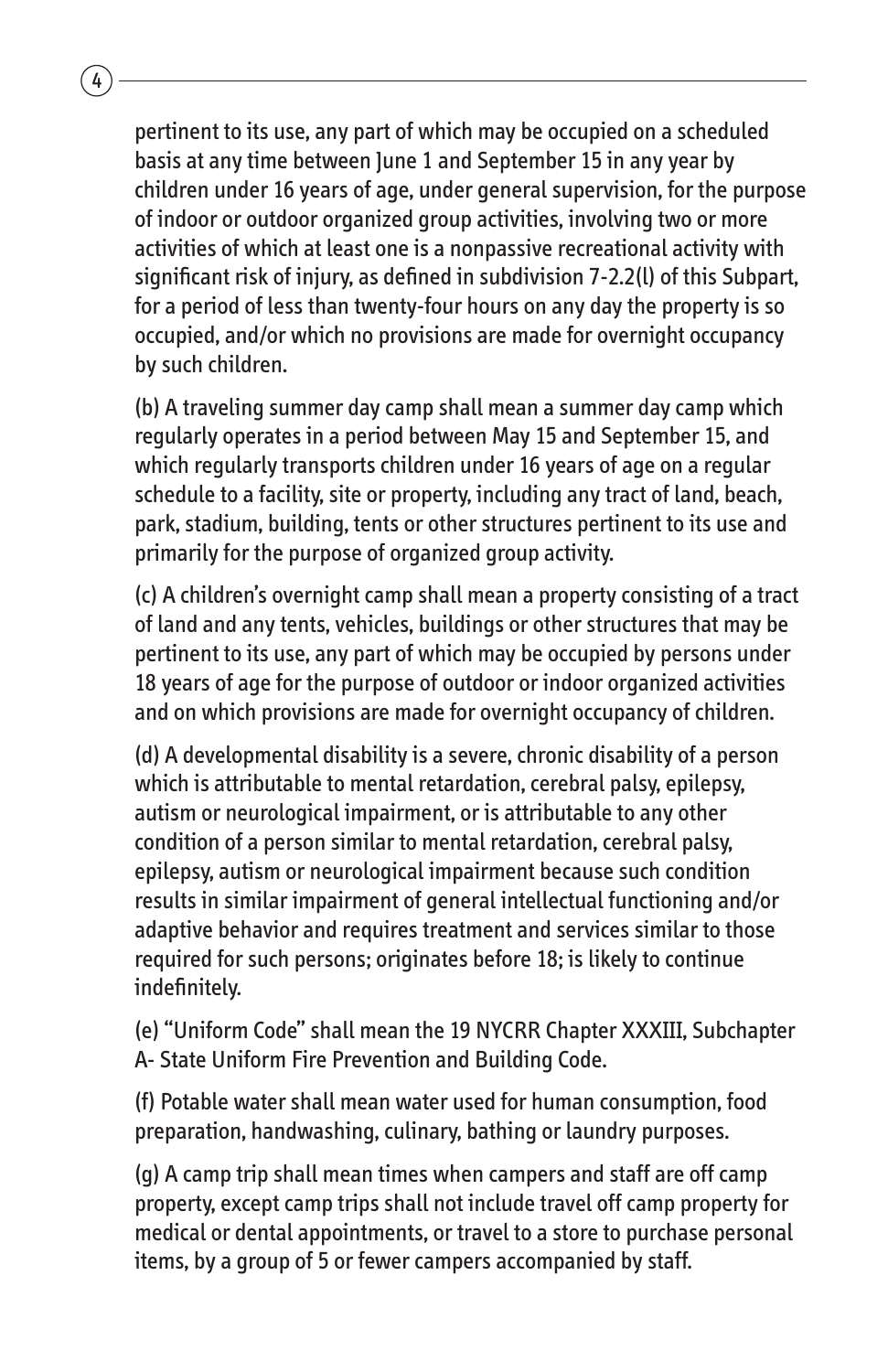(h) A wilderness swimming site shall mean a remote beach site which is established for temporary use by a children's camp for the purpose of swimming at a location that is not readily accessible for inspection by the camp's permit issuing official.

(i) Incidental water immersion shall mean intentional entry into a body of water for a purpose, other than swimming, which is ancillary to the primary activity being conducted. Such immersion including partial immersion shall include but not be limited to stream crossing or entering water for personal hygiene, but shall exclude boating, water skiing, sail boarding and similar water sports where participants wear U.S. Coast Guard approved lifejackets.

(j) Aquatic amusement park activities shall include but not be limited to lazy rivers, activity pools, wave pools and water slides where patrons are partially or totally immersed in water.

(k) Adequate shall mean sufficient to accomplish the purpose for which something is intended and to such a degree that no unreasonable risk to health or safety is presented. An item installed, maintained, designed and assembled, an activity conducted, or act performed, in accordance with generally accepted standards, principles or practices applicable to a particular trade, business, occupation or profession, is adequate within the meaning of this Subpart.

(l) Nonpassive recreational activities with significant risk of injury are those that pose a significant risk of traumatic brain injury, injury to neck or spine, bone fractures or dislocations, lacerations requiring treatment to close, second or third degree burns to 5% or more of the body, loss of vision, or death. These may include diving, boating, horseback riding, rock climbing, shooting sports and other activities determined by the State Department of Health based on such characteristics as height, speed, water depth, physical contact with another participant or object, and/or use of equipment associated with the activity.

(m) Acceptable training in first aid shall mean certification in a first aid training program determined by the State Department of Health to provide the knowledge and skills necessary to sustain life from injury and sudden illness, which are likely to occur at children's camps. A training program shall include but not be limited to instruction about traumatic brain injury, injury to the neck or spine, bone fractures and dislocations, lacerations, burns; injury to the eye, and medical emergencies such as allergic reactions, seizures, strokes, shock, cardiac and diabetic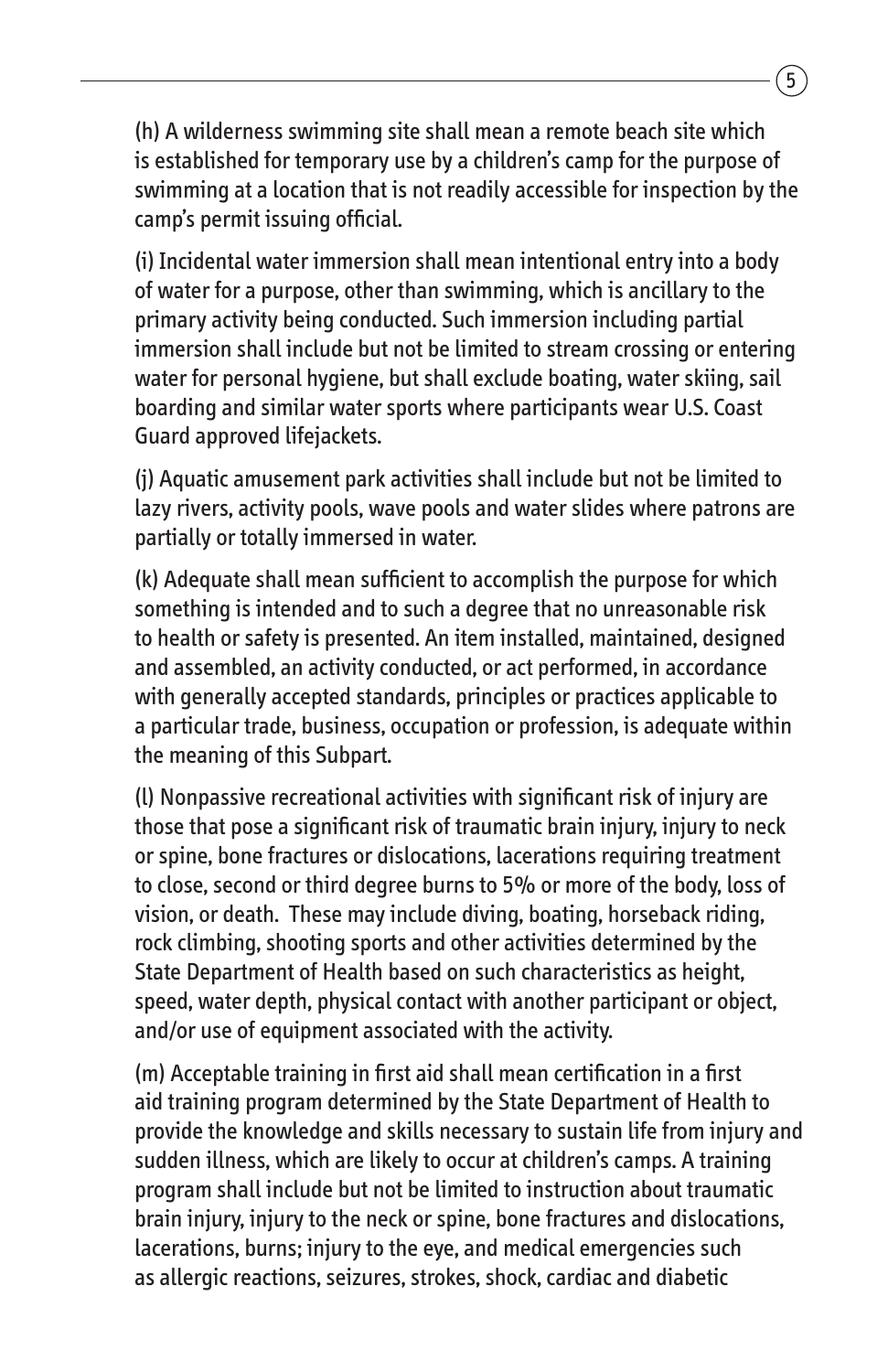emergencies, poisoning and heat related illness. A sufficient time shall be provided to cover all topics. First aid certificates shall be valid as specified by the provider, but shall not exceed three years from the date of course completion.

(n) Acceptable training in cardiopulmonary resuscitation (CPR) shall mean a CPR training program determined by the State Department of Health to provide an adequate level of knowledge and skills necessary to perform two rescuer CPR skills for all ages (infant, child, and adult). A sufficient time shall be provided to cover all topics. CPR certificates shall be valid as specified by the provider, but shall not exceed one year from the date of course completion.

#### **7-2.3 Application.**

 $6$ 

(a) The requirements of this Subpart shall apply to a camp occupied by or maintained for occupancy by 10 or more children except:

(1) any place occupied by children under 18 years of age for overnight occupancy of 72 consecutive hours or less;

(2) day camps operating less than all or part of five days in any twoweek period;

(3) child care facilities licensed or registered by the New York State Department of Family Assistance, Office of Children and Family Services; 

(4) activities at unscheduled or drop in neighborhood center settings; single purpose activity such as athletic events, which are held for the sole purpose of tournament play or competition, and associated training practice, "Special Olympics," little league baseball, Pop Warner football; and recreational activity without a specified time period of attendance required;

(5) college level educational programs provided by schools that are accredited by the Regents of the University of the State of New York;

(6) school districts, Boards of Cooperative Educational Services (BOCES) or nonpublic schools providing instruction to satisfy, enrich, accelerate or improve skills in accordance with New York State education requirements;

(7) day programs conducted for the purpose of classroom educational instruction, including but not limited to traditional academic subjects,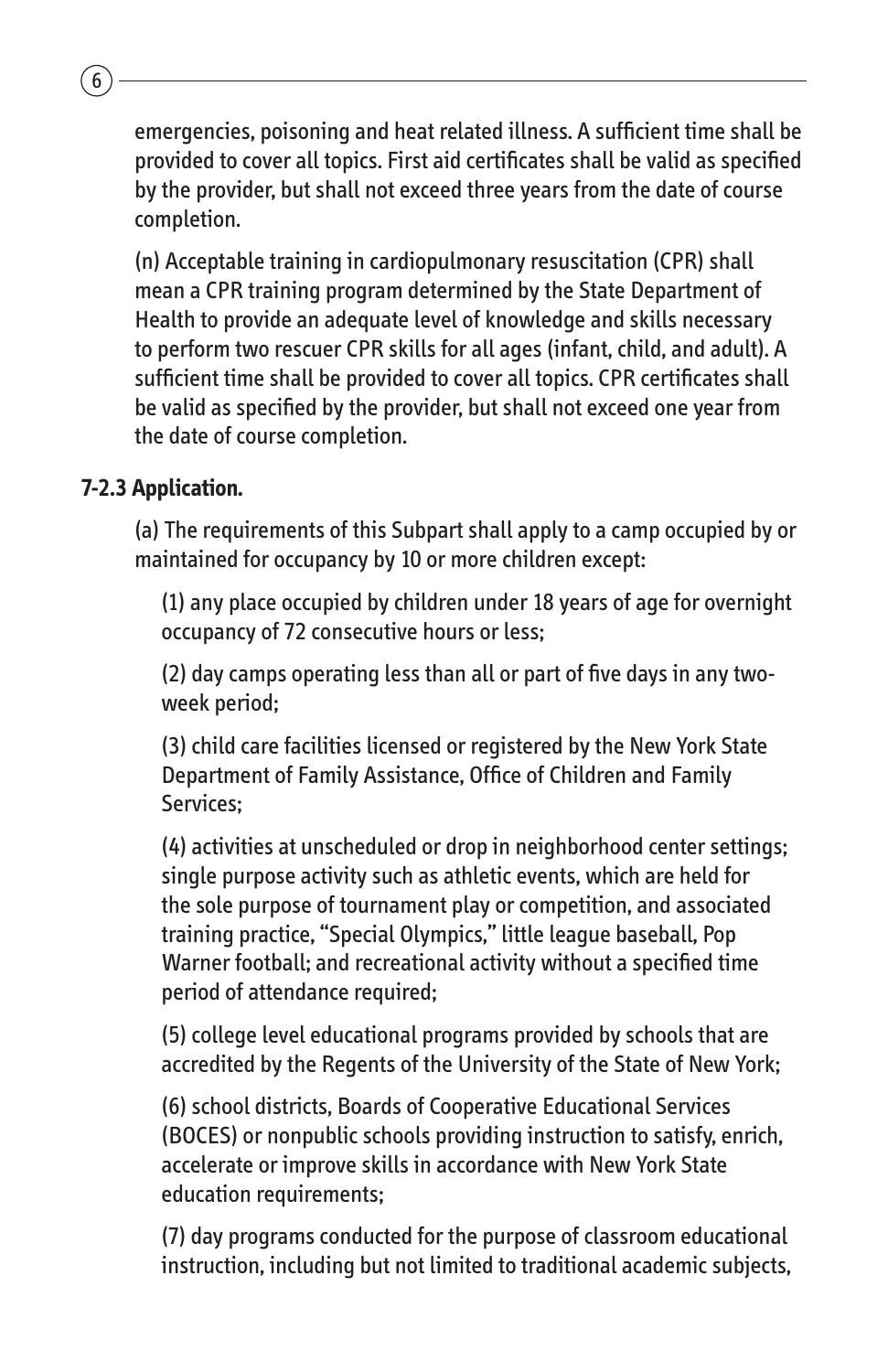religious instruction, and computer training, that have one or more nonpassive recreational activities with significant risk of injury when such activities are conducted as part of a one hour or less recess period constituting no more than one fifth of the program's daily operation, and which occur on a playground, in a gymnasium, or similar setting; and

(8) any operation or use of a tract of land or property determined by the State Commissioner of Health as not being within the intent of, or regulated by this Subpart.

#### **7-2.4 Permit.**

(a) No person shall operate a children's camp, or cause or allow the same to be operated, without a permit from the permit-issuing official.

(b) The permit-issuing official is the State Health Commissioner or his designee and those persons defined as officers in subdivision 4 of section 1392 of the Public Health Law.

(c) Application for a permit to operate a children's camp shall be made by the operator to the permit-issuing official at least 60 days before the first day of operation. Such applications shall:

(1) include a written camp safety plan, as defined in subdivision 7-2.5(n) of this Subpart, which accurately describes the camp's medical, fire safety and general safety provisions, training provided to camp staff and the orientation for campers. The plan must be reviewed annually by the camp operator and updated as required to maintain compliance with current standards. Plans that are updated must be submitted to the permit-issuing official. In any year in which an update is not required, the camp operator must submit written affirmation to the permit-issuing official that the approved plan remains up-to-date and complete;

(2) be filed when the name, ownership or operator of the camp is changed.

(d) The permit-issuing official shall issue a permit if the children's camp conforms or will conform at the time of operation to the requirements of this Subpart and will not present a danger to the health and safety of the camp occupants. An applicant's past history of compliance or noncompliance will be a consideration in evaluating each of the previously mentioned criteria. The person to whom the permit is issued shall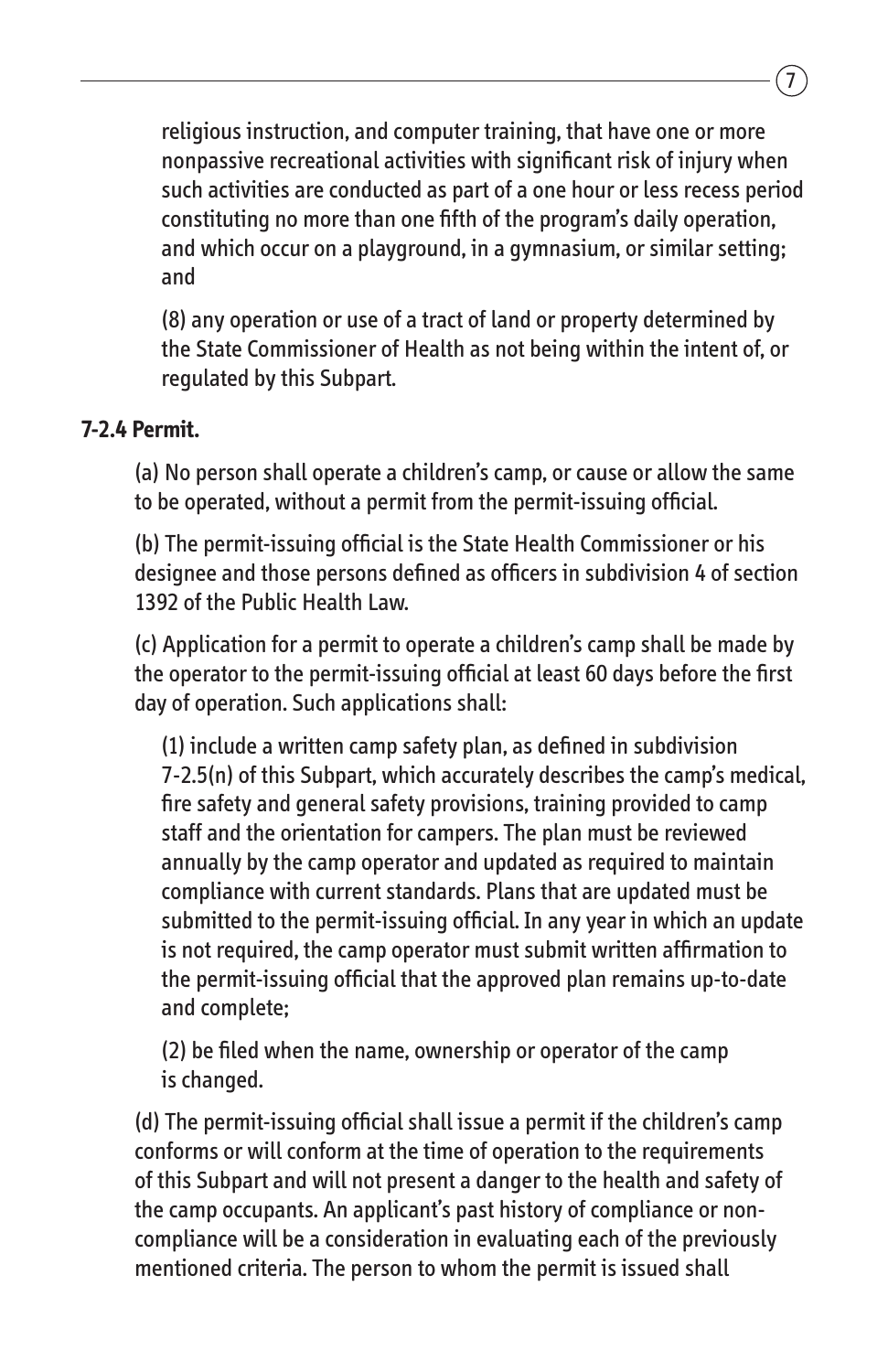comply with this Subpart and with all conditions stated in the permit and shall allow the permit-issuing official or his representative to enter the premises to ascertain compliance. The permit-issuing official may, at his discretion, deem either of the following an inspection of the facility to ascertain that the camp conforms or will conform with the requirements of this Subpart at the time of operation:

(1) the permit-issuing official or his representative has inspected the facility and determined that it conforms or will conform with the requirements of this Subpart; or

(2) the camp meets the following conditions:

 $\sqrt{8}$ 

(i) the permit-issuing official has determined it has previously operated in a manner sufficient to assure that no unreasonable risk to the health and safety of the camp attendees occurred; and

(ii) the operator has submitted a completed and certified self-inspection of the camp as directed by the State Health Commissioner.

(e) Effective until March 31, 2011, the fee for a permit is \$100. Municipal operations and organizations for charitable, philanthropic or religious purposes are exempt from this fee.

Effective April 1, 2011, the fee for a permit is \$200. Municipal operations and organizations for charitable, philanthropic or religious purposes are exempt from this fee

(f) A permit shall not be transferable or assignable. It shall be posted in a conspicuous place on the premises.

(g) A permit may be denied, revoked or suspended by the permit-issuing official or the State Commissioner of Health if the children's camp is maintained, operated or occupied in violation of the Public Health Law or this Chapter. Before denial, suspension or revocation of a permit, or after receipt of a notice of violation, the permittee shall have the right to appeal to the permit-issuing official, except that when a public health hazard exists, a permit may be temporarily suspended pending a hearing. A permit will also be revoked upon request of the operator or upon abandonment of the camp. Following the revocation, an application shall be filed for a new permit before resumption of operation.

(h) A permit shall expire one year from the date of issuance, at the close of a camp's normal operating season, upon a change of the operator, a date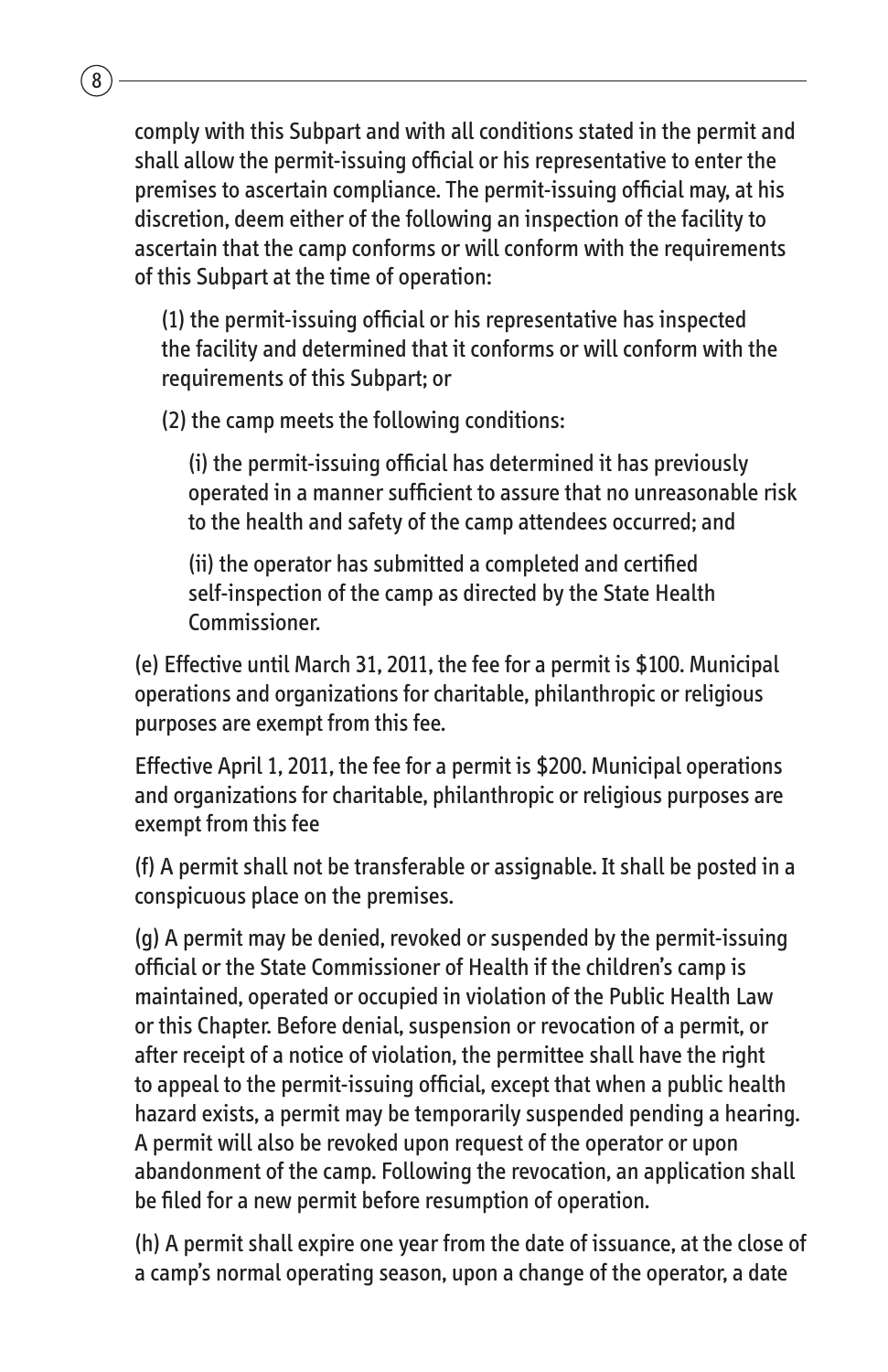stipulated by the permit-issuing official, or upon revocation. No permit shall expire during the camping period except by revocation.

(i) A separate permit shall not be required for a bathing beach, swimming pool or food service operated as part of a children's camp for which a permit is required under this Subpart.

#### **7-2.5 Personnel, supervision, and camp safety plan.**

(a) Each children's camp shall have a camp director, who may also be the camp operator, responsible for supervising the camp program. Minimum qualifications shall be:

(1) bachelor's degree, or at least 25 years of age for an overnight camp and 21 years for a summer day or traveling summer day camp;

(2) at least 24 weeks of previous administrative or supervisory experience in camping or equivalent experience acceptable to the State Commissioner of Health;

(3) a notification from the Department of Social Services State Central Register of Abuse and Maltreatment that the director has not been subject of an investigation report; and

(4) the submission of a form entitled Prospective Children's Camp Director Certified Statement Relative to the Conviction of a Crime or the Existence of a Pending Criminal Action, as developed by the Commissioner, and a determination by the local permit-issuing official that the camp director has no criminal conviction record for which:

(i) there is a direct relationship between one or more of the criminal offenses and the applicant's employment as a camp director; and

(ii) employment as a camp director would involve an unreasonable risk to the property or to the safety or welfare of camp participants or the general public.

(b) Counselors shall be at least 18 years of age at a children's overnight camp, and at least 16 years of age at a summer day or traveling summer day camp, and may include both specialty and general counselors. In addition, the counselor shall either have experience in camping and supervision of children, or have completed a training course acceptable to the permit-issuing official. It shall be the responsibility of the camp operator to verify a prospective counselor's background and character through reasonable and diligent inquiries, including but not limited to character references submitted.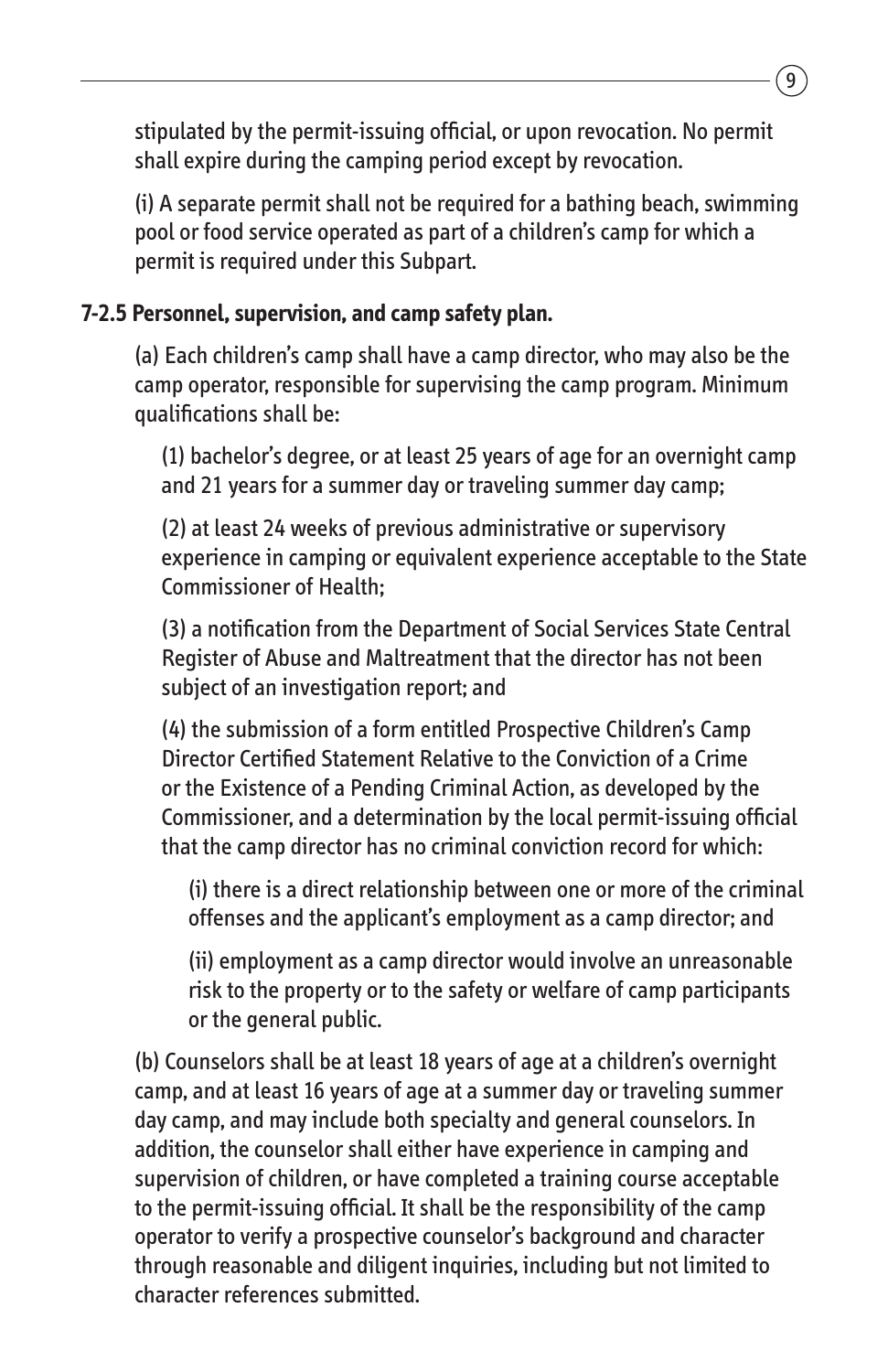(1) During passive activities the ratio of counselors to campers shall be no greater than 1:25. A passive activity is defined as an activity which takes place in a defined area, where participants are spectators or have limited mobility and use no tools or equipment (other than computers). Examples of passive activities include, but are not limited to: religious instruction, storytelling, coloring, viewing movies or drama, singing and board games. The camp's passive activities must be described in the camp's approved safety plan. Supervision ratios must be reinstated to the code required level at the conclusion of the passive activity.

(c) At an overnight camp, unless specified otherwise in section 7-2.11 of this Subpart for specialty activities and trips, the ratio of counselors to children eight years of age and over shall be 1:10; for children younger than eight years of age, the ratio shall be 1:8; a maximum of 20 percent of the total required counselors may be 17 years of age.

(1) During the hours campers are resting or sleeping, the supervision ratio may be modified based on the arrangement, size, and location of the sleeping area(s) and potential for visual and/or verbal supervision, to a level accepted by the permit-issuing official and described in the camp's approved safety plan; provided in all circumstances that:

(i) supervision is adequate to protect the campers from any unreasonable risk to their health or safety; and

(ii) at least one counselor is present on every level used for resting or sleeping in a multi-story building. Supervision ratios must be reinstated to the code required level at the conclusion of the resting or sleeping period.

(d) At a summer day or traveling summer day camp, the general ratio of counselors to children shall be 1:12. Counselor-to-camper ratios as indicated in section 7-2.11 of this Subpart for specialty activities and trips must be met at all times during such specialty activities. The permitissuing official may be more restrictive in specifying counselor-to-camper ratios if such official deems it reasonable and necessary for camper safety.

(e) Camp aquatics director – A camp aquatics director shall oversee all swimming activities that occur at swimming pools and bathing beaches operated as part of a children's camp. This person shall supervise lifeguards, progressive swimming instructors, and counselors with bather supervision responsibilities during swimming activities; and implement the camp safety plan. The camp aquatics director shall: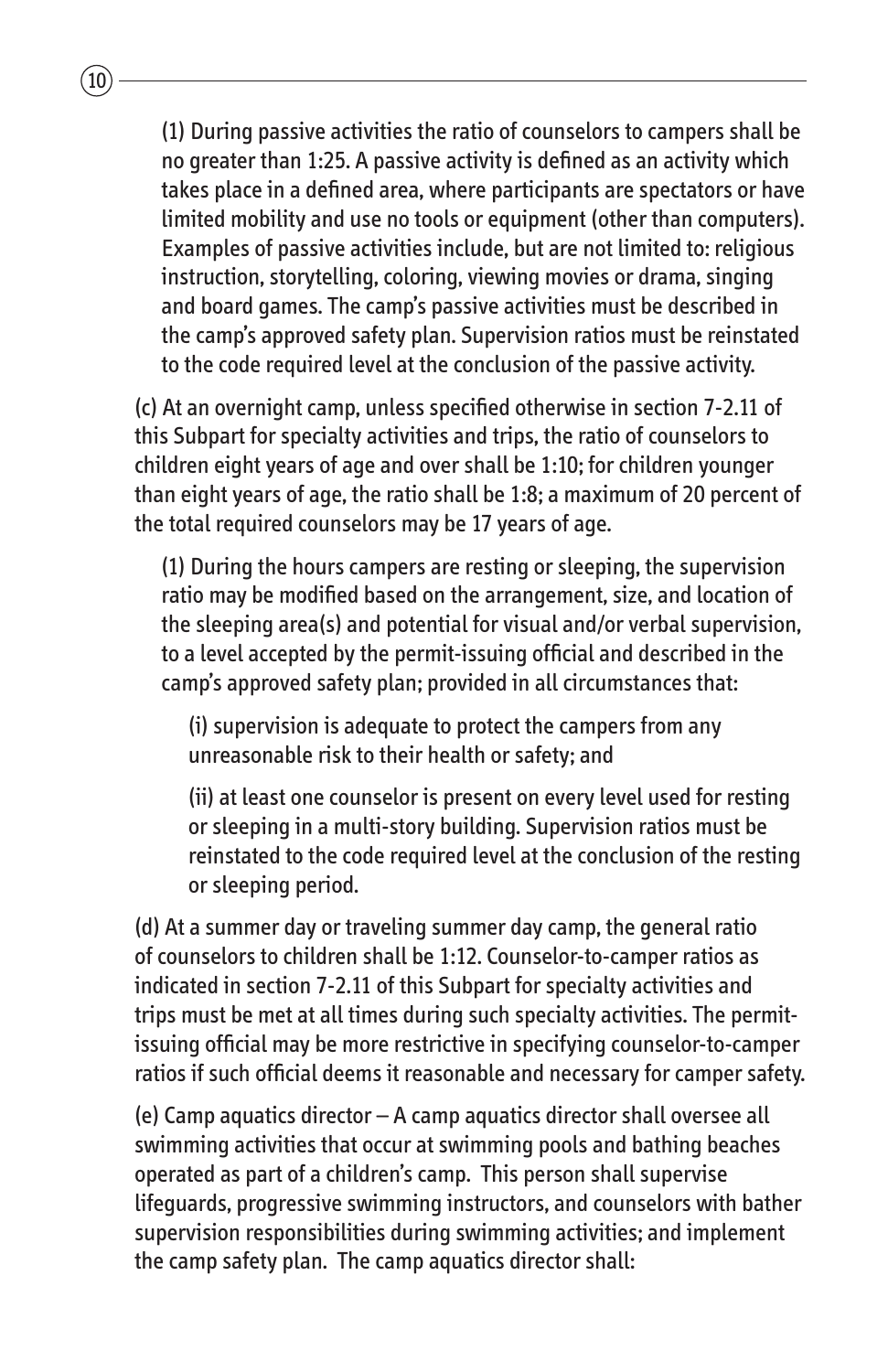(1) be at least 21 years of age;

(2) have a minimum of:

(i) one season of previous experience as a camp aquatics director at a New York State children's camp; or

11

(ii) two seasons of previous experience consisting cumulatively of at least 12 weeks as a children's camp lifeguard, as specified in subdivision (g) of this section, at a swimming pool or bathing beach which had more than one lifeguard supervising it at a time; or

(iii) at least 18 weeks of previous experience as a lifeguard, as specified in paragraph (g)(2) of this section, at a swimming pool or bathing beach which had more than one lifeguard supervising it at a time;

(3) effective until December 31, 2011 possess current certification:

(i) as a progressive swimming instructor, as defined in subdivision (f) of this section; or

(ii) as a qualified lifeguard, as defined in subdivision (g) of this section, possessing lifeguard certification specific to the type of bathing facility at the children's camp; or

(iii) in a training course for lifeguard supervision and management that meets the requirements specified in Part 6 Section 6-1.31(e) or Section 6-2.20(e) of this title.

(4) effective January 1, 2012 have successfully completed a training course in lifeguard supervision and management that meets the requirements specified in Part 6 Section 6-1.31(e) or Section 6-2.20(e) of this title;

(5) have annually reviewed and documented the review of the camp's safety plan for swimming; and

(6) possess a current certificate in an acceptable cardiopulmonary resuscitation (CPR) training program as defined in subdivision 7-2.2(n) of this Subpart.

(f) Progressive swimming instructor – As described in the camp's approved safety plan, a progressive swimming instructor must assess the swimming ability of each camper prior to allowing the child to participate in aquatic activities. A progressive swimming instructor must be either: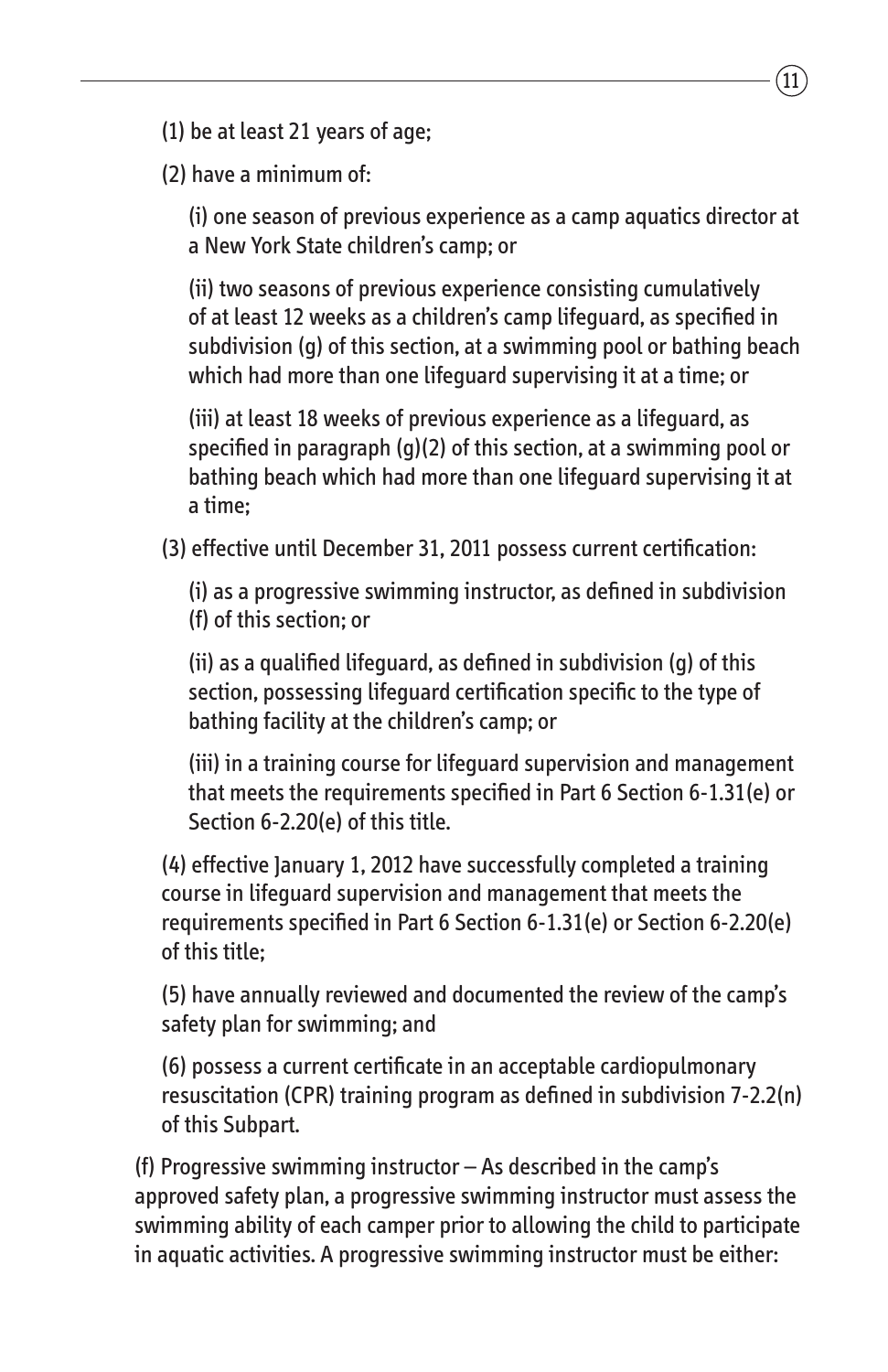(1) a Water Safety Instructor currently certified by the ARC; or

(2) possess a current certificate issued by a certifying agency determined by the State Commissioner of Health to provide an adequate level of similar training.

(g) Qualified lifeguard ‑ Qualified lifeguards shall actively supervise participants in the camp's aquatic activities, as detailed in the camp's approved safety plan. While on duty at the waterfront, qualified lifeguards shall not be engaged in duties or activities which distract them from the direct supervision of the waterfront. A qualified lifeguard shall:

(1) be at least 17 years of age, except:

(i) for a maximum of 50 percent of the required total number of lifeguards on duty who may be at least 16 years of age; and

(ii) lifeguards required for wilderness swimming who must be at least 18 years of age; and

(2) meet lifeguarding, first aid and CPR certification requirements as detailed in Part 6 of this Title:

| <b>Bathing Facility Type</b> | <b>Minimum Lifeguard Supervision Level</b> |
|------------------------------|--------------------------------------------|
| Ocean Surf                   | Supervision Level I                        |
| Pool Only                    | <b>Supervision Level IIa</b>               |
| Pool and/or Beach            | <b>Supervision Level IIb</b>               |

(h) Trip leader – A trip leader shall be at least 18 years of age and have participated in at least three camp trips in a similar program activity as a children's camp staff member or have experience and training in the activity which the permit-issuing official has determined to be equivalent to three camp trips. Trip leaders for wilderness, equestrian, boating and similar specialized activities shall be competent in the activity. A trip leader of a camp trip with an itinerary that includes an activity where emergency medical care is not readily available and/or an activity such as wilderness hiking, camping, rock climbing, horseback riding, bicycling, swimming and/or boating, shall possess or be accompanied by staff who possesses a current certificate in an acceptable first aid training program as defined in subdivision 7-2.2(m) of this Subpart, and a current certificate in an acceptable cardiopulmonary resuscitation (CPR) training program as defined in subdivision 7-2.2(n) of this Subpart.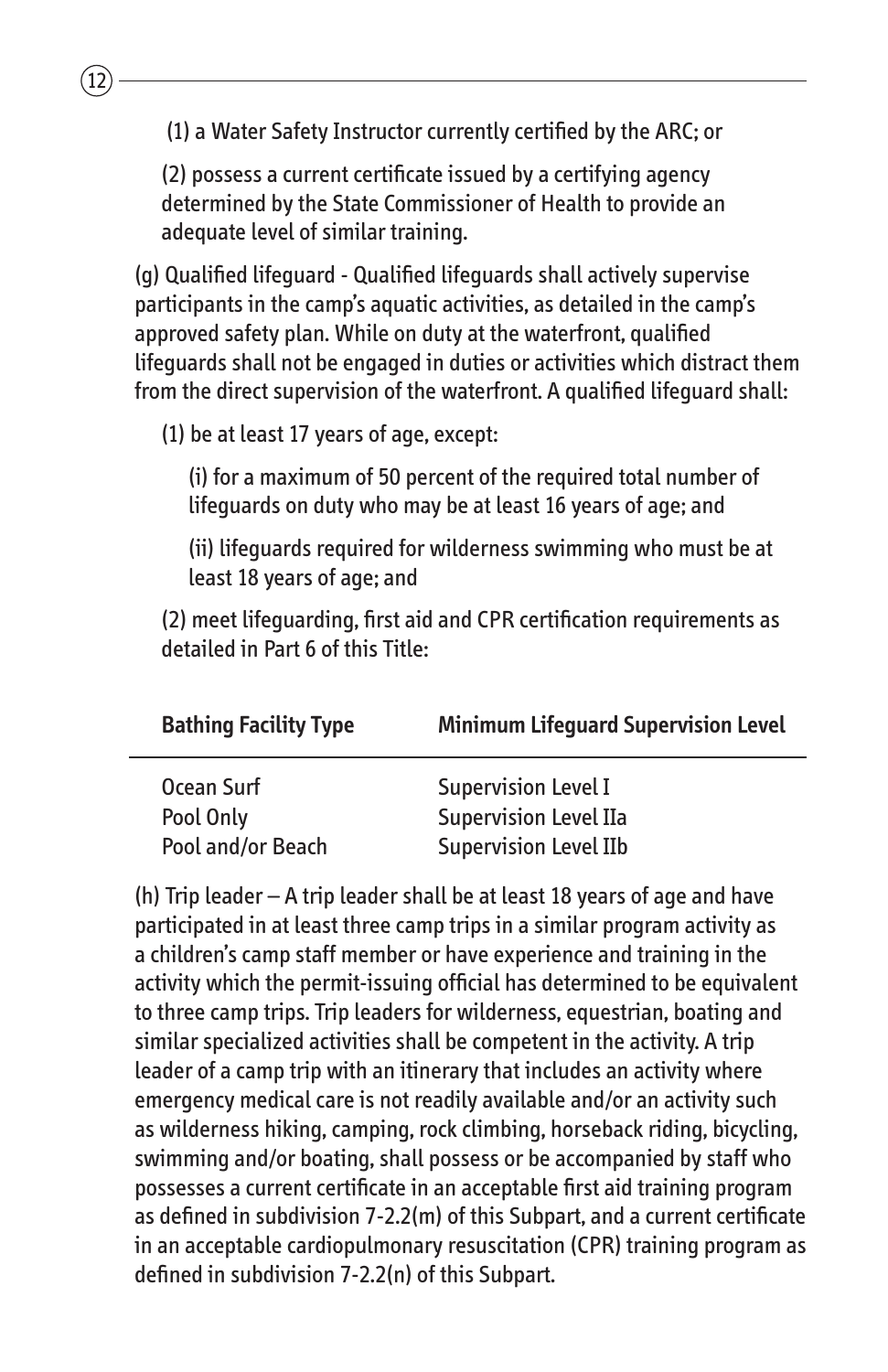(i) Activity leader – An activity leader shall be competent in the activity being conducted. Activity leaders of an activity that includes wilderness hiking, camping, rock climbing, horseback riding, bicycling, swimming and/or boating shall be at least 18 years of age. When a camp activity is conducted at a location where the camp staff certified in first aid and CPR in accordance with Subdivision 7-2.8(a) are not readily available, an activity leader shall possess or be accompanied by staff who possesses a current certificate in an acceptable first aid training program as defined in subdivision 7-2.2(m) of this Subpart, and a current certificate in an acceptable cardiopulmonary resuscitation (CPR) training program as defined in subdivision 7-2.2(n) of this Subpart.

(j) Riflery instructors shall have a current Instructor's certificate issued by the National Rifle Association or its equivalent generally accepted as providing a similar or equivalent level of riflery skill.

(k) Counselor-in-training (CIT) – A CIT or Junior Counselor is a camper who is assigned to an on-duty counselor or other staff member to assist, as described in the camp's approved safety plan, in performing specific duties. A CIT may not independently supervise campers, and shall be supervised as a camper. All CITs shall receive training specific to their duties, and camper orientation. A maximum of 10 percent of the total number of counselors required by subdivisions (c) and (d) of this section may be CITs, provided:

(1) CITs at a children's overnight camp are at least 16 years of age and have at least two seasons prior experience as a camper; and

(2) CITs at a summer day or traveling summer day camp are at least 15 years of age and have at least two seasons prior experience as a camper.

(l) Records identifying staff qualifications shall be maintained in the camp for inspection by the permit-issuing official or his designated representative. The camp operator shall ascertain whether an employee or volunteer is listed on the New York State Division of Criminal Justice Services (DCJS) Sex Offender Registry prior to the day such employee or volunteer commences work at camp and annually thereafter prior to their arrival at camp. A written record of the employee and volunteer names that were submitted to the DCJS for checking against the Sex Offender Registry and DCJS's search results shall be kept on file at the site and made available to the permit-issuing official upon request.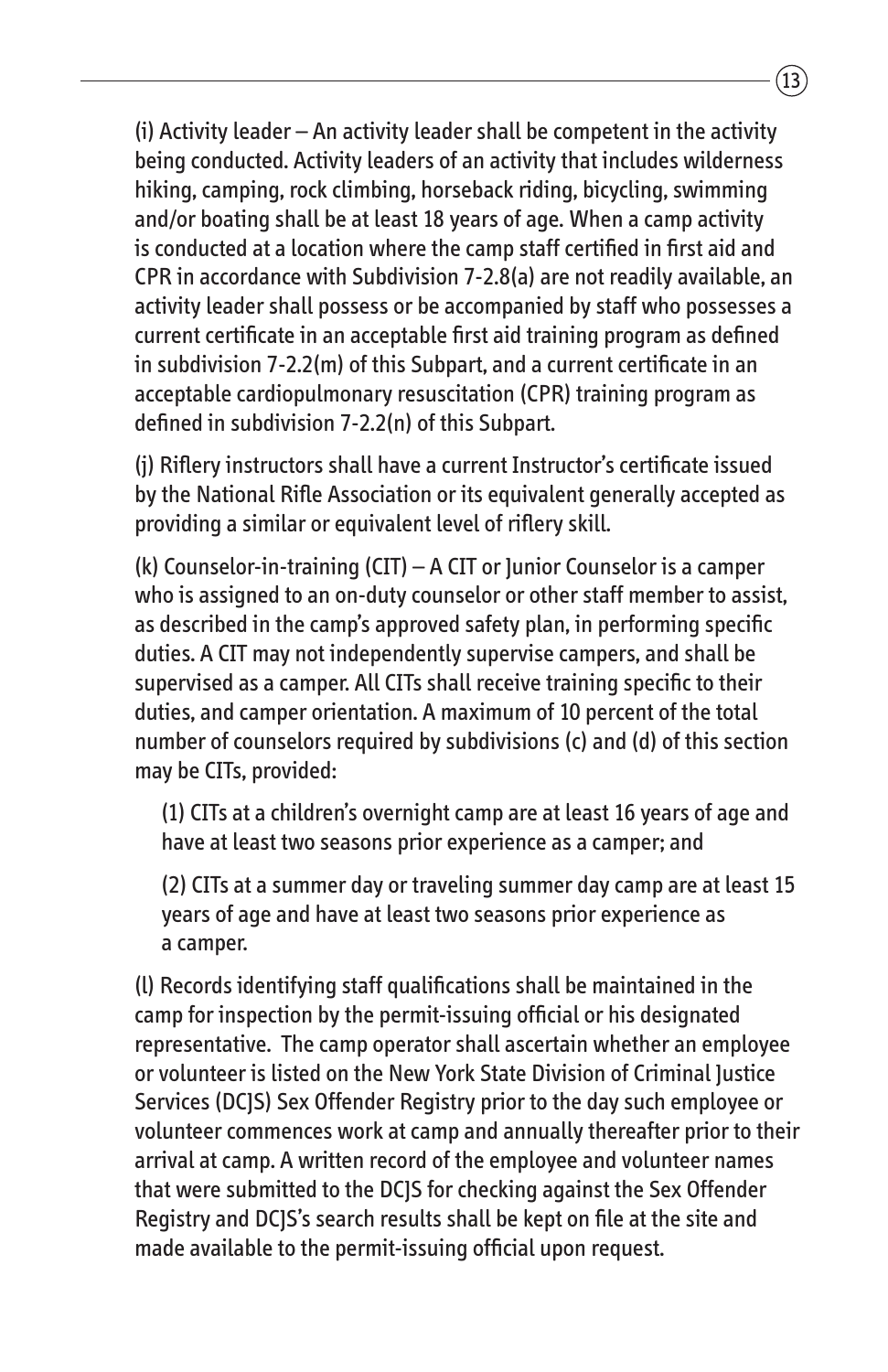(m) No individual known to be a carrier of a communicable disease shall be employed at a children's camp.

 $14$ 

(n) Camp safety plan – The camp operator must develop, review annually and update, as required, a written camp safety plan, which shall be submitted for review and approval to the permit-issuing official as described in paragraph 7-2.4(c)(1) of this Subpart. A camp safety plan shall be considered satisfactory for approval when it is found to include all the information required in this section and accurately reflects the children's camp's compliance with this Subpart. The camp's approved safety plan shall be implemented by the camp operator and kept on file at the children's camp. The camp safety plan shall consist of, at a minimum, a table of contents and the following components:

(1) Personnel: chain of command; staff job descriptions; and a procedure for verification of staff qualifications;

(2) Facility operation and maintenance: water supply; sewage treatment system; lightning risk assessment; transportation; housing; grounds; food protection; and waterfront physical facility maintenance (if on-site aquatic activities are provided);

(3) Fire safety: evacuation of buildings and property, assembly, supervision, and accounting for campers and staff; fire prevention; coordination with local fire officials; fire alarm and detection systems and their operation, maintenance, and routine testing; type, location and maintenance of fire extinguishers; inspection and maintenance of exits; required fire drills and log; electrical safety; and reporting to the permit-issuing official within 24 hours fires which destroy or damage any camp building, or which result in notification of the fire department, or are life or health threatening. A copy of this segment of the approved camp safety plan must be submitted to the local fire district or department;

(4) Medical requirements: review of camper confidential medical histories to address restrictions and special needs; initial health screening of campers; daily health surveillance of campers; procedures for providing basic first aid, handling medical emergencies, including outbreaks and procedures for response to allegations of child abuse; identification of and provisions for medical, nursing and emergency medical services; identity, qualifications and outline of duties of health director and health personnel certified in first aid and CPR; description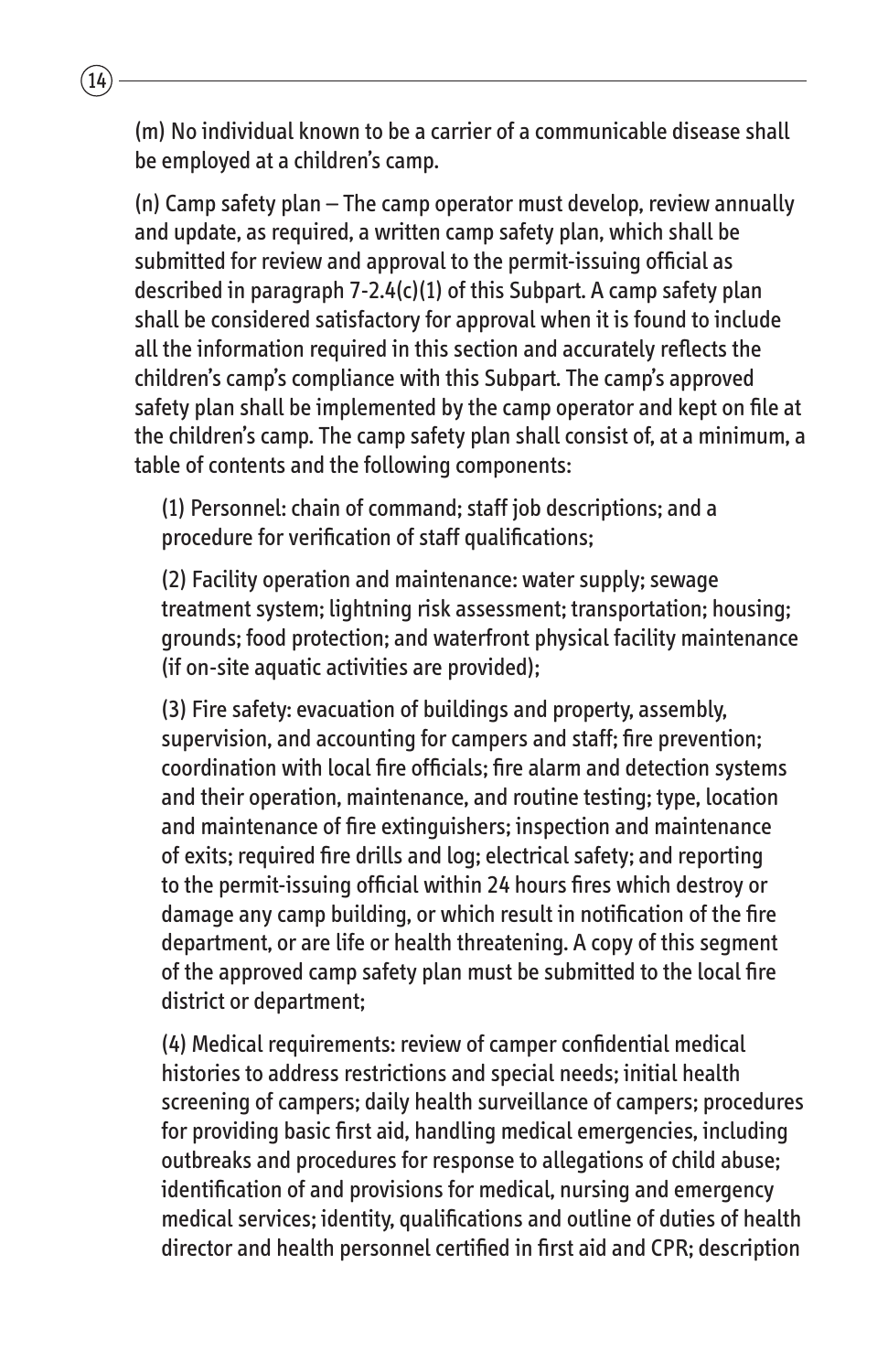of health center; storage and administration of medicines; location and use of first aid and CPR supplies; maintenance of a medical log; description of universal precautions for bloodborne pathogens; reporting of illness and injuries, including camper abuse/allegations to the permit-issuing official within 24 hours; and provisions to supervise sanitation at the children's camp;

(5) General and activity specific safety: description of the required camper supervision, including general supervision, between activities, for passive activities, during sleeping and rest hours, transportation and for emergencies. Safety requirements and supervision must be discussed for specific camper activities, including but not limited to, swimming, boating, horseback riding, rope or challenge courses, archery, riflery, camp trips, wilderness activities and any activity in which incidental water immersion occurs;

(6) Staff training: training curriculum outline; tour of camp; description of camp hazards; chain of command; procedures for camper supervision and discipline; child abuse recognition and reporting; provisions for first aid and emergency medical assistance; reporting of camper injury and illness; buddy system; lost swimmer plan (if camp has an aquatics program); lost camper plan; lightning plan; fire safety and fire drills; camp evacuation procedures; activity specific training for assigned activities; camp trips (if provided); and process to document training attendance; and

(7) Camper orientation: orientation curriculum outline; tour of camp; description of camp hazards; reporting illness, injury and other incidents; buddy system; lost camper plan; fire drills and evacuation; lightning plan; camp trips; and process to document orientation attendance.

(o) The camp operator shall provide adequate supervision. Adequate supervision shall mean:

(1) supervision such that a camper is protected from any unreasonable risk to his or her health or safety, including physical or sexual abuse or any public health hazard; and

(2) as a minimum, there shall exist visual or verbal communications capabilities between camper and counselor during activities and a method of accounting for the camper's whereabouts at all times.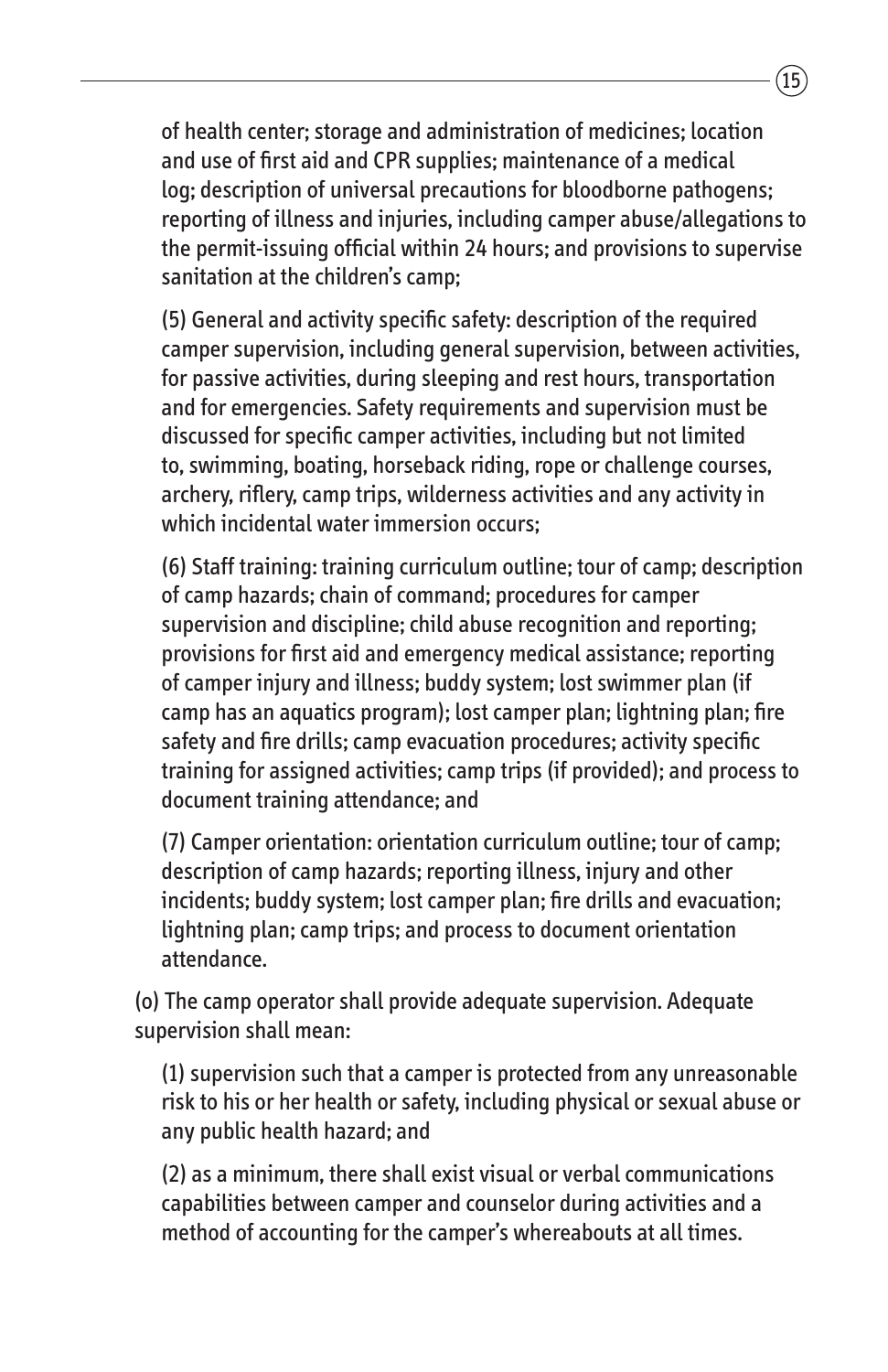(p) The camp operator shall provide, with any enrollment application forms and/or enrollment contract forms mailed or delivered to a person for purposes of enrollment of a child for any children's camp, a written statement and/or brochure outlining the rights and responsibilities of campers and camp operators and declaring:

(1) that such camp is required to be permitted to operate by the New York State Department of Health;

(2) that such camp is required to be inspected twice yearly; and

(3) the address where inspection reports concerning such camps are filed.

#### **7-2.6 Potable water.**

 $(16)$ 

(a) All on-site potable water supplies shall comply with the provisions of this section and, in addition, those on-site water systems meeting the definition of a public water system as defined in Subpart 5-1 of Part 5 of this Title, shall also comply with the requirements of Subpart 5-1.

(b) A children's camp that utilizes an off-site public water supply must comply with Subdivisions (i) through Subdivision (n) of this section and, when determined necessary to ensure the satisfactory quality of the potable water, the permit-issuing official may require a children's camp operator to implement the annual start-up procedure contain in Subdivision (d) of this section.

#### (c) Treatment

(1) Minimum treatment for a ground water source shall be disinfection by chlorination in a manner which destroys harmful microorganisms or other disinfection methods acceptable to the permit-issuing official.

(2) For facilities utilizing disinfection by chlorination, the free chlorine residual disinfection concentration in the water distribution system shall be at least 0.2 milligrams per liter (mg/l).

(3) Minimum treatment for surface water sources or ground water sources directly influenced by surface water shall be filtration and disinfection techniques, approved by the permit issuing official, capable of 99.9 percent removal and/or inactivation of giardia lamblia cysts and 99.99 percent removal and/or inactivation of viruses.

(4) A waiver from disinfection shall not be permitted.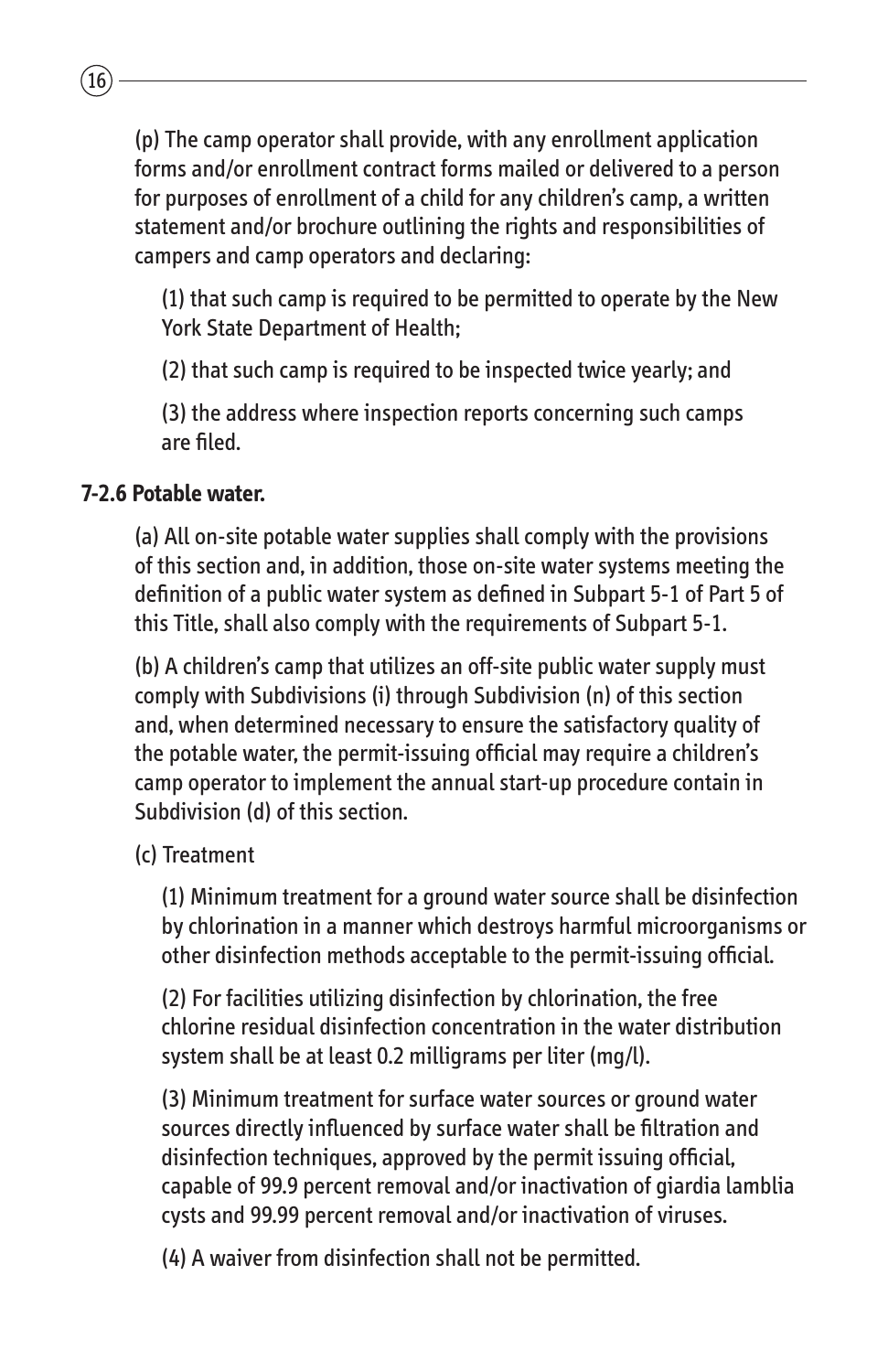(d) Annual start-up. The children's camp operator must ensure that the following actions have been taken 15 days prior to the property's occupancy for which the water supply is utilized each year. The following applies to each on-site potable water system that is not subject to continuous water use and to each children's camp potable water supply distribution system, which receives water from an off-site public water system and is not subject to continuous water use, when due to the seasonal use of the water system, the water may be hazardous to health:

(1) All water mains shall be disinfected by:

(i) completely filling the main to remove all air pockets, flushing the main to remove particulates, and filling the main with potable water. The potable water shall then be chlorinated by feeding liquid hypochlorite at a constant rate such that the water will not have less than a 25 mg/l free chlorine residual throughout the children's camp water system. After a 24-hour holding period there must be a free chlorine residual of not less than 10 mg/l throughout the children's camp water system; or

(ii) using a disinfection method the State Commissioner of Health has determined in writing to be as protective as the disinfection procedure described in section 7-2.6(d)(1)(i).

(2) All water mains shall be flushed and free chlorine residual disinfection concentrations shall be measured for the two days immediately following the completion of the main disinfection, as prescribed in Subdivision (d)(1) of this section, at representative points in the distribution system, to ensure chlorine residuals of not less than 0.2 mg/l.

(3) Total Coliform samples shall be collected in accordance with Subdivision (f)(1) of this section following the two day flushing and chlorine monitoring period prescribed by Subdivision (d)(2) of this section and when a free chlorine residual of not more than 4.0 mg/l is present.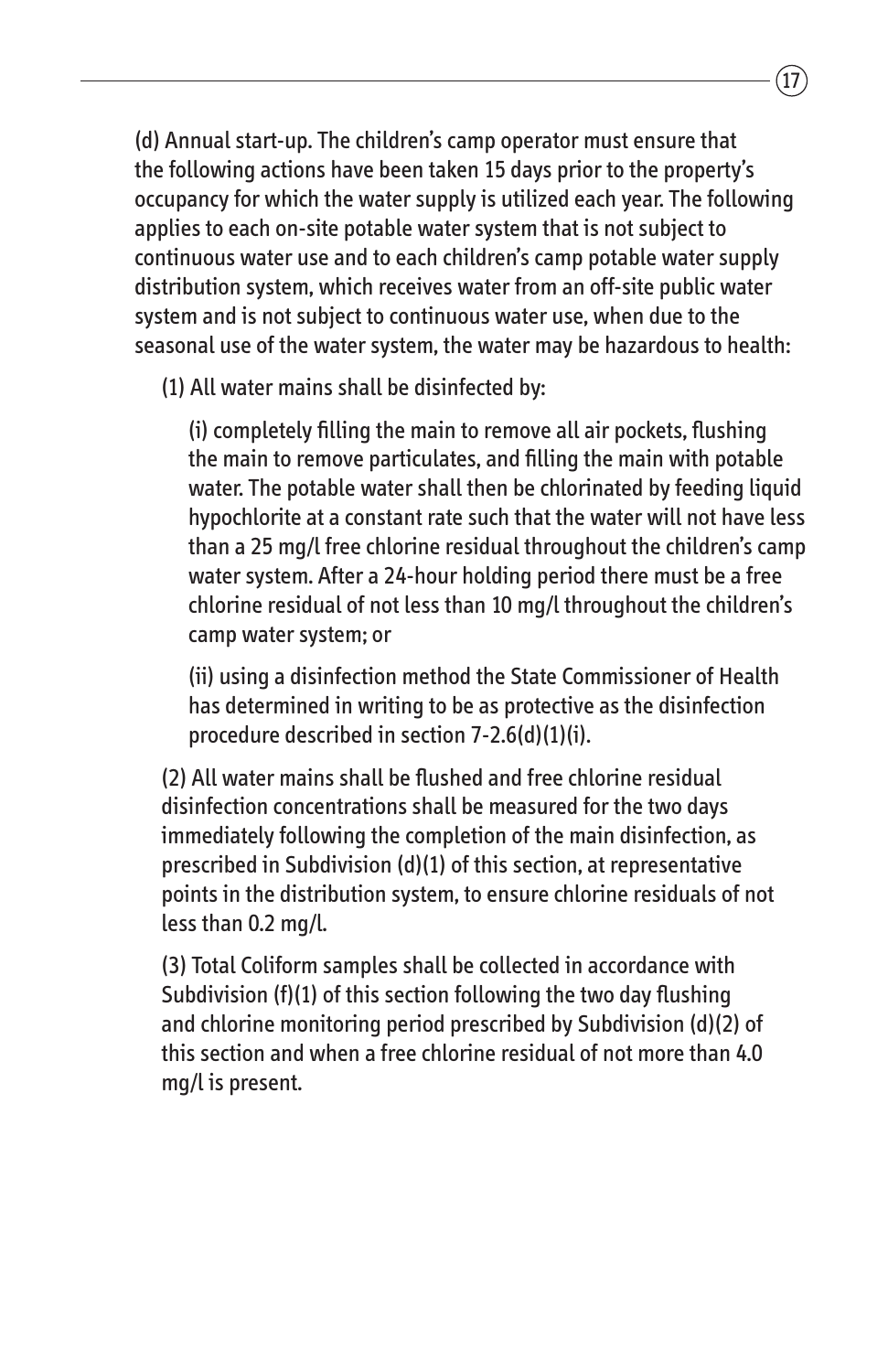(e) Maximum contaminant levels (MCL):

| Contaminant                      | <b>MCL</b>            |
|----------------------------------|-----------------------|
| <b>Total Coliform</b>            | Any positive sample   |
| Escherichia Coli (E. Coli)       | Any positive sample   |
| <b>Nitrate</b>                   | 10 (as Nitrogen) mg/L |
| <b>Nitrite</b>                   | 1 (as Nitrogen) mg/L  |
| <b>Total Nitrate and Nitrite</b> | 10 (as Nitrogen) mg/L |

(f) Monitoring requirements. Samples shall be collected from each water source at a representative point in the distribution system for each source and analyzed at a laboratory certified by New York State Department of Health as follows:

(1) At least one sample collected for Total Coliform analysis from each water source prior to opening for the operating season and at least one additional sample collected from each water source during the operating season. For those children's camps operating more than 30 days in a calendar year, Total Coliform samples shall be collected for each month the camp is in operation. When a water supply serving a children's camp is operated continuously year round with Total Coliform analysis performed monthly, the Total Coliform analysis prior to the children's camp's operation is not required.

(2) Nitrate and nitrite analysis shall be conducted for new water sources. Nitrate analysis shall be conducted annually for each system.

(3) Additional monitoring may be required when determined by the permit-issuing official as necessary to evaluate water quality.

(4) The camp operator must report sample results that are positive for Total Coliform or Escherichia Coli to the permit-issuing official as soon as possible but no later than 24 hours of being notified by the laboratory. Pre-operational water analysis reports must be submitted to the permit-issuing official prior to permit issuance. All other water analysis reports required to be made by this Subpart or requested or ordered by the permit-issuing official shall be submitted to the permitissuing official within 10 days of the end of each month in which samples were collected.

(g) Report on water treatment. Accurate and complete water treatment operation reports shall be maintained daily and submitted to the permit-

 $\sqrt{18}$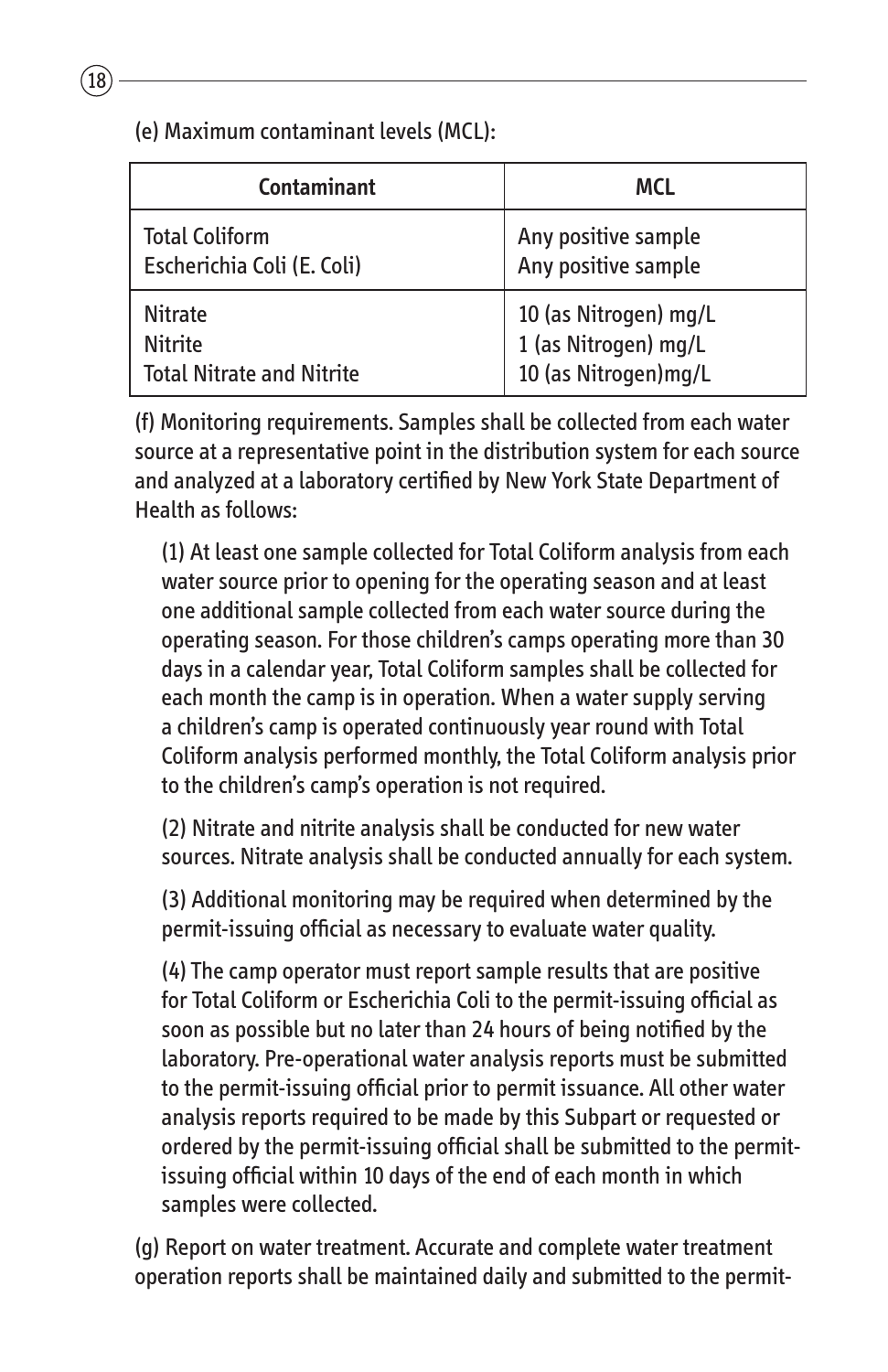issuing official within 10 days of the end of each month of operation. Reports must be made on forms provided or approved by the Department.

(h) Source protection. All potable water sources and distribution systems shall be designed, located, constructed and maintained to provide protection against contamination or pollution. All pumps, piping fixtures and appurtenances shall be installed and maintained to protect against contamination of any water source.

(i) Submission of plans; prior approval.

(1) A plan for proposed new or modified potable water supply systems shall be submitted to the permit-issuing official at least 60 days prior to beginning construction. No construction of new or modified potable water supply systems shall commence until plans and specifications have been submitted to and approved by the permit-issuing official. Construction shall be in accordance with the approved plans.

(2) Recommended Standards for Water Works, (See Appendix 5-A, infra) 1997 edition published by Health Research, Inc., P.O. Box 7126, Albany, NY 12224 available for public inspection at the offices of the records access officer of the New York State Department of Health, Empire State Plaza, Corning Tower, Albany, NY 12237, shall, in their entirety, be the basis on which all plans and specifications for children's camp water systems will be reviewed and approved. The permit-issuing official may allow deviations from these standards when it can be shown that the deviations will provide adequate protection of the health and safety of the children's camp occupants and public.

(j) Minimum standards. Potable water shall be adequate in quantity and quality as set forth in this Subpart and shall be readily available to occupants of the children's camp. Only potable water shall be easily accessible. Any non-potable water supply shall be conspicuously labeled as a non-potable supply.

(k) Connections prohibited. There shall be no physical connection between the potable water supply and any non-potable water supply. Any fixture, installation or equipment which is subject to back-siphonage shall be installed and maintained to protect against contamination of the water source(s).

(I) A minimum pressure of 20 pounds per square inch, at peak demand, shall be maintained in all parts of the children's camp water distribution system.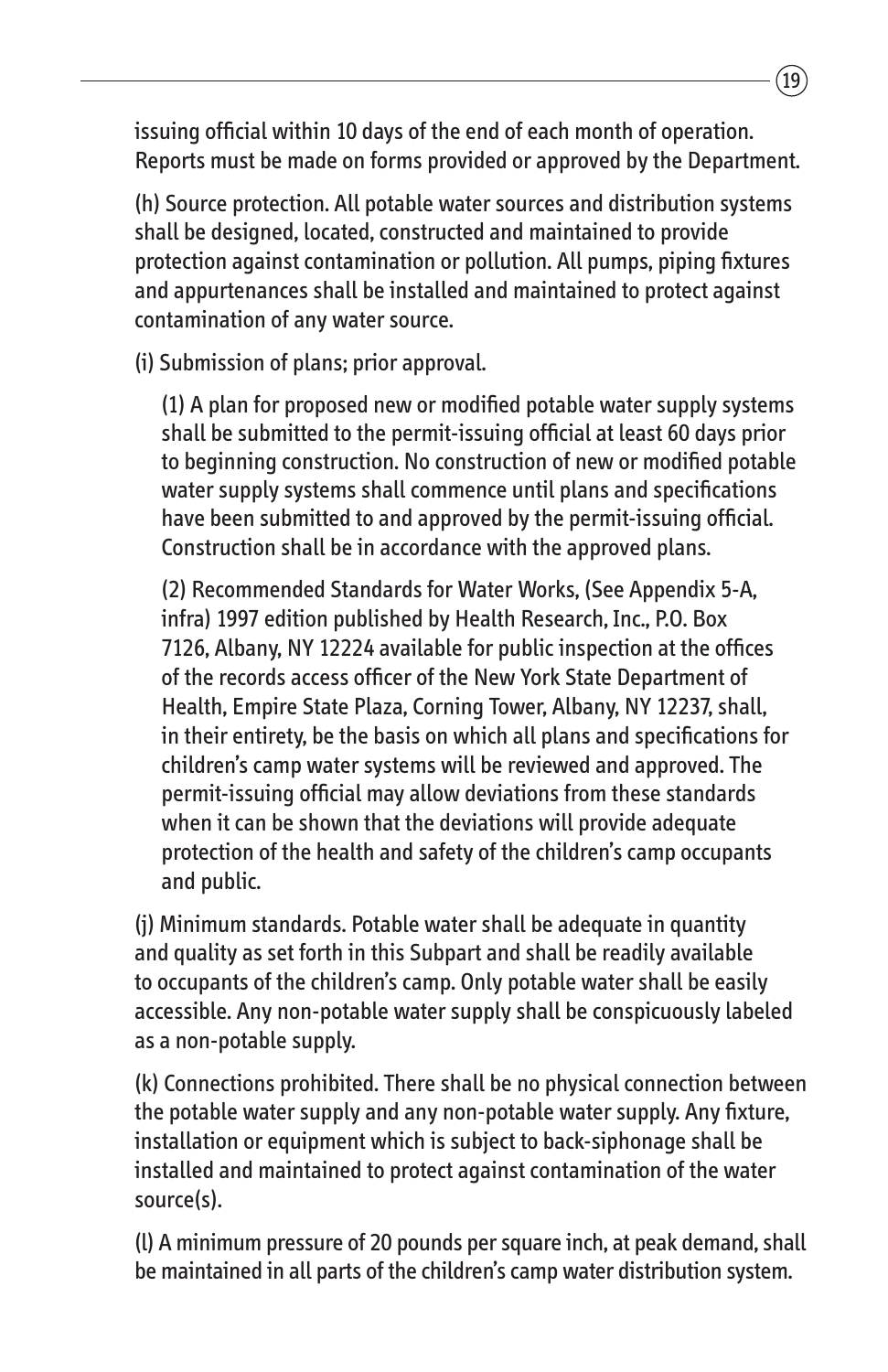(m) Interruptions, changes in sources or treatments. Any incident or condition which affects the quantity or quality of the on-site potable water supply shall be reported to the permit-issuing official within 24 hours of occurrence. There shall be no changes made to the source or method of treatment of a potable water supply, either temporary or permanent, without first receiving approval from the permit-issuing official. An adequate supply of potable water must be provided and maintained during all times of operation.

(n) A common drinking utensil shall not be provided. Drinking fountains shall be of sanitary design and construction.

#### **7-2.7 Sewage disposal.**

 $\widehat{20}$ 

(a) Sewage shall mean excreta and the waste from a flush toilet, bath, sink, lavatory, dishwashing or laundry machine, or the water-carried waste from any other fixture or equipment or machine.

(b) Facilities shall be provided and maintained for the treatment and/or disposal of sewage in a manner acceptable to the permit-issuing official. A plan or sketch of the proposed or modified facility shall be submitted to the permit-issuing official at least 30 days prior to construction; no work is to start until the plan or sketch is approved.

(c) Sewage on the surface of the ground or accessible to children is prohibited.

#### **7-2.8 Medical requirements.**

(a) Health personnel ‑ The camp operator shall submit the name of the designated camp health director to supervise health and sanitation. Such director may be a physician, nurse practitioner, physician assistant, registered nurse, licensed practical nurse, emergency medical technician, or other person acceptable to the permit-issuing official. At a children's overnight camp, the camp health director shall be on-site. At a summer day camp or traveling summer day camp, the camp health director shall be available as specified in the camp's approved safety plan. If not on-site, the camp health director shall designate an assistant as specified in the camp's approved safety plan.

(1) Camp health director - The camp health director or designee(s) shall possess:

(i) a current certificate in an acceptable first aid training program as defined in subdivision 7-2.2(m) of this Subpart; and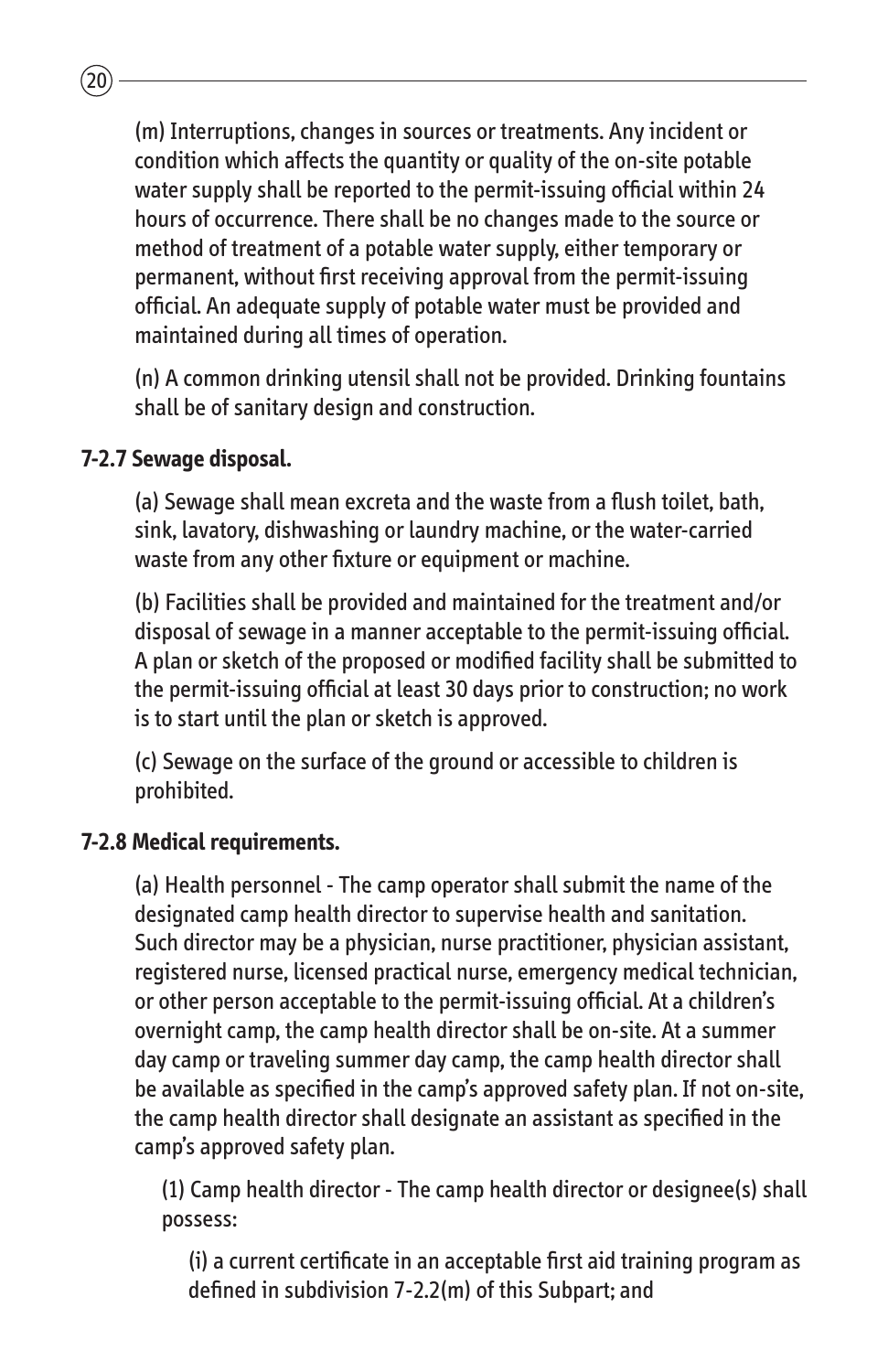(ii) a current certificate in an acceptable cardiopulmonary resuscitation (CPR) training program as defined in subdivision 7-2.2(n) of this Subpart.

(2) Additional First Aid and CPR Certified Staff ‑ First aid and CPR certified staff shall be on-site to respond to medical emergencies and assist the camp health director, as detailed in the camp's approved safety plan. Staff possessing current certifications in first aid and CPR, as described in paragraph (1) of this subdivision, shall be available as follows:

(i) At a children's overnight camp, in addition to the camp health director or (designee(s)) possessing these certifications:

*(a)* one staff member for each 200 campers shall possess a current first aid certificate, and

*(b)* one staff member for each 200 campers shall possess a current CPR certificate. Where a camp's qualified aquatics staff remain on-site and are available to respond to emergencies, they may be counted toward meeting this CPR requirement;

(ii) At a summer day camp or a traveling summer day camp:

(a) one on-site staff member for each 200 campers shall possess a current first aid certificate. The first aid certified camp health director or designee may be counted toward meeting this first aid requirement. If only one first aid certified staff member is required, and this person is absent, a similarly certified first aid certified staff member shall be on-site to meet this first aid requirement.

(b) In addition to the camp health director or designee, one staff member for each 200 campers shall possess a current CPR certificate. Where a camp's qualified aquatics staff remain onsite and are available to respond to emergencies, they may be counted toward meeting this CPR requirement.

(b) An overnight camp shall be provided with an infirmary having hot and cold flowing water, examining room, isolation and convalescent space, bathroom with flush toilets and showers and medical supplies or have alternate provisions for infirmary services included in the camp safety plan. Summer day camps and children's travel summer day camps shall provide a holding area reasonably satisfactory to the permit-issuing official for all ill or injured children.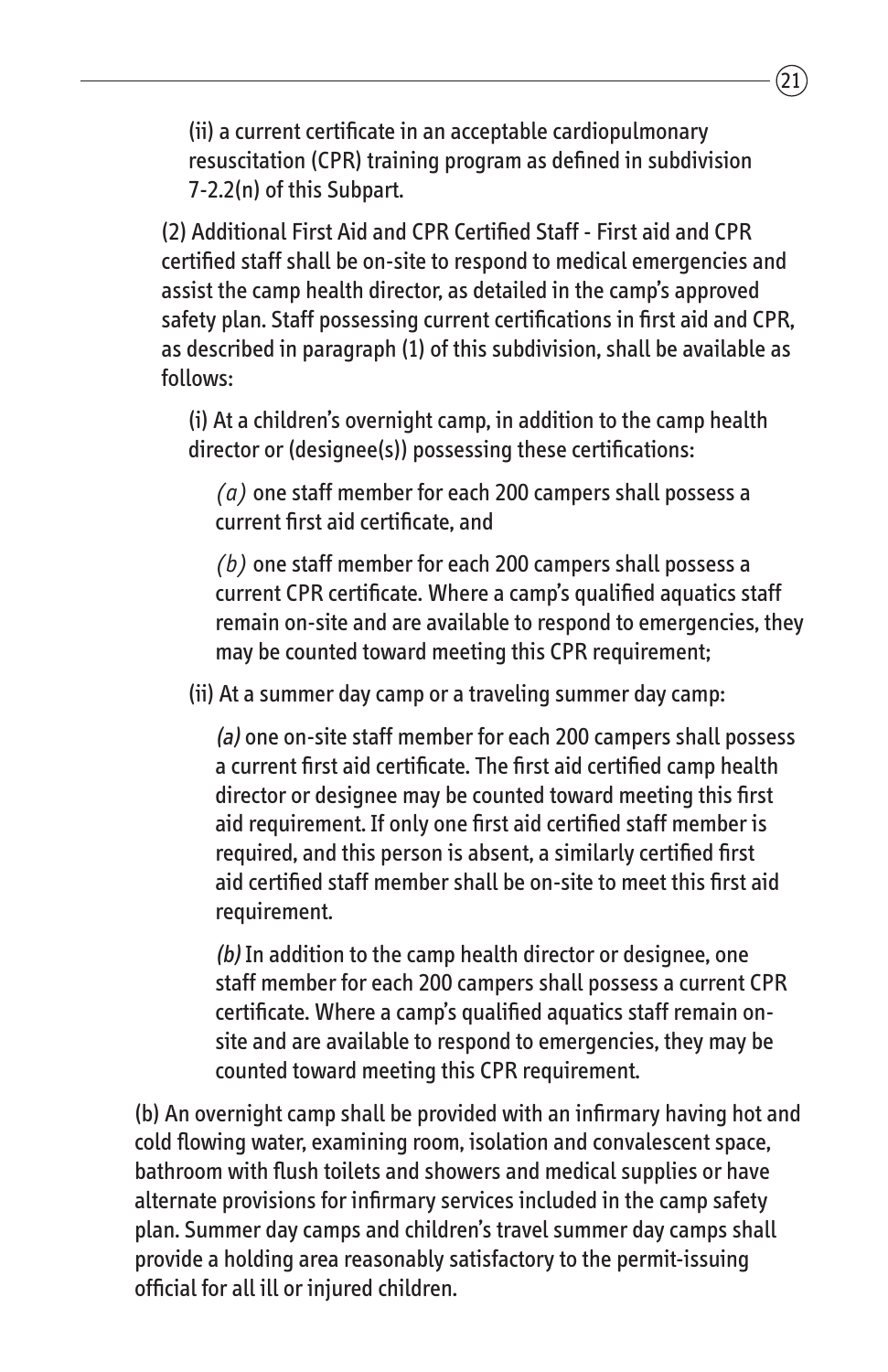(c) (1) A current confidential medical history, including the child's immunization record which shall include immunization dates against diphtheria, haemophilus influenza type b, hepatitis b, measles, mumps, poliomyelitis, rubella, tetanus and varicella (chicken pox), shall be kept on file for every camper and updated annually. The camper's and staff's family or other responsible person's name, address and telephone to contact during an emergency shall be kept on file.

(2) An overnight camp shall provide parents/guardians of campers attending camp for seven or more consecutive nights with written information about meningococcal meningitis and with a copy of an immunization response form that has been approved by the State Commissioner of Health.

(i) The written information must include:

22

(a) a description of meningococcal meningitis and means of transmission;

(b) the benefits, risks and effectiveness of immunization; and

(c) the availability and estimated cost of immunization, including an indication of whether or not the camp offers meningococcal meningitis immunization services.

(ii) The immunization response form must be submitted annually, kept on file at camp, document that the parent/guardian has received and reviewed the meningococcal meningitis information and certifies that either:

(a) the camper has been immunized against meningococcal meningitis within the past ten years, or

(b) the parent or guardian understands the risk of meningococcal meningitis and the benefits of immunization, and has decided that the camper will not obtain immunization against meningococcal meningitis.

(d) All camper and staff injuries, illnesses and reportable diseases shall be reported to the camp health director and recorded in the medical log. All camper and staff injuries or illnesses which result in death or which require resuscitation, admission to a hospital or the administration of epinephrine, camper and staff exposures to animals potentially infected with rabies, camper injuries to the eye, head, neck or spine which require referral to a hospital or other facility for medical treatment, camper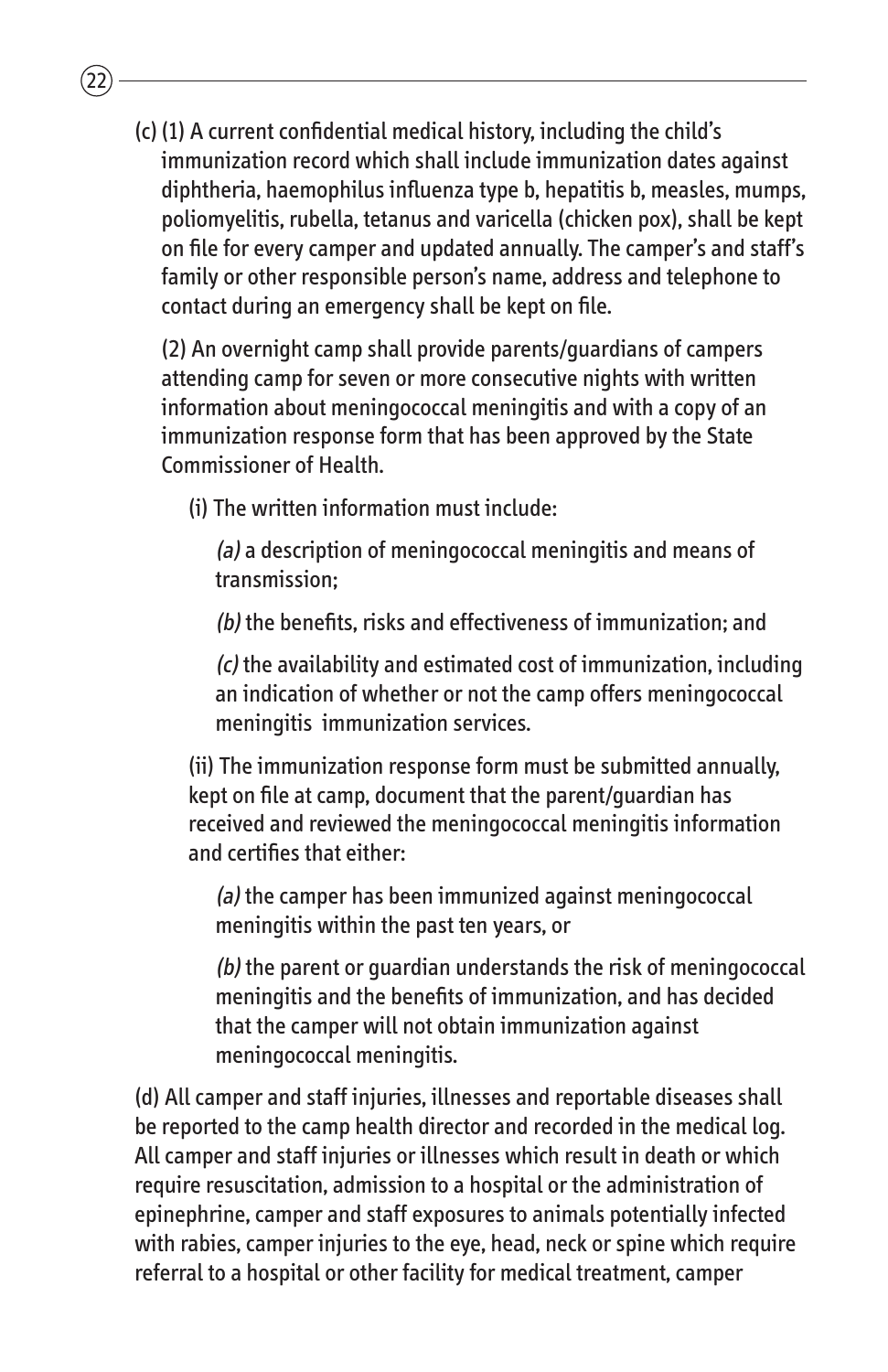injuries where the victim sustains second or third degree burns to five percent or more of the body, camper injuries which involve bone fractures or dislocations, camper lacerations requiring sutures, camper physical or sexual abuse allegations and all camper and staff illnesses suspected of being water-, food-, or air-borne, or spread by contact shall be reported within 24 hours to the permit-issuing official. Any camper or staff member suspected of having a communicable disease shall be suitably isolated.

#### **7-2.9 Toilets, privies, lavatories, showers.**

(a) No privy shall be located within 50 feet of any sleeping room, dining room, mess hall or kitchen.

(b) The following facilities shall be provided within 200 feet of the sleeping quarters:

(1) one toilet or privy seat for each 15 males or less, plus one urinal for each 30 males or less;

(2) one toilet or privy seat for each 15 females or less;

(3) at least one lavatory with water under pressure for each 20 occupants or less, or other handwashing facilities acceptable to the permit-issuing official.

(c) Showers with water under pressure heated to between 90 and 100 degrees Fahrenheit, and one shower head for each 20 occupants or less, shall be provided.

(d) At summer day and traveling summer day camps only, the availability and ratio of toilet or privy seats, urinals and lavatories per camper shall be reasonably satisfactory to the permit-issuing official. Showers are not required.

#### **7-2.10 Transportation.**

(a) Passengers shall only be transported in portions of vehicles that are designed for passenger occupancy. Transportation in the bed of a truck or trailer shall be prohibited.

(b) There shall be at least one counselor in any vehicle transporting children, who may also be the driver.

(c) Every vehicle used for transporting staff or campers shall have required registration and inspection stickers and be equipped with at least a first-aid kit, tools, fire extinguisher and flares or reflective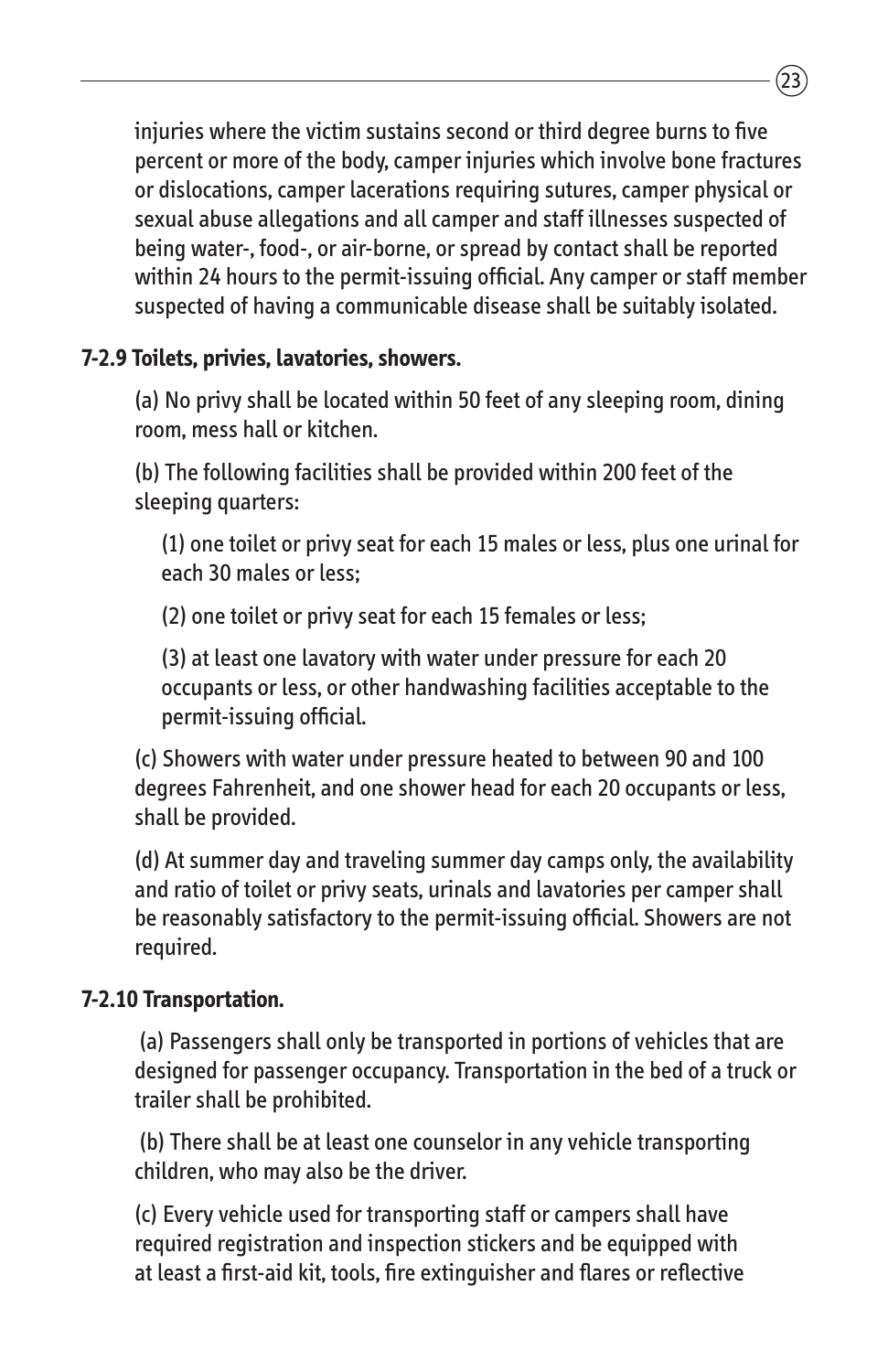triangles that are labeled with the Federal DOT symbol or a statement that the device complies with all Federal Motor Vehicle Safety Standards

(d) The driver of any camp vehicle shall be at least 18 years old and possess a current driver's license.

- (e) Seat belts shall be utilized by all passengers in vehicles so equipped.
- (f) Occupancy of a vehicle shall be limited to its rated capacity.

#### **7-2.11 Recreational safety.**

 $\sqrt{24}$ 

(a) Swimming.

(1) Only locations approved by the permit-issuing official as part of the camp's safety plan can be used for swimming.

(2) Adequate light must be present to effectively supervise swimming activities. Swimming shall be prohibited between sunset and sunrise at wilderness swimming sites. Lighting for indoor and nighttime swimming pool use must comply with Subpart 6-1 of this Title.

(3) Swimming pools and bathing beaches operated as part of a children's camp shall comply with Part 6 of this Title, and the following:

(i) The swimming pool or bathing beach shall be directly supervised by a camp aquatics director.

(ii) Float lines shall be provided in accordance with Subpart 6-1 or Subpart 6-2 of this Title and the swimming area shall have at least non-swimmer and swimmer areas designated. Non-swimmers shall be confined to the area appropriate to their assessed swimming ability. Non-swimmers shall be conspicuously identified to be readily distinguishable from swimmers except where non-swimmers are restricted from entering the swimmer area by a physical barrier such as a swim crib or dock, or are in a separate pool only for non-swimmers. Non-swimmers shall be restricted to water less than chest deep, except:

(a) during learn-to-swim programs that use a supervision protocol determined by the State Commissioner of Health to protect a camper from injury or drowning; or

 $(b)$  when counselors are in the water and directly supervise a maximum of three non-swimmers in shallow water in the non-swimmer area.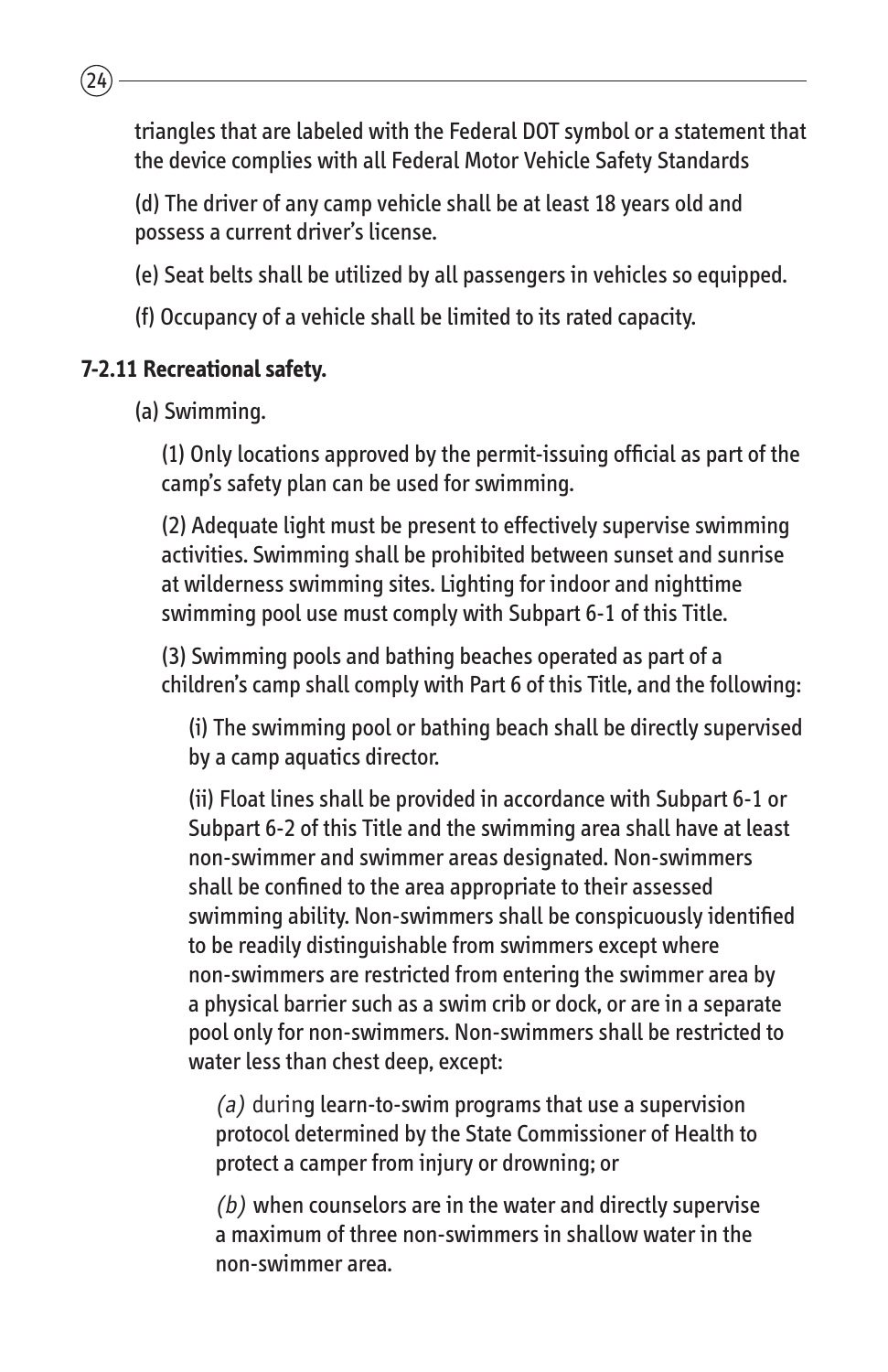(iii) Permanent swimming areas shall have supervised entrances and exits, lifeguard station providing an unobstructed view of the swimming area, and lifesaving equipment. Swimming pools shall be protected by fences; entrance gates shall be locked except during periods when a lifeguard is on duty.

(iv) A Buddy System and Board System of supervising and checking bathers must be described in the camp's approved safety plan and implemented. It must include, as a minimum:

*(a)* an accounting system which identifies each bather by name, the bather's swimming ability and the swim area to which the bather is assigned;

*(b)* a method of recording the entry to and exit from the swim area for each bather;

*(c)* the assignment of each bather to a buddy who must have the same level of swimming ability. If a non-swimmer is paired with a swimmer, both must remain in the non-swimmer area. One threesome is allowed per swim area. Buddies shall be instructed to notify the lifeguard when their partner is in distress or is missing; and

(*d)* that checks of the bathers are made at least every 15 minutes. These checks are referenced against the accounting system.

When children are unable to comprehend or implement the buddy system, another method which the permit-issuing official has determined provides an equivalent level of bather safety, supervision and accountability for these children may be substituted for the buddy system and board system. The method must be described in the camp's approved safety plan.

A "lost swimmer" plan, which details all procedures to be followed, including clearing the water, searching and supervising campers present, is required and must be included in the camp's approved safety plan. The lost swimmer plan shall be implemented whenever a buddy check fails to account for all bathers and anytime a bather is reported missing.

(v) All piers, floats, platforms, and decking shall be in good repair. Clearly visible depth and other markings shall be provided in accordance with Subpart 6-1 or Subpart 6-2 of this Title.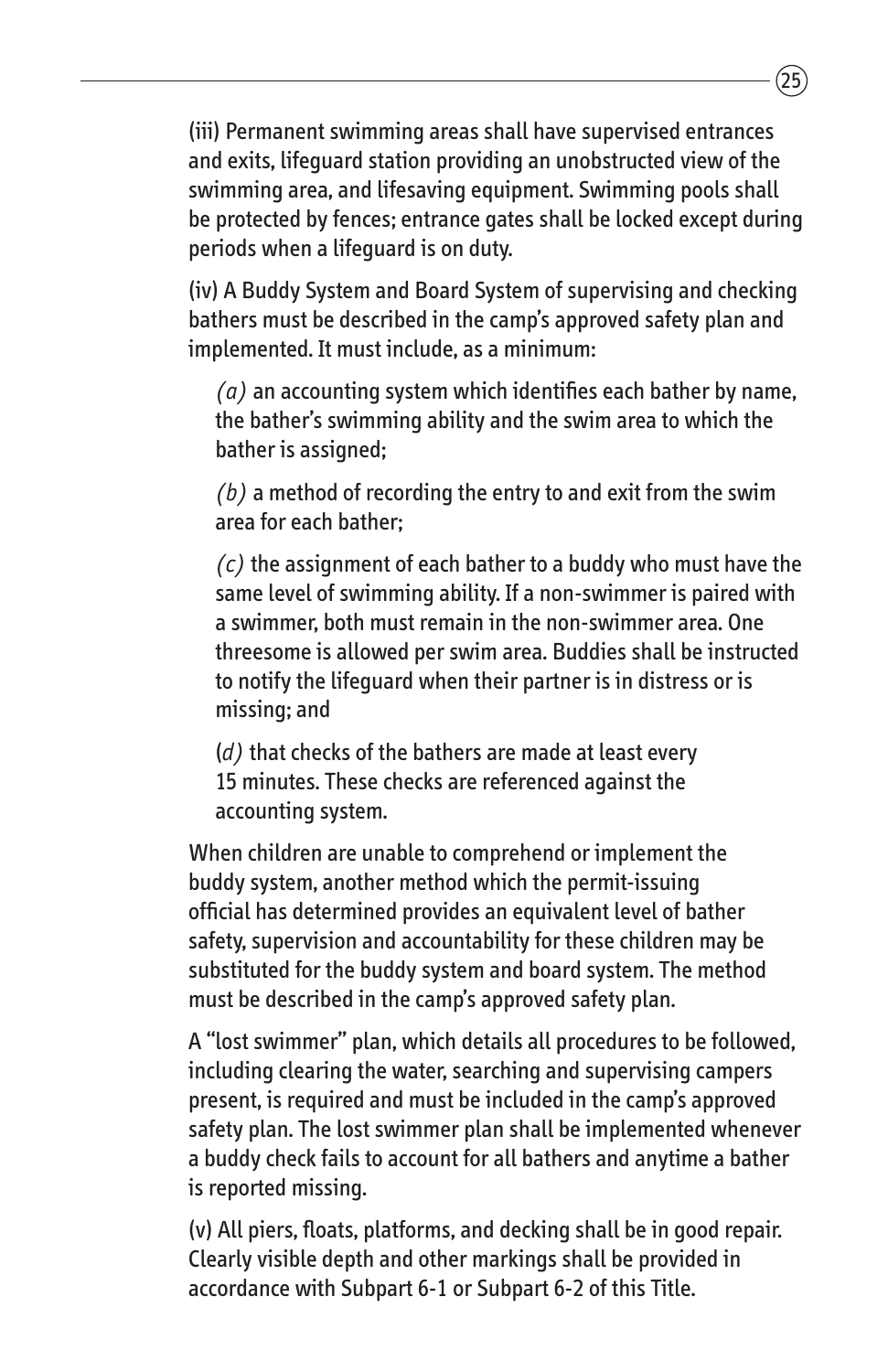(vi) The minimum water depth for diving boards shall be in accordance with section 6-1.10(l) or section 6-2.19, item 4.8.2. Swimming pool diving boards installed since July 15, 1988, shall be constructed in accordance with section 6-1.29 item 5.6. For outdoor diving areas, the bottom shall be cleared of stumps, rocks and other obstacles. Diving boards shall be mounted on a firm foundation and the top surface shall be slip resistant.

 $26$ 

(vii) There shall be one qualified lifeguard for every 25 bathers. Each lifeguard shall supervise no more than 3,400 square feet of pool surface area or 50 yards of shoreline at a bathing beach. At a beach where swimming or diving is permitted more than 150 feet from shore, lifesaving patrol boats or offshore lifesaving stations shall be provided.

(viii) The ratio of counselors to campers participating in activities that occur in the water shall be 1:10. For children younger than eight, the ratio shall be 1:8, except that when children are less than six years of age, the ratio shall be 1:6. Counselors shall be assigned to supervise campers and be located at the poolside, beachfront or in the water providing direct visual surveillance for such campers at all times.

(4) When swimming is conducted during camp trips including aquatic amusement park activities at a facility not owned or operated by the camp, each camper shall have a signed statement of permission to participate from a parent/guardian and the following shall be met:

(i) Except for wilderness sites, only those swimming pools and bathing beaches in New York State that have a valid permit to operate issued from the local health department having jurisdiction for the bathing facility, or those operated by a New York State Agency may be used.

(ii) Residential swimming pool use is prohibited.

(iii) A buddy system and board system of supervising bathers shall be implemented in accordance with section 7-2.11(a)(3) (iv). All campers must have their swimming ability assessed by a progressive swimming instructor and the swimming area shall have at least non-swimmer and swimmer areas designated. Non- swimmers shall be confined to the area appropriate to their swimming ability. Non-swimmers shall be conspicuously identified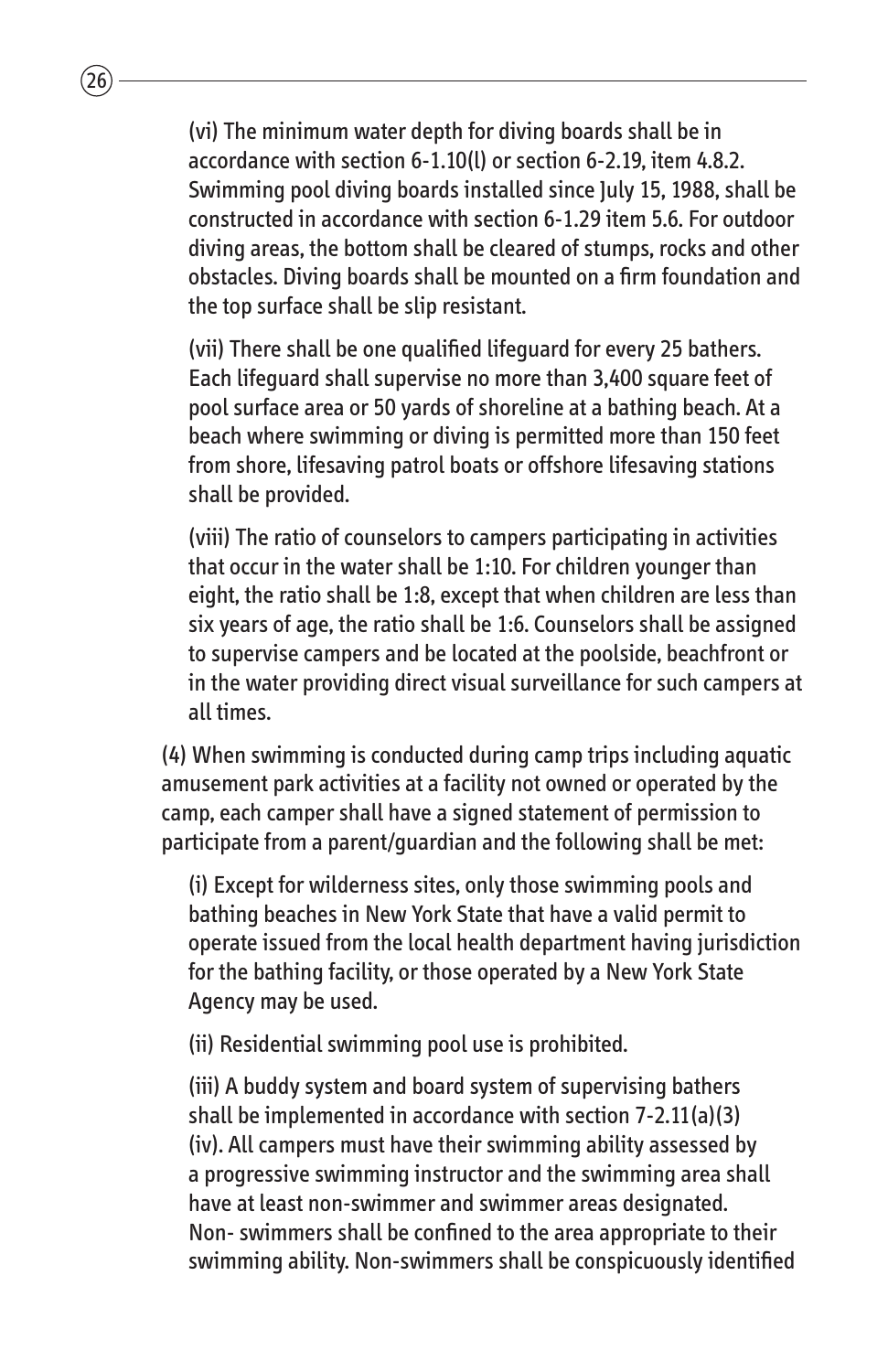to be readily distinguishable from swimmers except where nonswimmers are restricted from entering the swimmer area by a physical barrier such as a swim crib or dock or are in a separate pool for only non-swimmers. Non-swimmers shall be restricted to water less than chest deep, except:

(*a)* during learn-to-swim programs that use a supervision protocol determined by the State Commissioner of Health to protect a camper from injury or drowning; or

(*b)* when counselors are in the water and directly supervise a maximum of three non-swimmers in shallow water in the nonswimmer area.

(iv) When a camp utilizes a pool, bathing beach or an aquatic amusement park activity where the facility provides aquatic supervisory staff level I, IIa or IIb in accordance with Part 6 of this Title, the camp shall provide one qualified lifeguard, or camp staff who possesses training in children's camp swimming program safety as specified in clause (a) of this subparagraph, for each  $75$ campers to supervise camper bathing activities and implement the camp safety plan. A camp supplied lifeguard, or a staff possessing training in children's camp swimming program safety, is not required for aquatic amusement park activities that allow only one or two patrons in the water at a time and the activity water depth does not exceed chest deep for non-swimmers.

(a) A training course will be determined to be acceptable if, after a review by the State Health Department, the materials and training program covering those items set forth below are determined to provide camp staff with adequate training to supervise a camp trip swimming activity.

(b) Training course certification shall be valid for the time period specified by the certifying agency, but may not exceed a consecutive three-year period from course completion.

(c) Training course materials shall be submitted for review by the course sponsor and shall include minimum instructor qualifications to demonstrate that instructors possess adequate experience and knowledge in children's camp swimming program safety to effectively communicate the subject matter of this section: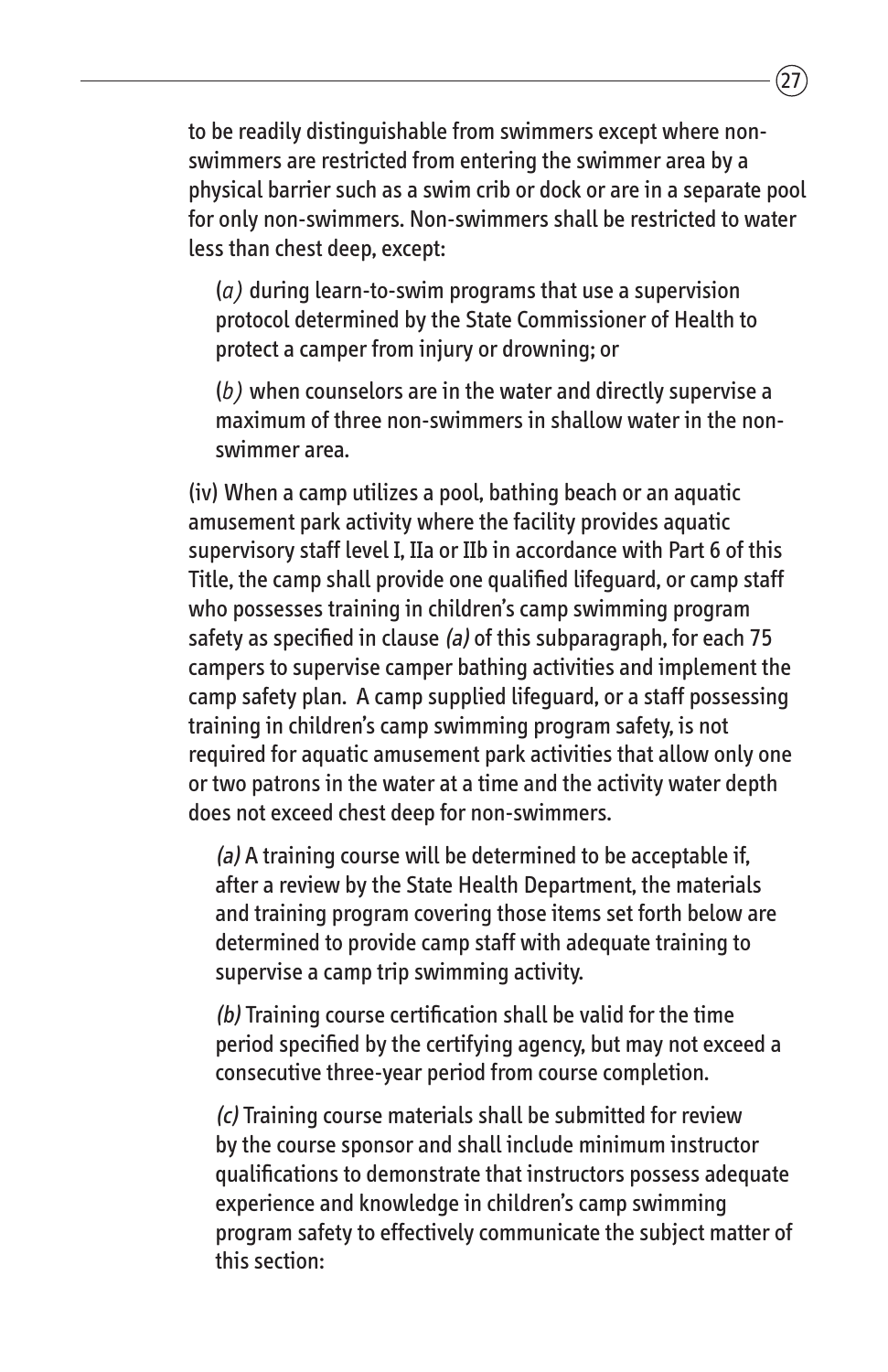(1) Injury Prevention including Communicating and Enforcing Rules

(2) Bather Surveillance Systems for Children's Camps

(i) Classifying and Identifying Bather Swimming Abilities

(ii) Swimming Area Selection

(iii) Buddy System

 $28$ 

(iv) Buddy Board/Accountability Systems

(3) Types of Emergencies and Emergency Action Plans (EAP)

(v) Pre-arrangement must be made with an off-site facility to ensure that the facility is capable of accommodating the additional bather load associated with the camp, to identify duties of the camp aquatic staff, and to determine whether or not the facility's lifeguards will be present.

(vi) Minimum counselor to camper ratio shall be 1:8 for campers 6 years of age and older and 1:6 for campers younger than 6 years of age. Counselors shall be assigned to supervise campers and be located at the poolside, beachfront or in the water providing direct visual surveillance for such campers at all times.

(vii) When the camp utilizes a facility that does not provide aquatic supervisory staff level I, IIa or IIb in accordance with Part 6 of this Title, the camp must provide one qualified lifeguard for every 25 bathers to directly supervise campers participating in bathing activities and to implement the camp safety plan. Each camp supplied lifeguard shall supervise no more than 3400 square feet of area at swimming pools or no more than 50 yards of shoreline at bathing beaches. Camper swimming is prohibited at a distance of more than 75 feet from shore at bathing beaches when the water depth exceeds chest deep of the shortest camper. When the water depth is less than chest deep of the shortest camper, swimming shall be restricted to no more than 150 feet from shore.

(5) When wilderness swimming is conducted, each participating camper shall have a signed statement of permission to participate from a parent/guardian, and section 7-2.11(a)(3)(iv) shall be complied with. In addition: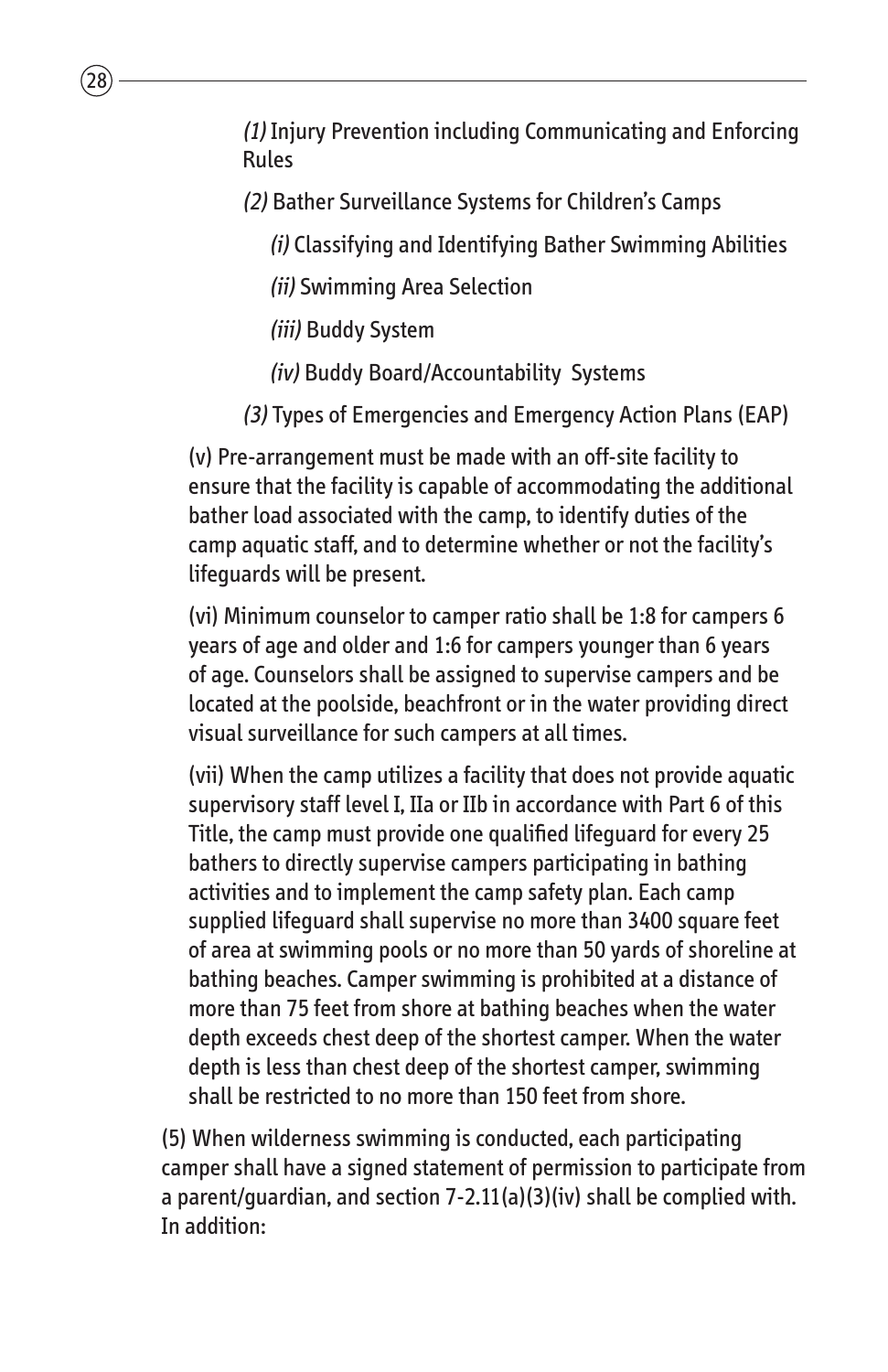(i) The camp shall provide at least one qualified lifeguard per 25 bathers. A minimum of two staff members which includes the lifeguard shall possess a current certificate in an acceptable cardiopulmonary resuscitation (CPR) training program as defined in subdivision 7-2.2(n) of this Subpart.

Only staff who are determined by a Progressive Swimming Instructor to have a swimming ability equivalent to that of a swimmer's ability may supervise a wilderness swimming activity.

(ii) Minimum staff to camper ratio shall be 1:8 for campers 6 years of age and older and 1:6 for campers younger than 6 years of age. Counselors shall be assigned to supervise campers and be located at the waterfront providing direct visual surveillance for such campers at all times.

(iii) The swimming area shall be adequately marked to identify the perimeter. Water within the swimming area shall not exceed 5 feet in depth and swimming shall be restricted to an area which is no more than 50 yards of shoreline and 75 feet from shore. Water clarity shall be sufficient to see the bottom or to a minimum of 4 feet below the surface throughout the swimming area. The bottom slope of the swimming area shall not be steeper than 1:8 and the bottom shall contain no sharp drop-offs, jagged rocks or under water obstructions. Water currents shall not exceed 3 feet per second in the swimming area.

(iv) All campers must have their swimming ability assessed by a progressive swimming instructor and the swimming area shall have at least non-swimmer and swimmer areas designated. Non-swimmers shall be confined to the area appropriate to their assessed swimming ability. Non-swimmers shall be conspicuously identified to be readily distinguishable from swimmers and be restricted to water less than chest deep.

(v) Safety equipment. One rescue tube, rescue buoy or United States Coast Guard approved life jacket and a pocket face mask to assist with CPR shall be provided for each required lifeguard.

(vi) Safety rules. Head first diving shall be prohibited as shall jumping into the water from cliffs, trees, water flumes or rope swings.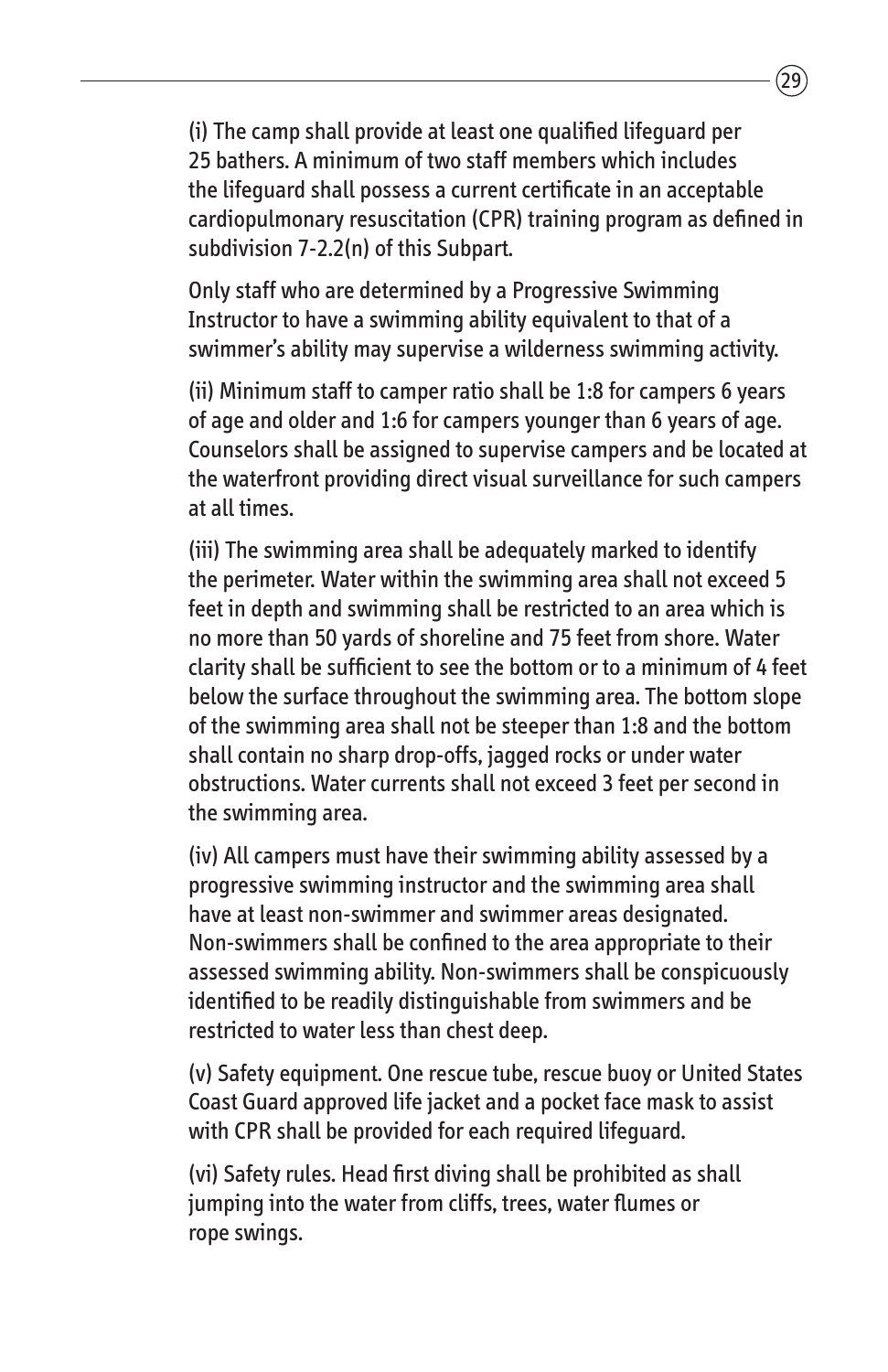(b) Riflery.

(1) Rifle ranges shall not endanger any person or persons in other activity areas; backstops shall be used to contain bullets within the range. Large warning signs atop the backstop, facing away from the firing line, shall be labeled "keep out." A red firing flag shall be displayed when the range is in use.

(2) Rifle ranges shall be equipped with a firing line and a ready line; only those ready to fire shall be on the firing line. Those waiting to fire shall remain behind the ready line.

(3) The minimum age to participate in a riflery activity shall be in accordance with the Article 265 of the New York State Penal Law and specified in the camp safety plan. Campers shall be instructed in safe rifle range procedures before actual firing.

(4) Single-shot rifles, preferably with slings, shall be used. Persons shall stay behind the firing line at all times, except when ordered by the instructor to retrieve targets.

(5) The instructor shall be on the range at all times during firing sessions and shall be assisted by another counselor who may be trained by the instructor. One staff person shall supervise a maximum of 10 campers on the firing line.

(6) The instructor shall determine that rifles are clean and in good repair, supervise the storage of equipment and control its use by means of a check-out system. Guns and ammunition shall be stored, separately, in locked cabinets.

(c) Archery.

(1) The archery range shall not endanger any person or persons in other program activities and be clearly marked to warn passing campers away from the danger area. The shooting area shall have at least 50 yards of clearance or an archery net behind each target. Bowmen shall fire from a common firing line and a ready line shall be marked behind it.

(2) The bows and arrows shall be stored in a locked cabinet.

(3) An archery staff-camper ratio of one for every 10 campers on the firing line shall be maintained.

(4) All archery staff should possess training in archery.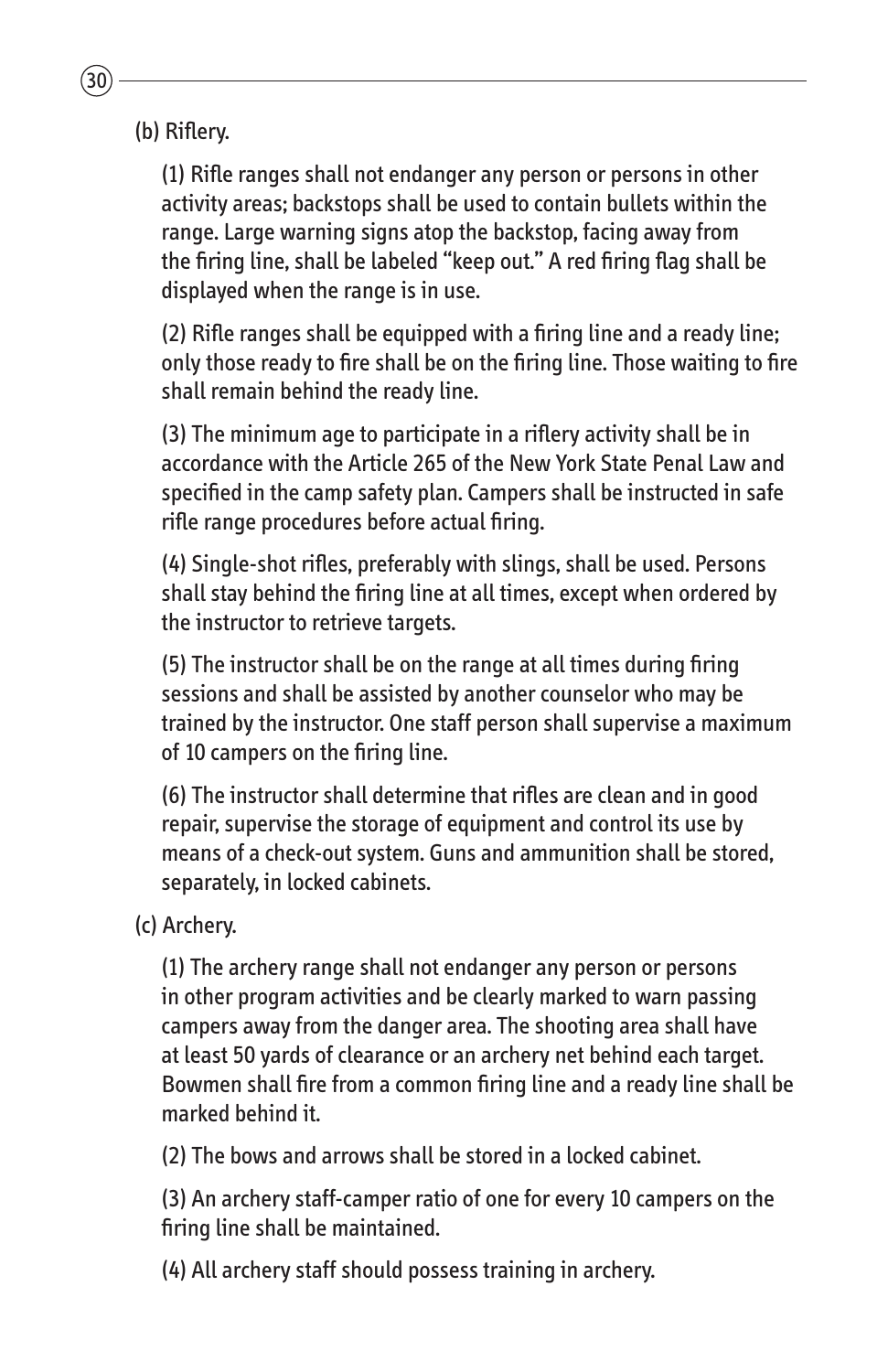(d) Horseback riding.

(1) A competent riding instructor shall determine each camper's riding experience and level of skill before assigning horses and deciding whether the camper rides in the ring or on the trail. One experienced instructor shall be assigned for every 10 riders for each trail excursion and a minimum of two staff persons shall accompany such excursion.

(2) Protective headgear containing a permanent label stating that it meets or exceeds the American Society for Testing and Materials standard ASTM F1163 shall be worn at all times.

(3) Children shall wear shoes with heels, or closed stirrups shall be used.

(e) Animals. No animals suspected of carrying a communicable disease shall be kept in camp. Animals kept in camp shall comply with the Environmental Conservation Law and with the Agriculture and Markets Law.

(f) Equipment.

(1) No personal weapons, bows, rifles or similar equipment shall be brought to camp without the camp operator's knowledge and permission. Such articles permitted in camp shall be kept in a locked cabinet by the operator and used only by the owner in accordance with camp safety regulations.

(2) All equipment shall be free of hazards, securely anchored where necessary, installed and used in accordance with manufacturer's instructions and inspected by the camp operator at frequent intervals for defects.

(g) On-site activities. An activity leader shall supervise each camp activity occurring on the camp's property. A minimum of one activity leader and one staff member shall supervise activities that occur at locations where additional camp staff assistance is not readily available. A minimum counselor-camper ratio of 1:8 shall be maintained for wilderness, equestrian, boating and similar specialized activities, unless the children are less than six years of age then the ratio shall be 1:6.

(h) Special Waterfront Activities.

(1) Practices and equipment including head protection for whitewater canoeing and personal flotation devices for specialty waterfront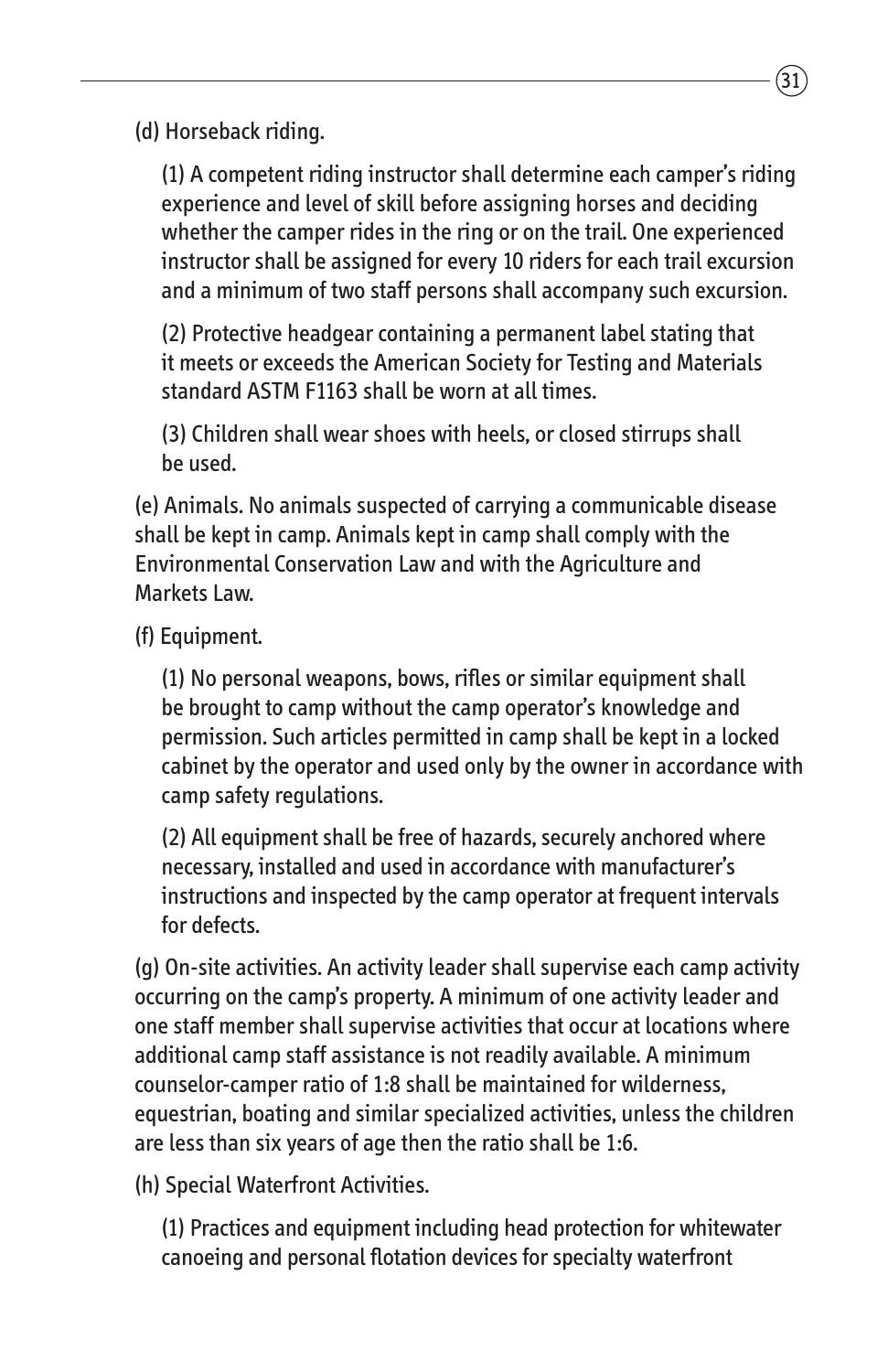activities such as water skiing, scuba diving or whitewater canoeing shall be included in the approved camp safety plan.

(2) All motorized boats for use at camps shall: be registered with the Department of Motor Vehicles, display its registration number on its bow, and a current registration and inspection certificates shall be available for examination by the permit-issuing official. Procedures and conditions for the use of non-motorized boats shall be included in the required written camp safety plan. All boat occupants shall wear a United State Coast Guard-approved life jacket or vest. A lifeguard shall be present in any watercraft having a capacity of eight or more persons and carrying non-swimmers unless such watercraft is a public vessel as defined in section 2(6)(a) of the New York State Navigation Law.

(3) Boats may be used only by persons having permission of the camp aquatics director or camp director. Boats carrying passengers shall never be towed behind motorized or non-motorized boats. All boats are prohibited in the swimming area unless being used in rescue efforts by lifeguards.

(4) All specialized aquatic activities, such as canoeing, sailing waterskiing and scuba diving, conducted by the camp shall be under the leadership of a counselor trained in the specialty.

(i) Camp trips. A trip leader and at least one counselor must accompany all camp trips. A minimum counselor-camper ratio of 1:8 shall be maintained for swimming, wilderness, equestrian, boating and similar specialized trips, unless the children are less than six years of age then the ratio shall be 1:6. A minimum counselor-camper ratio of 1:12 shall be maintained when transporting campers via motor vehicles to a specific activity site. Staff supervising a camp trip must review the camp safety plan for each trip within 24 hours prior to departure except when the staff participated in an identical trip or in the pre-camp training within one week prior to the intended trip.

(j) Incidental Water Immersion. During a hike or other similar camp activity, entering a stream or other body of water for the purpose of crossing or for personal hygiene shall not be considered swimming. Procedures for incidental water immersion in water deeper than mid-calf of the shortest camper must be specified in the camp safety plan and approved by the permit-issuing official. Incidental water immersion shall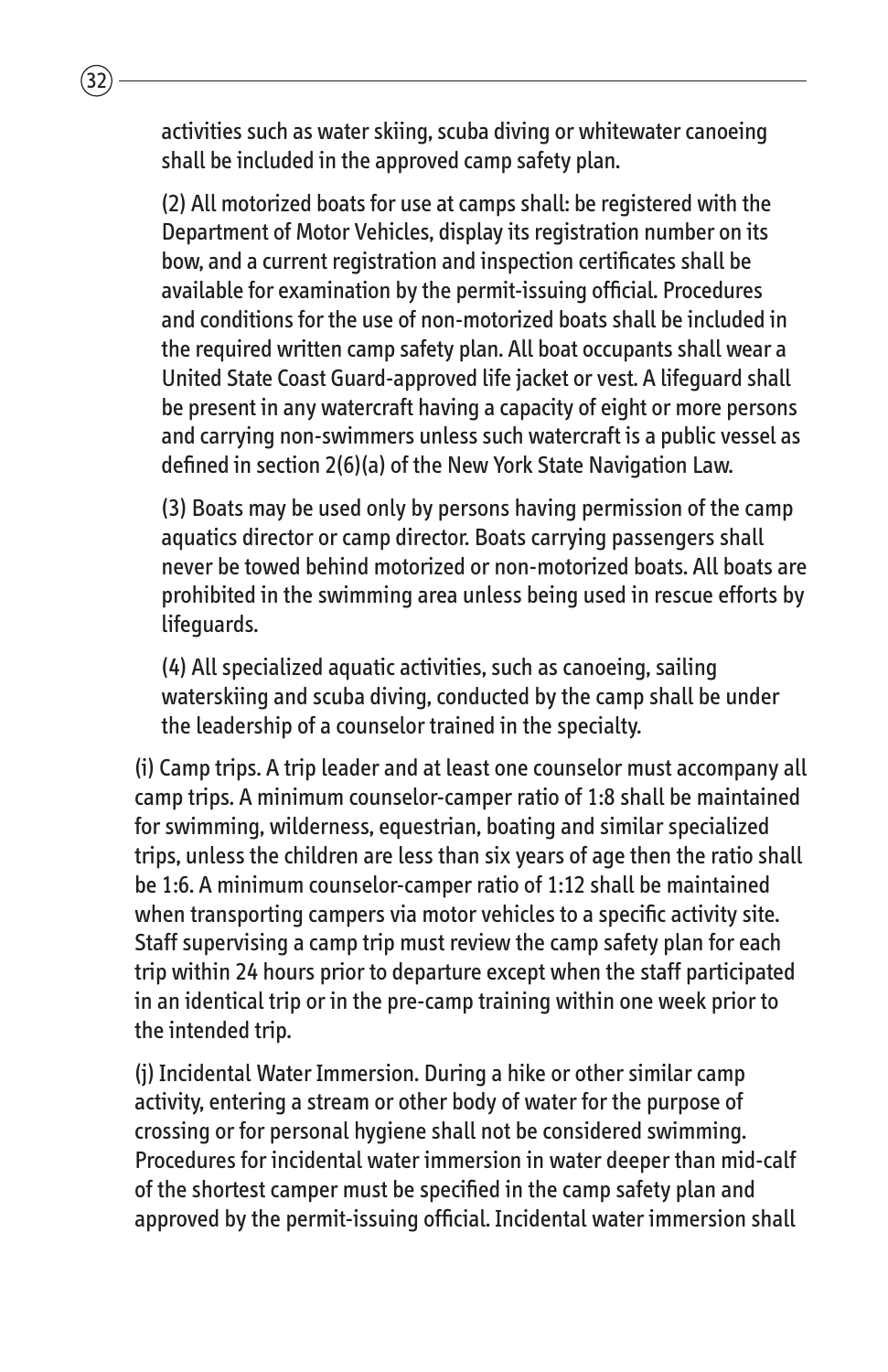be prohibited when the water's depth cannot be determined or when the water's depth or current does not ensure a safe crossing. A trip or activity leader shall be familiar with safe water flow characteristics and camp safety plan procedures for any body of water entered. Staff shall test the entire area in which incidental immersion will occur prior to campers entering the water.

#### **7-2.12 Building construction.**

(a) Notice of construction modification or conversion required. No person shall modify, develop or convert a property for use as a children's camp without first notifying the permit-issuing official at least 60 days before construction commences. The notices shall give the name and location of the property, a brief description of the facilities to be provided and the name, telephone number and mailing address of the person giving notice. The notice shall be supplemented by additional information including plans or sketches as requested by the permit-issuing official. Construction shall not start prior to the required approval of the plans or sketches by the permit-issuing official and other appropriate regulatory official.

(b) Requirement for new construction.

(1) Except as otherwise provided in paragraph (2) of this subdivision, all new construction including alterations, enlargements and improvements, shall be in accordance with the Uniform Code and the provisions of the State Environmental Quality Review Act. The building permit and certificate of occupancy as issued by the local code enforcement official should be readily available for review and submission to the permit-issuing official. A written statement signed by a registered architect or professional engineer certifying construction compliance with the Uniform Code shall be submitted to the permit-issuing official prior to occupancy of all new construction. For a summer camp cabin (as that term is defined in paragraph (3) of this subdivision), the written certification of compliance to be submitted to the permit-issuing official shall certify compliance with all applicable Uniform Code requirements other than the automatic sprinkler system requirements specified in subparagraph (i) of paragraph (2) of this subdivision.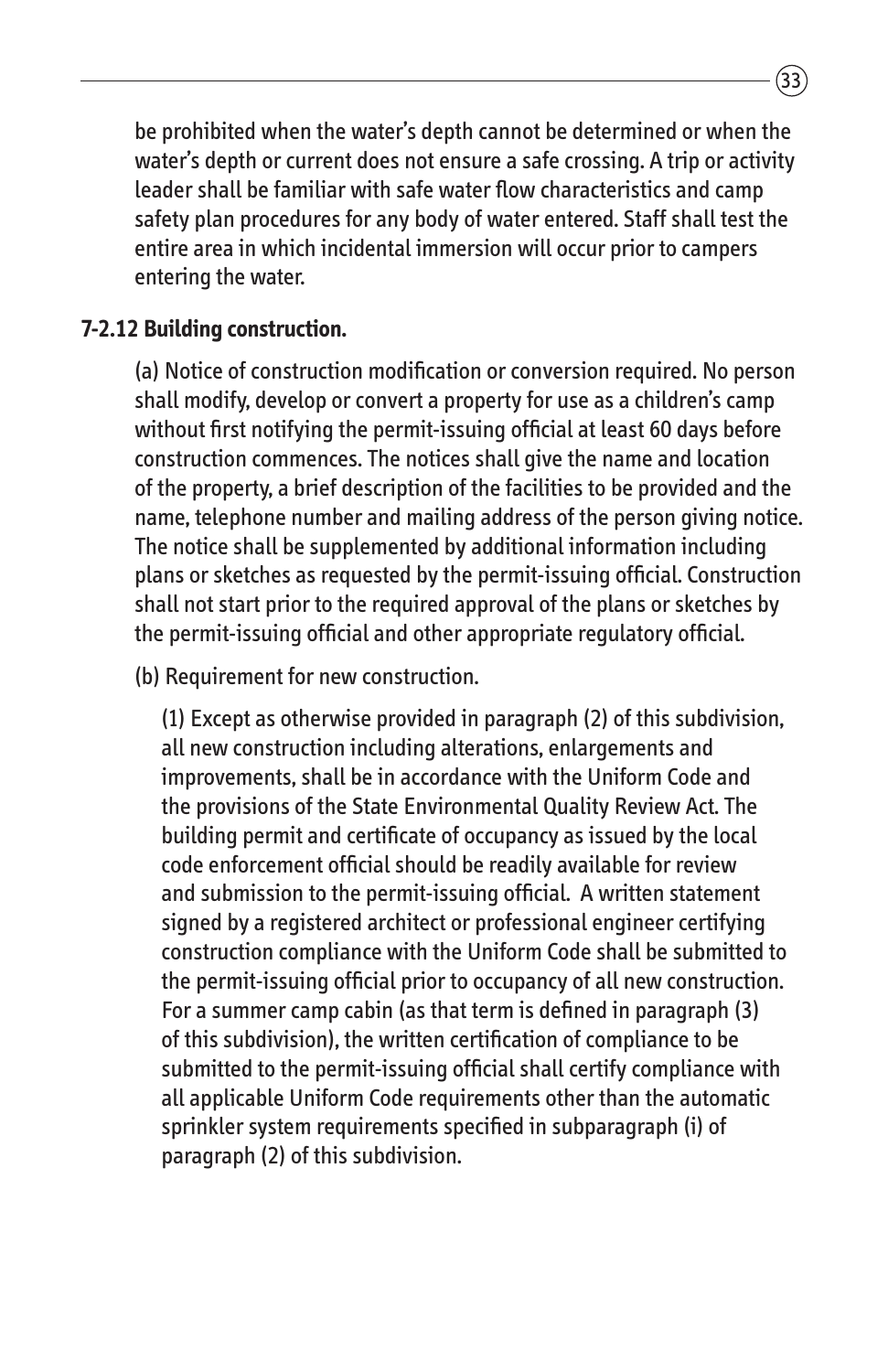(2) A summer camp cabin (as that term is defined in paragraph (3) of this subdivision) shall be exempt from the following Uniform Code requirements:

(i) the automatic sprinkler system requirements, and

(ii) the minimum floor area per occupant requirements

(3) For the purposes of this subdivision, the term "summer camp cabin" shall mean a sleeping quarter which:

(i) is located in a children's overnight camp;

(ii) has a sleeping capacity of fewer than twenty-five occupants with a total combined sleeping room floor area of 1200 square feet or less for all sleeping rooms;

(iii) is one story;

 $34$ 

(iv) is used and occupied only between June 1 and September 14;

(v) has no cooking facilities, no heating systems, and no solid fuel heating or burning systems;

(vi) has only sleeping rooms (including the necessary area for storing occupant belongings) and bathrooms;

(vii) has no interior corridors or separate common area rooms;

(viii) has at least two exits per sleeping room which are remote from each other and which discharge directly to the building's exterior;

(ix) has exit doors that open in the direction of, and are non-locking against egress; and

(x) has smoke alarms in each sleeping room that are interconnected such that the activation of one alarm will activate all of the alarms in the cabin.

An existing structure that is altered, enlarged or otherwise improved shall not be deemed to be a summer camp cabin (and shall not be subject to the exceptions set forth in paragraph (2) of this subdivision) unless such structure, as so altered, enlarged or otherwise improved, satisfies all of the criteria set forth in this paragraph.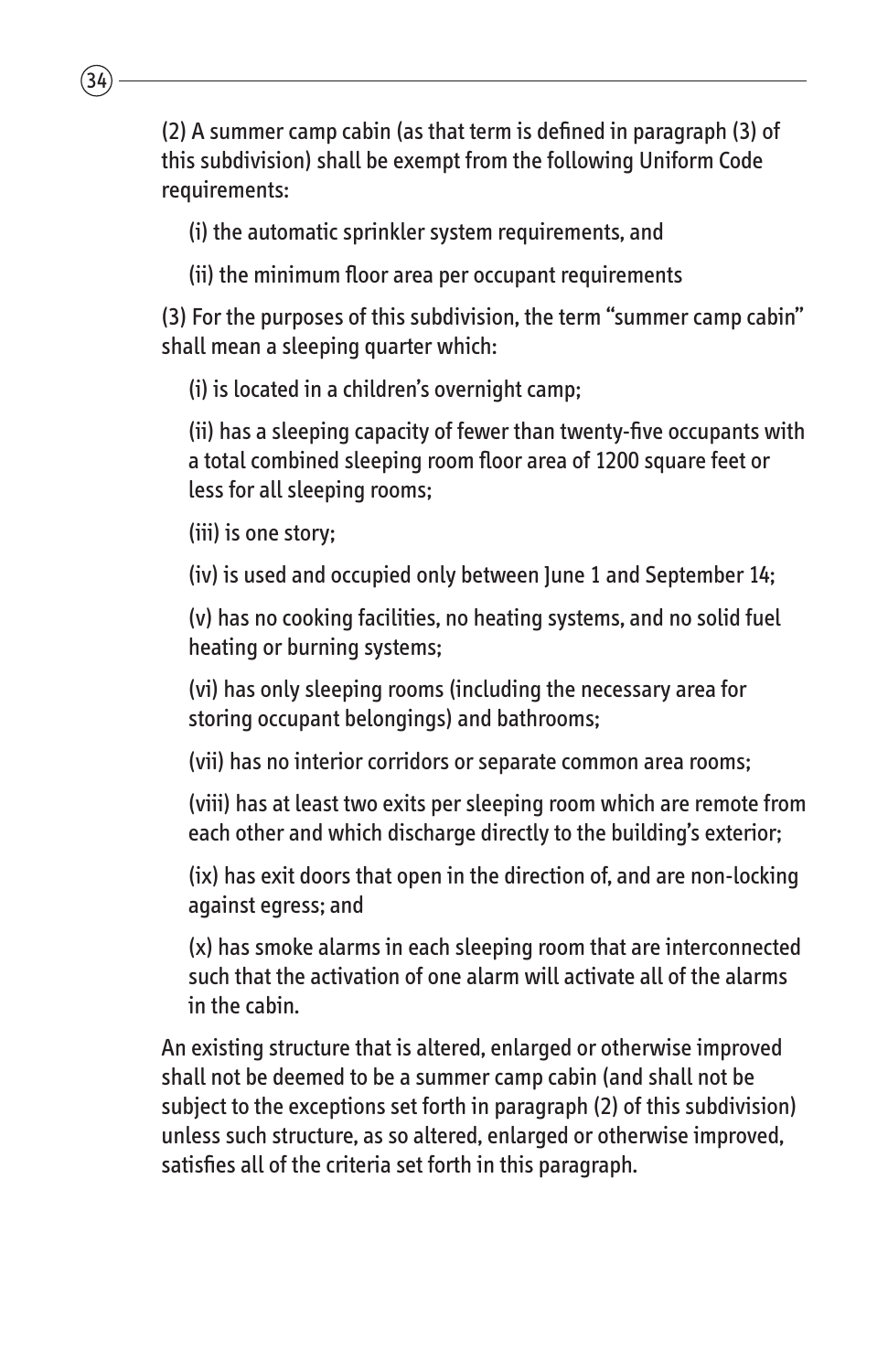- **7-2.13 Location; grounds.** A children's camp shall be so located that adequate surface drainage can be provided during the period of operation, and so that adequate soil and space will permit the installation and operation of a proper sewage disposal system and/or water system, unless other provisions are made acceptable to the permit-issuing official.
- **7-2.14 Housing maintenance.** A building or structure of a children's camp shall be safe, adequate in size for its use, clean, and have watertight roof and sides. However, a lean-to or an open recreational facility, which excludes rain from occupied portions of the structure, may be used as a shelter.

#### **7-2.15 Heat, light and ventilation.**

(a) Windows, or skylights having a minimum total area within the casement of at least 8 percent of the floor area, shall be maintained in all occupied rooms; natural ventilation shall be provided through openable windows or other exterior openings which are equal in area to 4 percent or more of the floor area. Artificial in lieu of natural lighting, and mechanical ventilation, may be provided in toilet rooms and assembly space.

(b) Camps occupied between October 1 and May 1 shall have at least one building with heating facilities for emergency use. Unvented fossil fuel powered heaters are prohibited.

#### **7-2.16 Sleeping quarters.**

(a) Every bed, mattress and related sleeping accessories provided by the operator, shall be clean and in good condition at the time of issue; clean sheets and pillowcases shall be provided weekly. Laundry facilities shall be available when campers and staff provide their own linens.

(b) A minimum clear space of 27 inches above the sleeping surface of a bed, and six feet between heads of sleepers, shall be maintained; triple-decker beds are prohibited. Unobstructed space for aisles between beds and access to exits must be provided. Bunk beds shall be structurally sound. The upper bed of bunk beds must, by May 15, 2005, be provided with adequate guardrails.

(c) In sleeping quarters housing more than four persons, 40 square feet of floor area per occupant shall be provided, when single beds are provided. When double-deck bunk beds are provided, 30 square feet of floor area shall be provided for each occupant. Floor area includes space within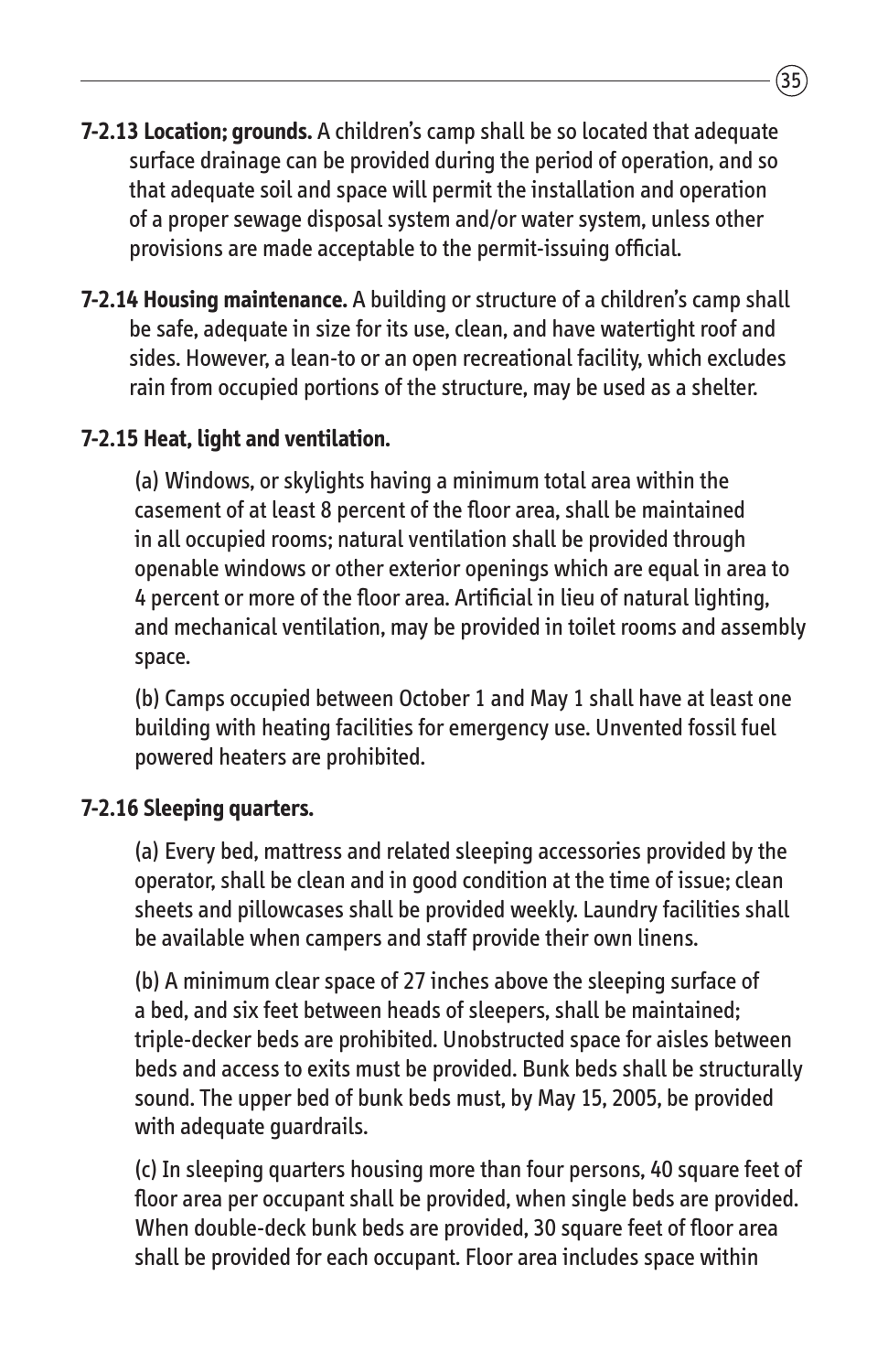the occupied structure to accommodate: the bed, storage for personal belongings, aisles and exitways, and associated assembly space. Space for toilets, lavatories and showers shall not be used to calculate a sleeping quarter's floor area. For structures built prior to 1975, the required minimum floor area for single beds is 36 square feet. Effective July 1, 2011, construction of sleeping quarters not meeting the definition of a summer camp cabin, as defined in section 7-2.12(b)(3) of this Subpart, 50 square feet of floor area per occupant shall be provided in each sleeping room.

(d) An undivided room shall not have more than 36 occupants.

(e) A sleeping room shall have a minimum clear height of five feet above the floor area, and at least 80 percent of the floor area shall have a continuous minimum clear height above it of seven feet. The walls shall extend from the floor to the ceiling or roof, or to a minimum height of eight feet.

(f) At least one adult counselor shall be present during sleeping hours on every level of a building used for sleeping.

**7-2.17 Electrical safety.** All existing electrical service, wiring and fixtures shall be in good repair and safe condition.

#### **7-2.18 Fire safety.**

 $\overline{36}$ 

(a) Building Standards. All construction, equipment installation and fire safety practices required by this section shall be operated and maintained in accordance with the Uniform Code.

(b) Fire alarm systems and emergency procedures.

(1) Buildings used for sleeping by 50 or more persons, or buildings two stories or more in height used for sleeping, shall have a fire alarm system, that when activated sounds an alarm which can be heard throughout the camp. Buildings three stories or more in height used for sleeping shall be protected with an automatic fire detection system including smoke detectors installed in corridors, assembly areas, storage rooms, stairways and heat detection devices installed in kitchens.

(2) At least one single station smoke detection alarm device shall be installed on or near the ceiling in each sleeping unit. Battery operated devices are acceptable. Tents and lean-to's are not required to be equipped with these devices.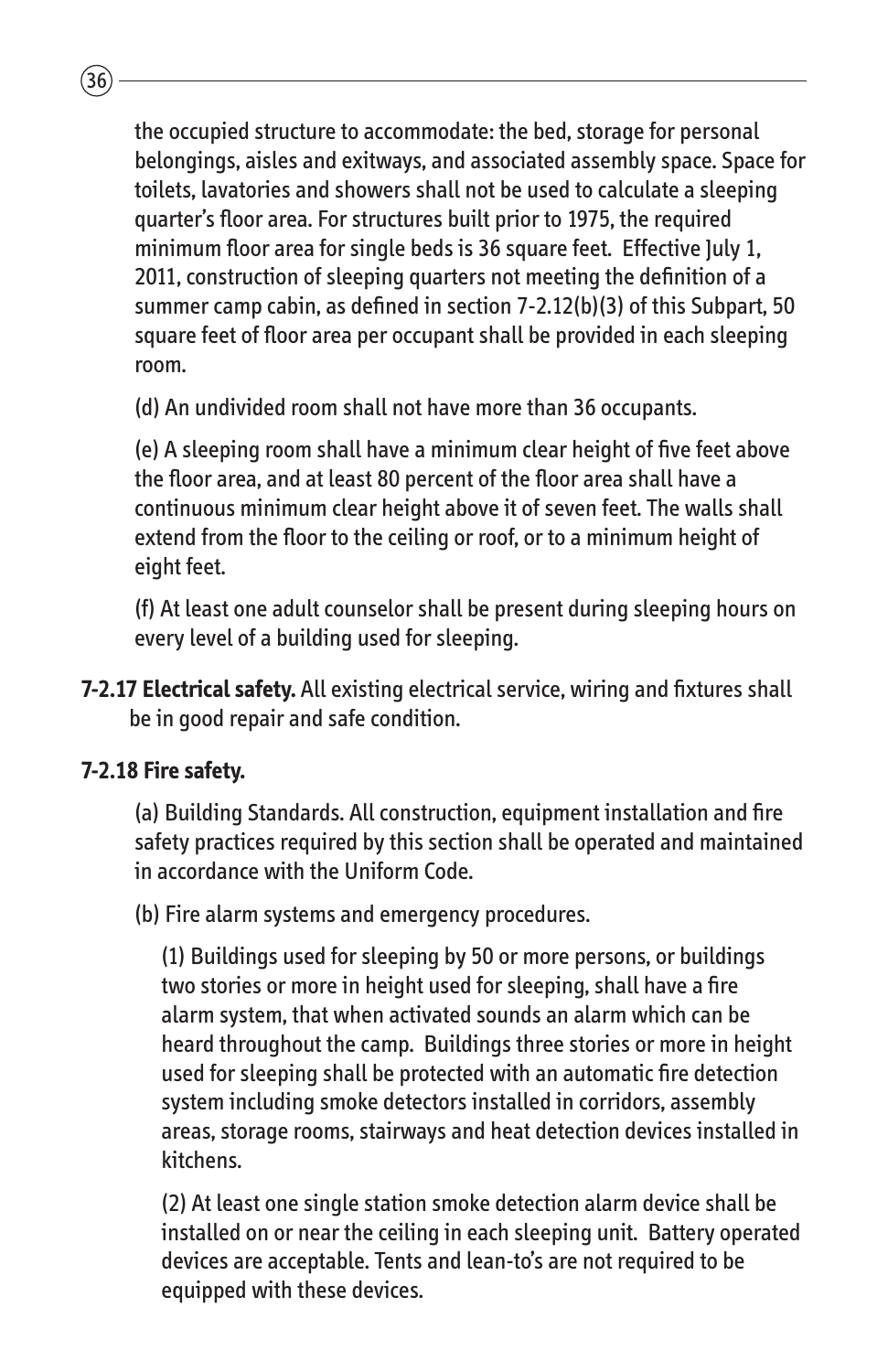(3) Portable audible/visual smoke detectors shall be provided in all sleeping quarters occupied by visually or audibly impaired campers. Hard wiring of audible/visual detectors, into an existing fire alarm system shall be permitted in lieu of such portable detectors. Tents and lean-to's are not required to be equipped with these devices.

(4) Fire drills shall be held within the first 48 hours of each camping session and periodically thereafter in accordance with the camp safety plan. A log with drill dates and times must be maintained and verified by the camp director. It must be available for inspection at all times.

(5) The camp operator shall be responsible for the regular inspection of all fire protection facilities and equipment.

(c) Means of egress.

(1) The means of egress from all structures shall be maintained in an unobstructed, easily traveled condition at all times, and protected from hazardous areas such as heating plant, kitchen and flammable storage.

(2) Sleeping quarters with an occupancy of 15 or more persons shall be provided with at least two separate means of egress located as far apart as practical. Each door shall swing in the direction of egress. Windows in a sleeping quarter two stories or less in height may be substituted for one approved exit, provided the sill is not more than three feet above the floor and the drop from the windowsill to an unobstructed area on the ground is less than 14 feet.

(3) Two separate means of egress shall be provided from each floor of a multi-story building. In buildings constructed prior to September 1, 1978, dead-end corridors up to 35 feet in length are acceptable. An exitway shall lead to an outside exterior stairway or to an interior smoke-tight passageway having a minimum of three-quarter hour fire-resistant construction and leading to the outdoors at grade. Stairs extending beyond two occupied floors shall have a self-closing, tight door at each floor level.

(4) Except for an individual room, a door containing hardware and forming part of a means of egress shall be nonlocking against egress and operable with a single motion in the direction of egress. The use of hooks and eyes, bolts, bars and similar devices is prohibited; widths of exit doors shall be a minimum of 28 inches.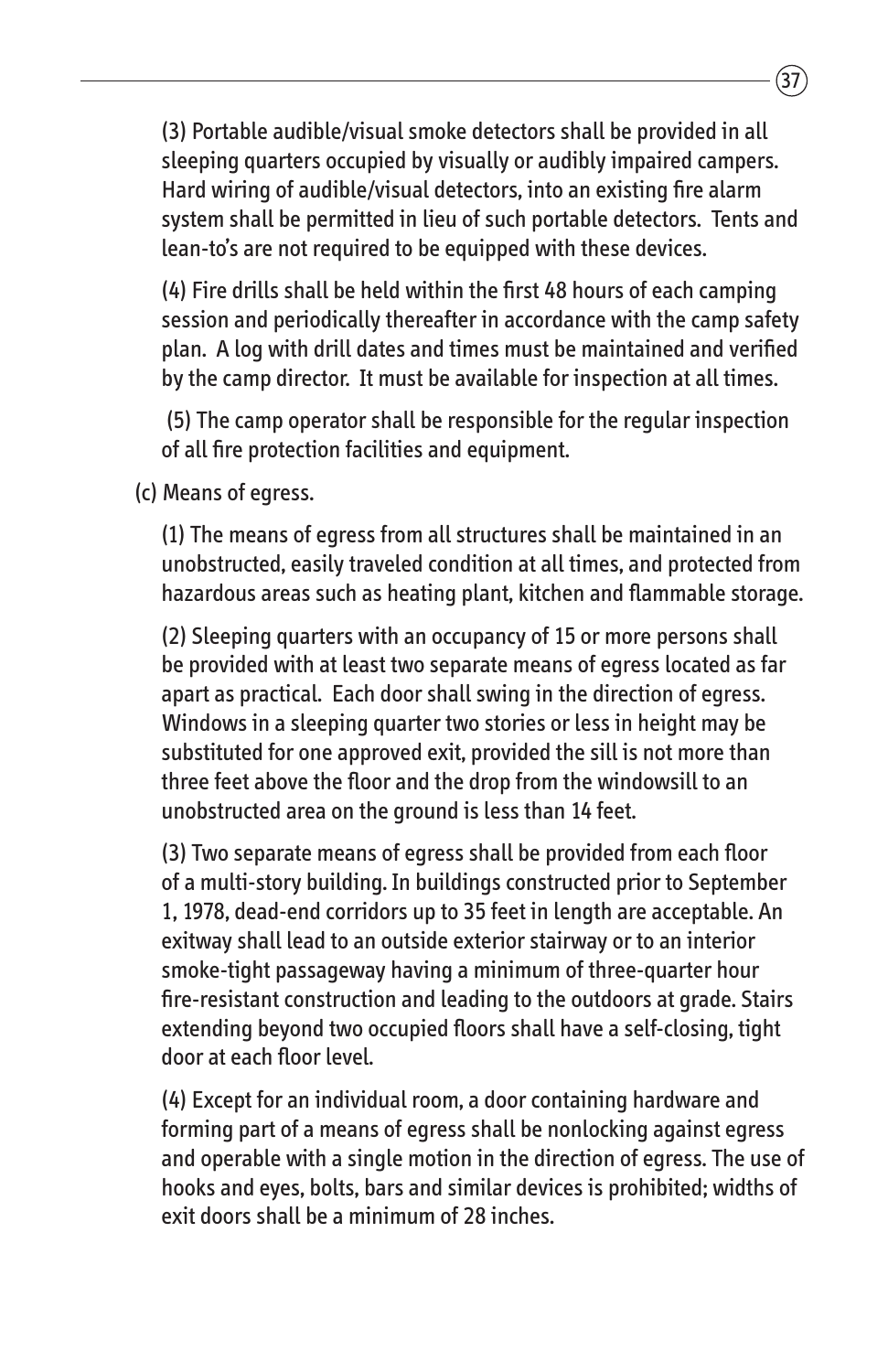(5) All assemblage areas, including a recreation room, dining hall or chapel, shall have at least two means of egress acceptable to the permit-issuing official and doors shall comply with the requirements of Paragraph (4) of this subdivision.

(6) Exits from a room occupied by 15 or more persons, or exits not readily visible to the occupants, shall be identified by lighted exit signs, including directional signs where needed.

(7) Emergency lighting shall be provided for halls, stairways and exit signs where required by the permit-issuing official.

(d) Heating. Stoves or other heat sources, where provided, shall be installed and maintained in accordance with the manufacturer's instructions to avoid fire hazards and dangerous concentrations of fumes or gas. Water heaters shall not be installed in sleeping quarters.

(e) Other precautions.

 $\overline{38}$ 

(1) Containers of gasoline, kerosene and other flammable materials shall be labeled and stored in a separate locked and unoccupied building. Oil-based paints and thinners shall be stored in approvedtype paint lockers or in a separate building.

(2) All tents shall be of the fiber-impregnated flame-retardant variety or equivalent.

(3) Fire extinguishers and other fire fighting equipment acceptable to the permit-issuing official shall be provided, inspected and tagged by the camp operator prior to the camp season. The equipment shall be maintained in operating condition at all times.

#### **7-2.19 Food service.**

(a) Kitchens, dining areas and food service shall comply with Part 14 of this Title.

(b) When food is provided by the camp, it shall be of sufficient quantity and quality for the nutritional needs of each child.

**7-2.20 Hazardous materials.** Agricultural, commercial or household pesticides and toxic chemicals shall be stored and/or used to cause no air, surface water or ground water pollution or be hazardous to the occupants of the camp. They shall be stored in their original containers in areas designated for such use.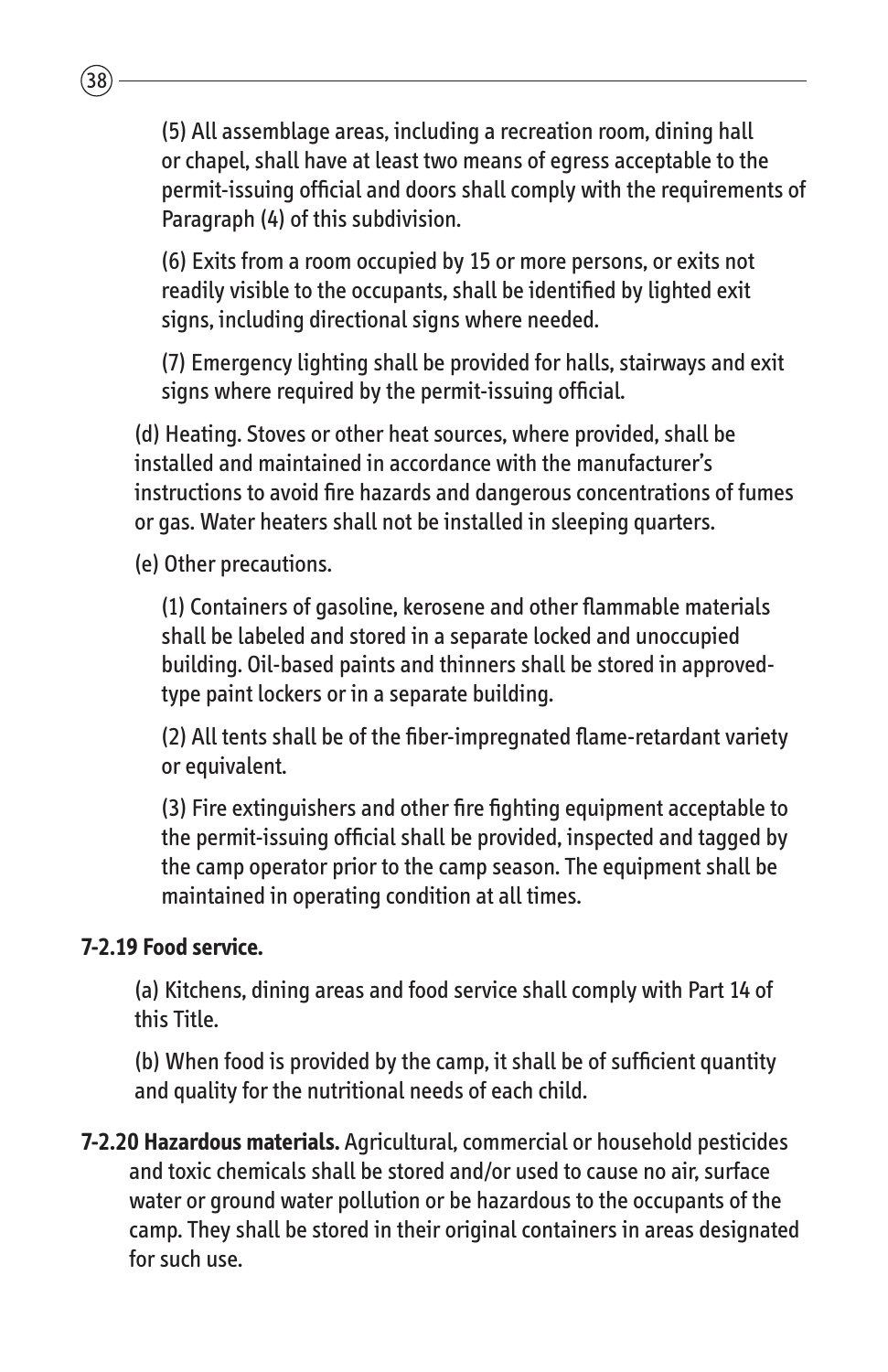- **7-2.21 Vector and vermin control.** The premises are to be free of insect and rodent infestations that may cause a nuisance or health hazard. Bats shall be excluded from living areas of occupied buildings.
- **7-2.22 Weed control.** Ragweed, poison ivy, poison oak, poison sumac and other noxious weeds shall be controlled to minimize contact by camp occupants.

#### **7-2.23 Refuse storage and disposal.**

(a) Refuse shall mean solid wastes.

(b) Facilities shall be provided and maintained for the storage, handling and disposal of refuse to prevent nuisance conditions, insect and rodent infestations and pollution of air and water.

#### **7-2.24 Variance; waiver.**

(a) Variance - In order to allow time to comply with certain provisions of this Subpart, an operator may submit a written request to the permitissuing official for a variance from a specific provision(s) when the health and safety of the children attending the camp and the public will not be prejudiced by the variance, and where there are practical difficulties or unnecessary hardships in immediate compliance with the provision. An operator must meet all terms of an approved variance(s) including the effective date, the time period for which the variance is granted, the requirements being varied and any special conditions the permit-issuing official specifies.

(b) Waiver - In order to accept alternative arrangements that do not meet certain provisions of this Subpart but do protect the safety and health of the campers and the public, an operator may submit a written request to the permit-issuing official for a waiver from a specific provision of this Subpart. Such request shall indicate justification that circumstances exist that are beyond the control of the operator, compliance with the provision would present unnecessary hardship and that the public and camper health and safety will not be endangered by granting such a waiver. The permit-issuing official shall consult with a representative of the State Department of Health prior to granting or denying a waiver request. An operator must meet all terms of an approved waiver(s), including the condition that it will remain in effect indefinitely unless revoked by the permit-issuing official or the facility changes operators.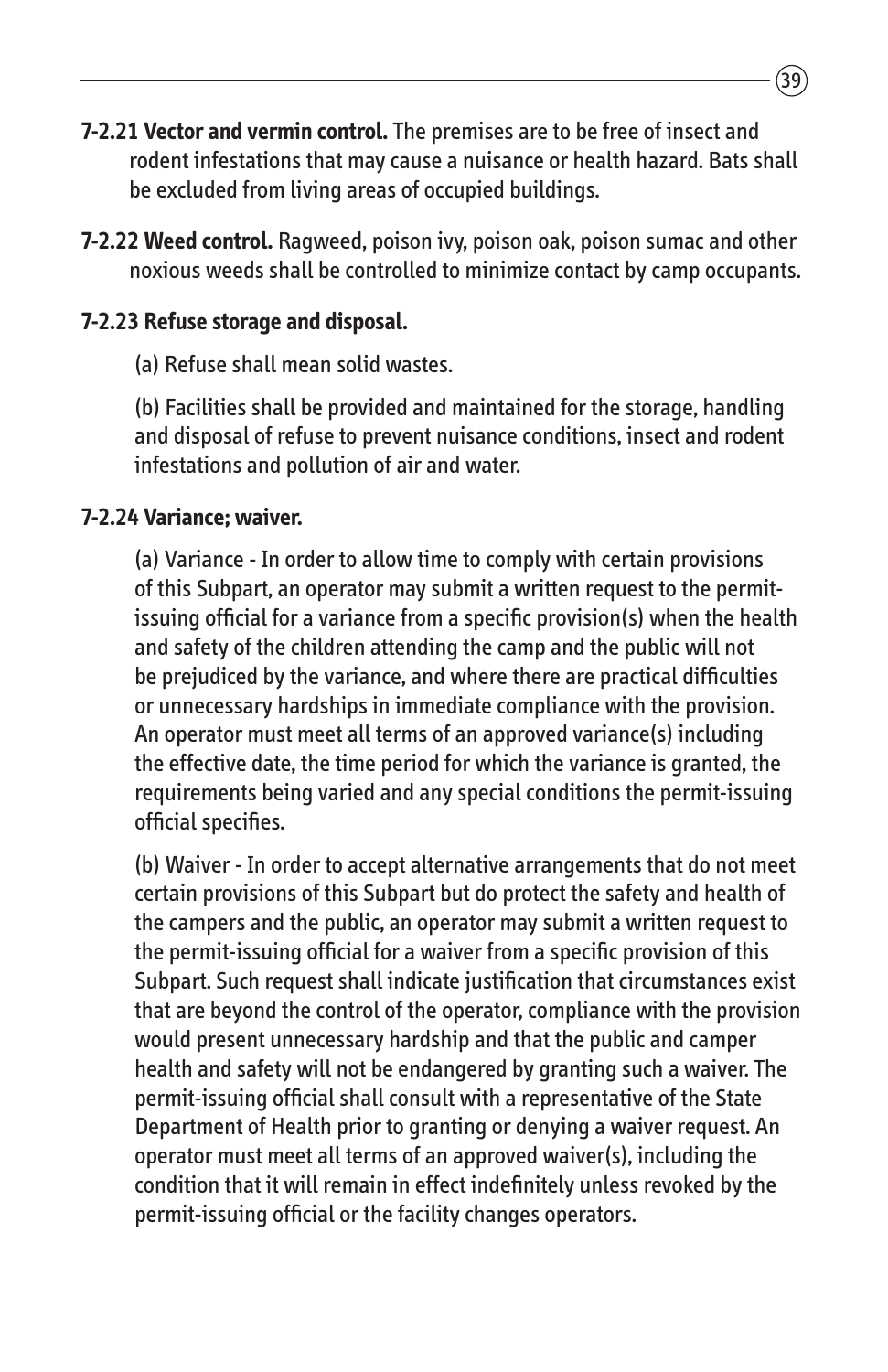#### **7-2.25 Additional requirements for camps with camper enrollments of 20 percent or more developmentally disabled campers.**

(a) Personnel and supervision.

40

(1) The camp director, who may also be the camp operator, must possess a Bachelor's Degree from an accredited program in the field of physical education, recreation, education, social work, psychology, rehabilitation or related human services fields and must present evidence of specialized training or one year of experience in treating or working with the developmentally disabled.

(2) A camp director does not have to meet the requirements of paragraph (1) of this subdivision if:

(i) the individual was a camp director for a camp for developmentally disabled campers during each of the three camping seasons preceding the 1986 camping season;

(ii) conditions at the camp did not threaten the health or safety of campers during that person's tenure as camp director; and

(iii) the individual otherwise meets the minimum qualifications for a camp director, as set forth in section 7-2.5 of this Subpart.

(3) The ratio of counselors to campers who are confined to wheelchairs or require the use of adaptive equipment or bracing to achieve ambulation, but who do not possess, for whatever reason, the ability to fit, secure or independently manipulate such devices satisfactorily to achieve ambulation, shall be 1:2.

(4) The camp director shall develop a written staff training program appropriate to the specific needs of the developmentally disabled enrolled in the camp.

(b) Medical Requirements.

(1) The camp health director must be a physician, physician's assistant, registered nurse or licensed practical nurse and must be on-site for the period the camp is in operation.

(2) The camper's confidential medical history shall include the camper's physician's name, address and telephone number, and identification of the camper's seizure disorders, allergies, and/or any existing communicable disease.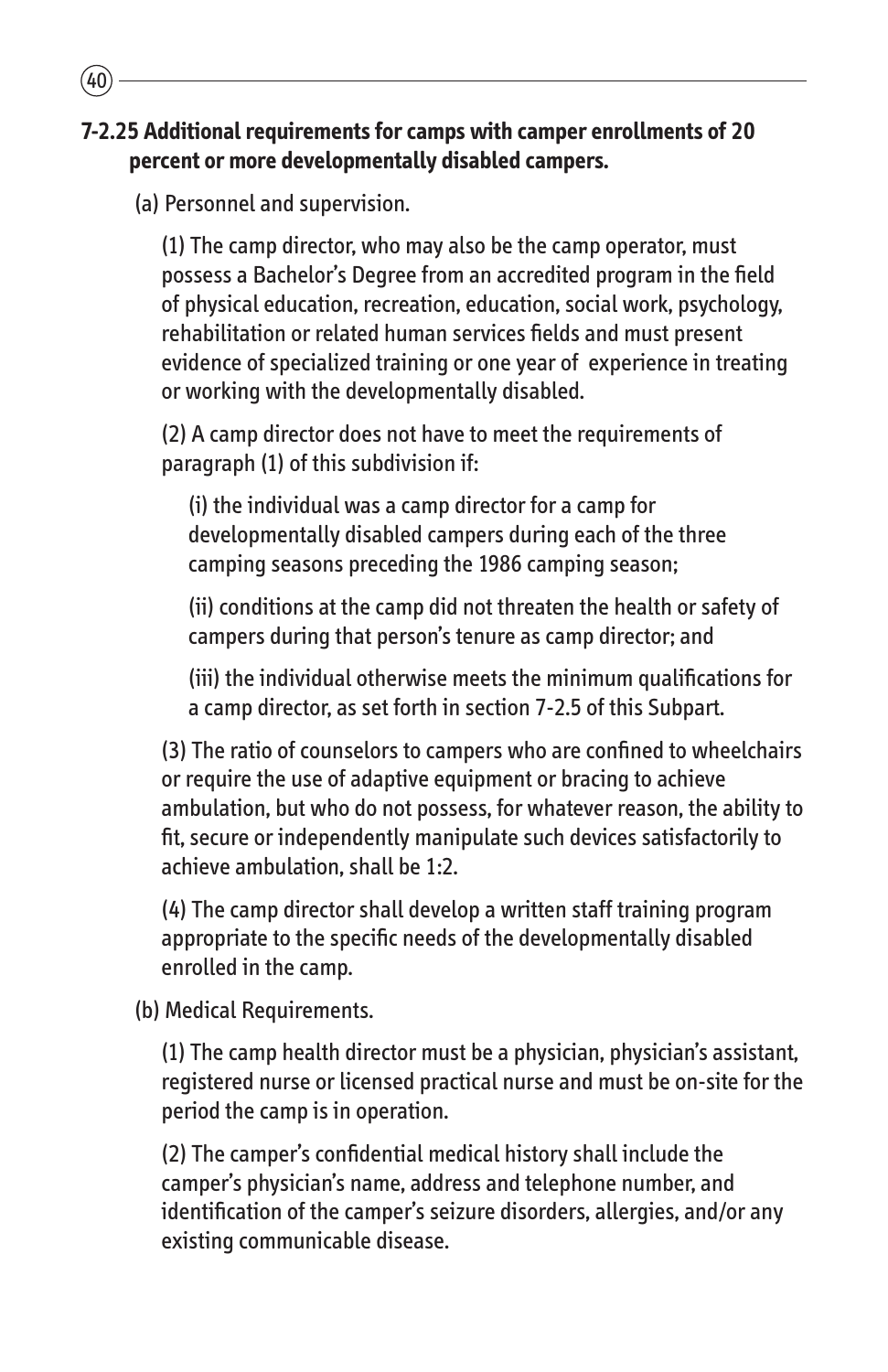(3) Modified diets must be identified by specific camper prior to arrival at camp, planned for, provided for in accordance with supplied directions, and reviewed by the designated camp health director.

(c) Toilets, privies, lavatories, showers. All lavatories and showers used by the physically handicapped shall be equipped with specialized fixtures, grab bars and controls.

(d) Transportation.

(1) A camp serving wheelchair-bound campers shall provide an appropriately equipped vehicle for transportation.

(2) There shall be at least one counselor in addition to the driver in any vehicle transporting campers or as provided in the camp safety plan approved under section 7-2.5(n) of this Subpart.

(e) Recreational Safety.

(1) All appropriate recreational activities shall be accessible by providing ramps, proper surfaces for movement, and/or adaptive equipment.

(2) The minimum counselor-to-camper ratio during swimming pool and waterfront activities shall be:

(i) one counselor for each camper with a seizure disorder or with any other handicapping condition identified by the camper's parents, guardian, physician or residential care provider that might result in unusual emergencies in the water;

(ii) one staff member for every five (5) campers not designated in subparagraph (i) of this paragraph.

(3) No camper can participate in swimming activities unless a written permission statement signed by the camper's parent or guardian or the residential care provider is on file at the camp. Also, special medical restrictions should be specified in writing in the camper's confidential medical history.

(4) The camp safety plan approved under section 7-2.5(n) of this Subpart shall contain a procedure to address the handling of seizures and choking on ingested water. All waterfront and swimming pool staff must be trained to implement the procedure prior to the date the camp begins operation. Drills using this procedure shall be conducted and documented within two weeks of the commencement of the camp's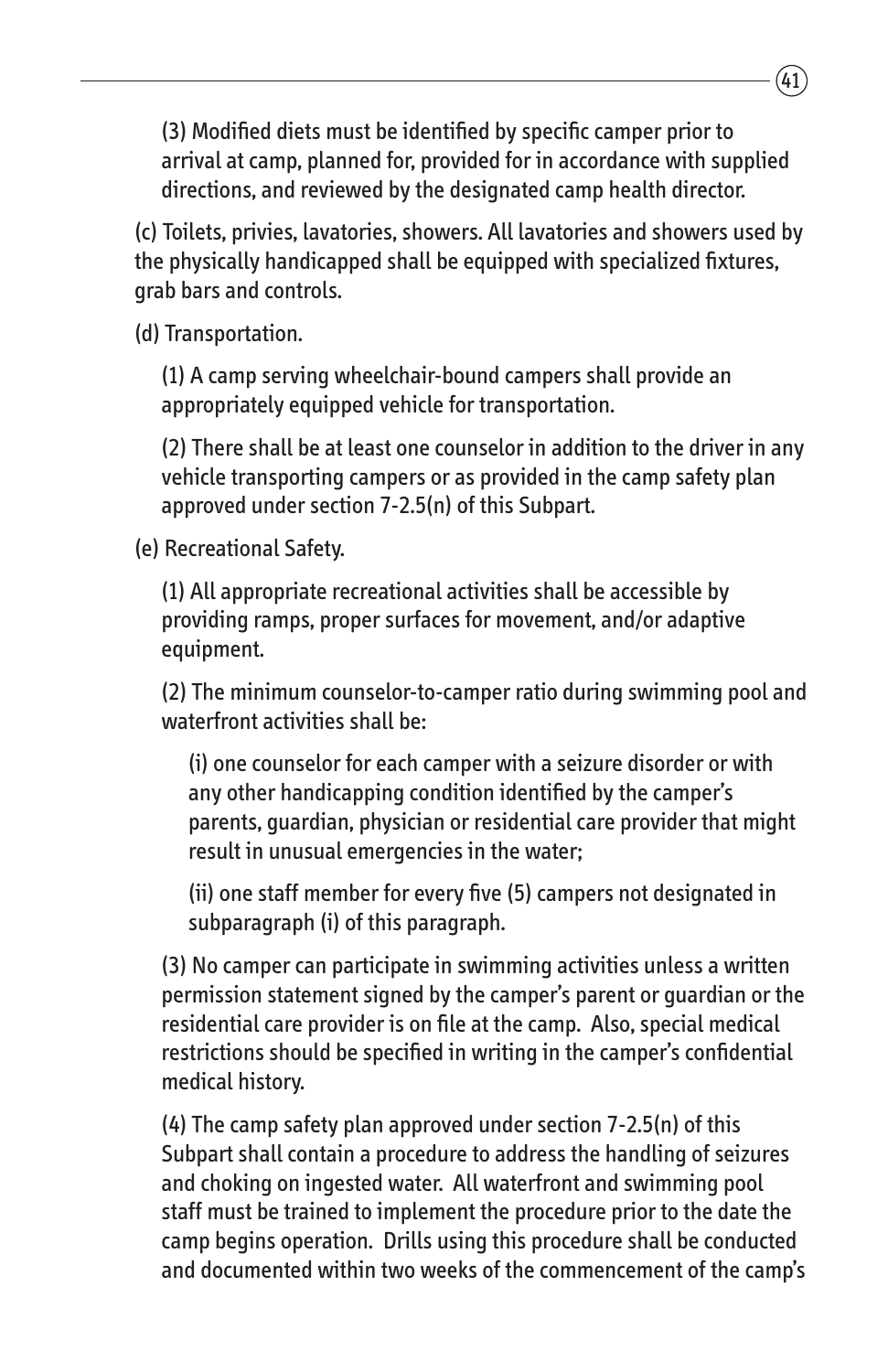operation and at two week intervals during the duration of the camp's operation.

(f) Location; grounds. Exterior paths of travel shall be free of encumbrances and provide an appropriate surface for movement during inclement weather as appropriate for the camp population being served.

(g) Sleeping quarters.

 $42$ 

(1) Buildings housing non-ambulatory or wheelchair-bound campers shall have ramps constructed in accordance with the Uniform Code to facilitate access and egress and shall maintain a minimum 36-inch wide clear path to exits if two ramps are provided or a 60-inch wide clear path when only one ramp is provided.

(2) Non-ambulatory campers shall not have their sleeping accommodations above the ground floor.